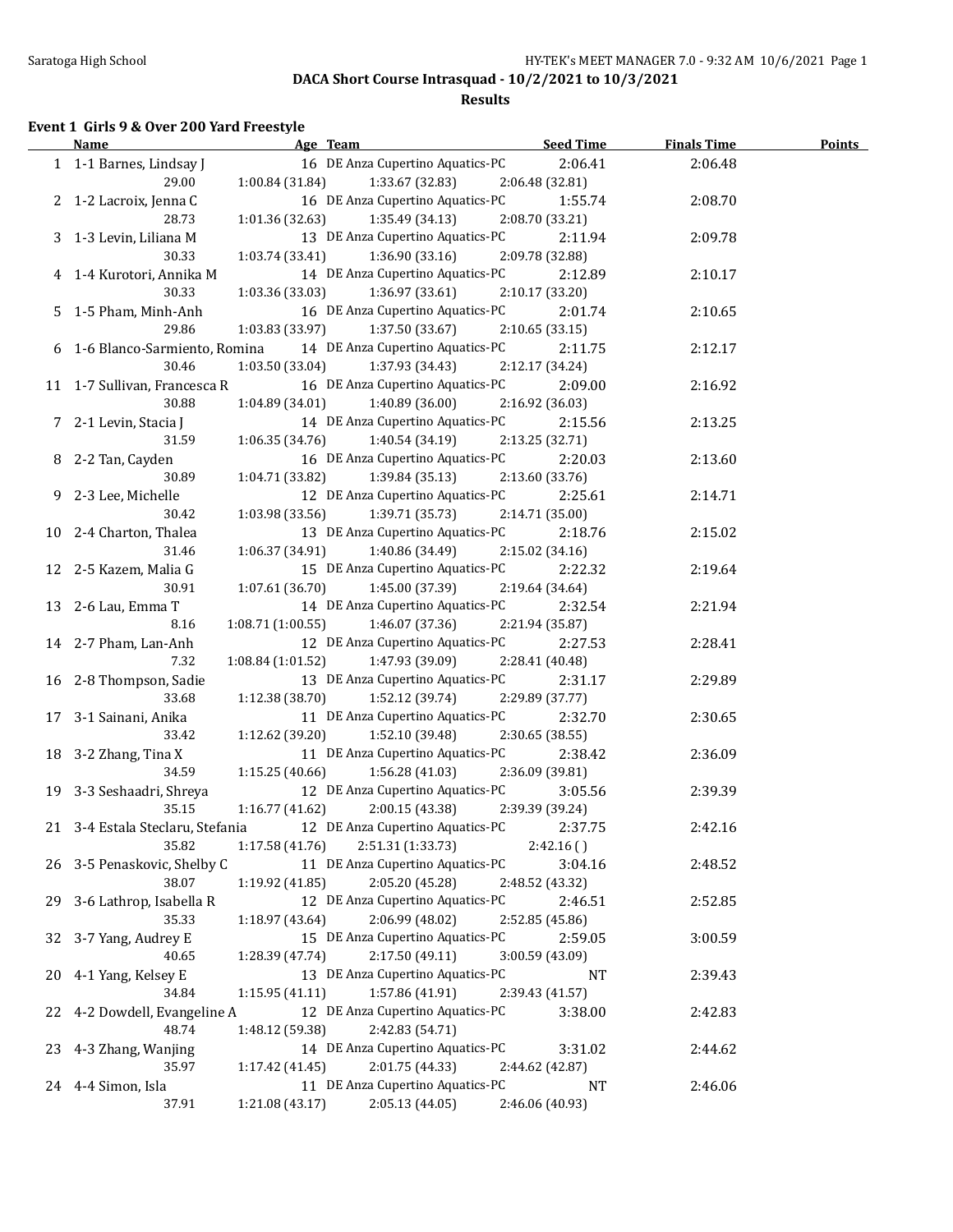**Results**

### **(Event 1 Girls 9 & Over 200 Yard Freestyle)**

| Name                          |                  | Age Team                                                         | <b>Seed Time</b> | <b>Finals Time</b> | Points |
|-------------------------------|------------------|------------------------------------------------------------------|------------------|--------------------|--------|
| 28 4-5 Vander Kooi, Kaitlin J |                  | 12 DE Anza Cupertino Aquatics-PC                                 | 3:09.04          | 2:50.04            |        |
| 36.79                         | 1:19.93 (43.14)  | 2:05.46 (45.53)                                                  | 2:50.04 (44.58)  |                    |        |
| 30 4-6 Thompson, Dalia        |                  | 11 DE Anza Cupertino Aquatics-PC                                 | 3:17.72          | 2:54.23            |        |
| 36.46                         | 2:54.23(2:17.77) |                                                                  |                  |                    |        |
| 31 4-7 Hou, Claire            |                  | 11 DE Anza Cupertino Aquatics-PC                                 | <b>NT</b>        | 2:56.25            |        |
| 39.21                         |                  | $1:23.27(44.06)$ $2:10.55(47.28)$                                | 2:56.25(45.70)   |                    |        |
|                               |                  | 33 4-8 Blanco-Sarmiento, Ximena 10 DE Anza Cupertino Aquatics-PC | 3:48.55          | 3:10.10            |        |
| 39.93                         |                  | $1:27.41(47.48)$ $2:18.72(51.31)$                                | 3:10.10(51.38)   |                    |        |
| 15 5-1 YU, Kuan-Ying          |                  | 13 DE Anza Cupertino Aquatics-PC                                 | <b>NT</b>        | 2:28.46            |        |
| 33.16                         |                  | $1:10.42$ (37.26) $1:49.23$ (38.81) $2:28.46$ (39.23)            |                  |                    |        |
| 25 5-2 Sathaye, Ojas A        |                  | 16 DE Anza Cupertino Aquatics-PC                                 | <b>NT</b>        | 2:46.20            |        |
| 36.71                         |                  | $1:19.30(42.59)$ $2:04.03(44.73)$                                | 2:46.20(42.17)   |                    |        |
| 27 5-3 Zhang, Wanchun         |                  | 12 DE Anza Cupertino Aquatics-PC                                 | <b>NT</b>        | 2:48.78            |        |
| 35.42                         | 1:18.70 (43.28)  | $2:05.27(46.57)$ $2:48.78(43.51)$                                |                  |                    |        |
| 34 5-4 Rizvi, Emi             |                  | 10 DE Anza Cupertino Aquatics-PC                                 | <b>NT</b>        | 3:23.92            |        |
| 44.60                         |                  | $1:36.60$ (52.00) $2:32.00$ (55.40) $3:23.92$ (51.92)            |                  |                    |        |
| 5- Jindal, Vidhi              |                  | 9 DE Anza Cupertino Aquatics-PC                                  | <b>NT</b>        | DQ                 |        |
|                               | 1:14.91()        | DQ (4:46.11)                                                     |                  |                    |        |

# **Event 2 Boys 9 & Over 200 Yard Freestyle**

| <b>Name</b>                              | <b>Example 2016</b> Age Team <b>Age Team</b> Seed Time            |         | <b>Finals Time</b> | <b>Points</b> |
|------------------------------------------|-------------------------------------------------------------------|---------|--------------------|---------------|
| 1 1-1 Roedling, Liam A                   | 15 DE Anza Cupertino Aquatics-PC 1:56.66                          |         | 1:53.53            |               |
| 25.79                                    | 54.67 (28.88) 1:24.35 (29.68) 1:53.53 (29.18)                     |         |                    |               |
| 2 1-2 Bouali, Yassin I<br>27.20 56.72 (2 | 14 DE Anza Cupertino Aquatics-PC 1:58.34                          |         | 1:55.34            |               |
|                                          | 56.72 (29.52) 1:26.87 (30.15) 1:55.34 (28.47)                     |         |                    |               |
|                                          | 3 1-3 Lee-Weinand, Christopher H 14 DE Anza Cupertino Aquatics-PC | 2:03.89 | 1:55.64            |               |
| 26.97                                    | 56.55 (29.58) 1:26.16 (29.61) 1:55.64 (29.48)                     |         |                    |               |
| 4 1-4 Kundu, Nilay                       | 17 DE Anza Cupertino Aquatics-PC 1:55.40                          |         | 1:59.11            |               |
| 27.00                                    | 57.42 (30.42) 1:28.20 (30.78) 1:59.11 (30.91)                     |         |                    |               |
| 5 1-5 Roman, Oliver                      | 14 DE Anza Cupertino Aquatics-PC                                  | 2:03.62 | 2:02.57            |               |
| 28.35                                    | 59.28 (30.93) 1:31.37 (32.09) 2:02.57 (31.20)                     |         |                    |               |
| 6 1-6 Smith, Carson K                    | 15 DE Anza Cupertino Aquatics-PC 2:02.78<br>39.28 <sub>g</sub>    |         | 2:03.12            |               |
| 27.78                                    | 59.06 (31.28) 1:31.30 (32.24) 2:03.12 (31.82)                     |         |                    |               |
|                                          | 7 2-1 Tokuz, Yusuf I 14 DE Anza Cupertino Aquatics-PC 2:09.31     |         | 2:04.94            |               |
| 27.81                                    | 59.19 (31.38) 1:32.42 (33.23) 2:04.94 (32.52)                     |         |                    |               |
| 8 2-2 Yuan, Richard                      | 14 DE Anza Cupertino Aquatics-PC 2:38.23                          |         | 2:07.42            |               |
| 27.93                                    | $1:00.39$ (32.46) $1:34.08$ (33.69) $2:07.42$ (33.34)             |         |                    |               |
| 9 2-3 Yim, Taewon T                      | 13 DE Anza Cupertino Aquatics-PC                                  | 2:06.15 | 2:07.67            |               |
| 29.38                                    | $1:01.20(31.82)$ $1:35.03(33.83)$ $2:07.67(32.64)$                |         |                    |               |
| 10 2-4 Wang, Ethan                       | 16 DE Anza Cupertino Aquatics-PC 2:30.95                          |         | 2:13.67            |               |
| 30.74                                    | $1:04.14$ (33.40) $1:37.00$ (32.86) $2:13.67$ (36.67)             |         |                    |               |
|                                          | 12 2-5 Wang, Euan B 13 DE Anza Cupertino Aquatics-PC              | 2:17.38 | 2:16.85            |               |
| 31.72                                    | $1:06.85(35.13)$ $1:41.99(35.14)$ $2:16.85(34.86)$                |         |                    |               |
| 13 2-6 Strots, Alexander                 | 11 DE Anza Cupertino Aquatics-PC 2:36.13                          |         | 2:18.19            |               |
| 28.92                                    | $1:03.56(34.64)$ $1:40.92(37.36)$ $2:18.19(37.27)$                |         |                    |               |
| 14 2-7 Lien, Mason D                     | 12 DE Anza Cupertino Aquatics-PC                                  | 2:37.11 | 2:18.51            |               |
| 31.95                                    | $1:06.56(34.61)$ $1:43.22(36.66)$ $2:18.51(35.29)$                |         |                    |               |
| 20 2-8 Bhatnagar, Kunal                  | 13 DE Anza Cupertino Aquatics-PC 2:34.19                          |         | 2:35.50            |               |
| 33.52                                    | 1:13.22 (39.70) $1:54.52$ (41.30) $2:35.50$ (40.98)               |         |                    |               |
| 11 3-1 Paine, James J                    | 17 DE Anza Cupertino Aquatics-PC 2:47.53                          |         | 2:15.51            |               |
| 31.53                                    | $1:05.24(33.71)$ $1:40.86(35.62)$ $2:15.51(34.65)$                |         |                    |               |
| 15 3-2 Kougiouris, Petros                | 14 DE Anza Cupertino Aquatics-PC NT                               |         | 2:20.13            |               |
| 32.47                                    | $1:08.02$ (35.55) $1:45.32$ (37.30) $2:20.13$ (34.81)             |         |                    |               |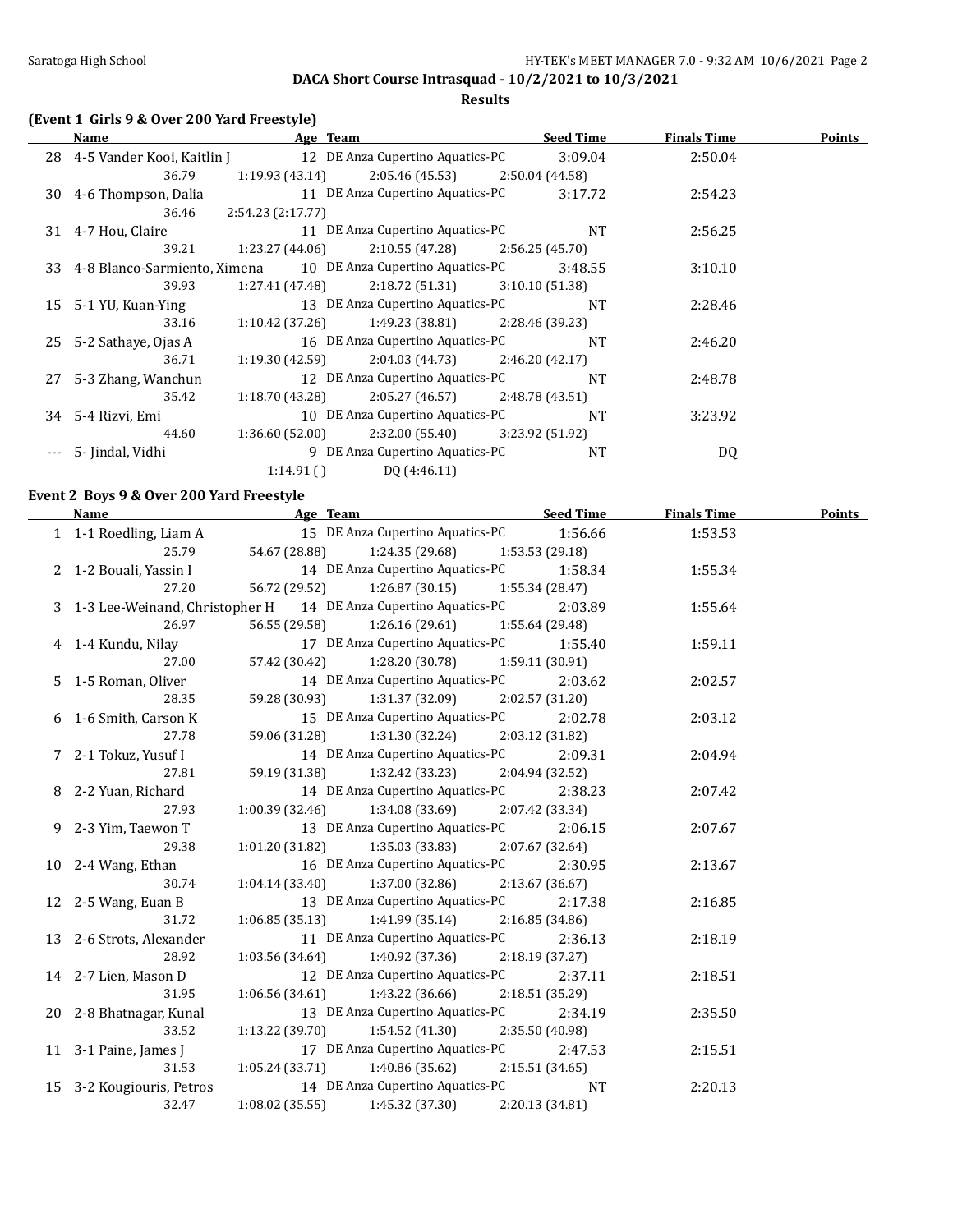**Results**

## **(Event 2 Boys 9 & Over 200 Yard Freestyle)**

|    | Name                      | Age Team        |                                  |                 | <b>Seed Time</b> | <b>Finals Time</b> | <b>Points</b> |
|----|---------------------------|-----------------|----------------------------------|-----------------|------------------|--------------------|---------------|
|    | 16 3-3 Yee, Lucas         |                 | 13 DE Anza Cupertino Aquatics-PC |                 | 2:46.37          | 2:27.46            |               |
|    | 31.35                     | 1:07.64 (36.29) | 1:47.38 (39.74)                  | 2:27.46 (40.08) |                  |                    |               |
| 17 | 3-4 Lopes DE Avila, Higor |                 | 14 DE Anza Cupertino Aquatics-PC |                 | <b>NT</b>        | 2:29.38            |               |
|    | 30.13                     | 1:07.39(37.26)  | 1:48.55(41.16)                   | 2:29.38 (40.83) |                  |                    |               |
| 18 | 3-5 Shen, Ethan           |                 | 14 DE Anza Cupertino Aquatics-PC |                 | <b>NT</b>        | 2:31.59            |               |
|    | 34.24                     | 1:12.75(38.51)  | 1:52.93 (40.18)                  | 2:31.59(38.66)  |                  |                    |               |
| 19 | 3-6 Tannert, Rollan H     |                 | 11 DE Anza Cupertino Aquatics-PC |                 | 2:48.06          | 2:32.56            |               |
|    | 33.14                     | 1:12.08 (38.94) | 1:53.25(41.17)                   | 2:32.56 (39.31) |                  |                    |               |
|    | 21 4-1 Hsueh, Stefan G    |                 | 12 DE Anza Cupertino Aquatics-PC |                 | <b>NT</b>        | 2:41.56            |               |
|    | 37.01                     | 1:18.01(41.00)  | 2:00.76(42.75)                   | 2:41.56 (40.80) |                  |                    |               |
| 22 | 4-2 Miller, Maxwell M     |                 | 9 DE Anza Cupertino Aquatics-PC  |                 | <b>NT</b>        | 2:50.38            |               |
|    | 36.22                     | 1:19.44 (43.22) | 2:05.69(46.25)                   | 2:50.38 (44.69) |                  |                    |               |

### **Event 3 Girls 50 Yard Backstroke**

|                | <b>Name</b>                 |    | Age Team                         | <b>Seed Time</b> | <b>Finals Time</b> | <b>Points</b> |
|----------------|-----------------------------|----|----------------------------------|------------------|--------------------|---------------|
| $\mathbf{1}$   | 1-1 Thomas, Sierra          | 17 | DE Anza Cupertino Aquatics-PC    | 27.15            | 27.84              |               |
| 2              | 1-2 Hwang, Yooseon          | 17 | DE Anza Cupertino Aquatics-PC    | 29.18            | 29.31              |               |
| 3              | 1-3 Lacroix, Jenna C        | 16 | DE Anza Cupertino Aquatics-PC    | 31.84            | 31.84              |               |
| 4              | 1-4 LI, Katelyn A           | 13 | DE Anza Cupertino Aquatics-PC    | 31.79            | 32.86              |               |
| 5              | 1-5 Lee-Weinand, Katarina S | 12 | DE Anza Cupertino Aquatics-PC    | 33.62            | 33.98              |               |
| 6              | 1-6 Prokter, Ravital E      | 16 | DE Anza Cupertino Aquatics-PC    | 38.07            | 36.34              |               |
| 7              | 1-7 Seshaadri, Kaathya      | 12 | DE Anza Cupertino Aquatics-PC    | 38.95            | 36.63              |               |
| 15             | 1-8 Lathrop, Isabella R     | 12 | DE Anza Cupertino Aquatics-PC    | 38.08            | 39.56              |               |
| 10             | 2-1 Rowe, Tiergan J         | 11 | DE Anza Cupertino Aquatics-PC    | 39.62            | 38.38              |               |
| 11             | 2-2 Seshaadri, Aarya        | 12 | DE Anza Cupertino Aquatics-PC    | 40.20            | 38.83              |               |
| 13             | 2-3 Stenfort, Hope L        | 12 | DE Anza Cupertino Aquatics-PC    | 40.82            | 39.26              |               |
| 14             | 2-4 Chang, Allison H        | 12 | DE Anza Cupertino Aquatics-PC    | 40.03            | 39.52              |               |
| 16             | 2-5 Sharma, Arohi           | 11 | DE Anza Cupertino Aquatics-PC    | 42.00            | 39.76              |               |
| 17             | 2-6 Baldwin, Isabella T     | 12 | DE Anza Cupertino Aquatics-PC    | 42.58            | 39.92              |               |
| 19             | 2-7 Jain, Jenine J          |    | 12 DE Anza Cupertino Aquatics-PC | 42.06            | 40.52              |               |
| 12             | 3-1 Kwon, Kyomin            | 12 | DE Anza Cupertino Aquatics-PC    | 49.60            | 38.96              |               |
| 20             | 3-2 Lashier, Peyton X       | 12 | DE Anza Cupertino Aquatics-PC    | 44.11            | 41.11              |               |
| 22             | 3-3 Vander Kooi, Kaitlin J  | 12 | DE Anza Cupertino Aquatics-PC    | 48.46            | 42.15              |               |
| 25             | 3-4 Alldrin, Sydney L       | 12 | DE Anza Cupertino Aquatics-PC    | 47.12            | 44.98              |               |
| 29             | 3-5 Hopkins, Summer S       | 10 | DE Anza Cupertino Aquatics-PC    | 51.45            | 47.83              |               |
| 34             | 3-6 Bhardwaj, Avni          | 9  | DE Anza Cupertino Aquatics-PC    | NT               | 57.56              |               |
| 18             | 4-1 Partridge, Lily G       | 12 | DE Anza Cupertino Aquatics-PC    | <b>NT</b>        | 40.02              |               |
| 21             | 4-2 Tanaka, Kathryn T       | 13 | DE Anza Cupertino Aquatics-PC    | NT               | 41.68              |               |
| 24             | 4-3 WU, Victoria            | 11 | DE Anza Cupertino Aquatics-PC    | <b>NT</b>        | 44.92              |               |
| 26             | 4-4 Wang, Catherine         | 8  | DE Anza Cupertino Aquatics-PC    | <b>NT</b>        | 45.30              |               |
| 32             | 4-5 Lin, Alexandra T        |    | 12 DE Anza Cupertino Aquatics-PC | NT               | 51.60              |               |
| 35             | 4-6 Poon, Olivia Y          | 7  | DE Anza Cupertino Aquatics-PC    | <b>NT</b>        | 1:10.23            |               |
| 36             | 4-7 Jindal, Vidhi           | 9  | DE Anza Cupertino Aquatics-PC    | NT               | 1:41.26            |               |
| 8              | 5-1 YU, Kuan-Ying           | 13 | DE Anza Cupertino Aquatics-PC    | NT               | 37.52              |               |
| 9              | 5-2 Simon, Isla             | 11 | DE Anza Cupertino Aquatics-PC    | NT               | 37.78              |               |
| 23             | 5-3 Desai, Leah             | 13 | DE Anza Cupertino Aquatics-PC    | NT               | 42.56              |               |
| 28             | 5-4 Ryoo, Katrin            | 10 | DE Anza Cupertino Aquatics-PC    | <b>NT</b>        | 47.12              |               |
| 33             | 5-5 Mathur, Nikita          | 10 | DE Anza Cupertino Aquatics-PC    | NT               | 54.59              |               |
| $\overline{a}$ | 5- Penzel, Katherine G      | 10 | DE Anza Cupertino Aquatics-PC    | NT               | <b>DQ</b>          |               |
| 27             | 6-1 Wang, Jenny             | 9  | DE Anza Cupertino Aquatics-PC    | NT               | 46.46              |               |
| 30             | 6-2 Dowdell, Evangeline A   | 12 | DE Anza Cupertino Aquatics-PC    | <b>NT</b>        | 48.69              |               |
| 31             | 6-3 Pham, Van-Anh           | 8  | DE Anza Cupertino Aquatics-PC    | <b>NT</b>        | 50.83              |               |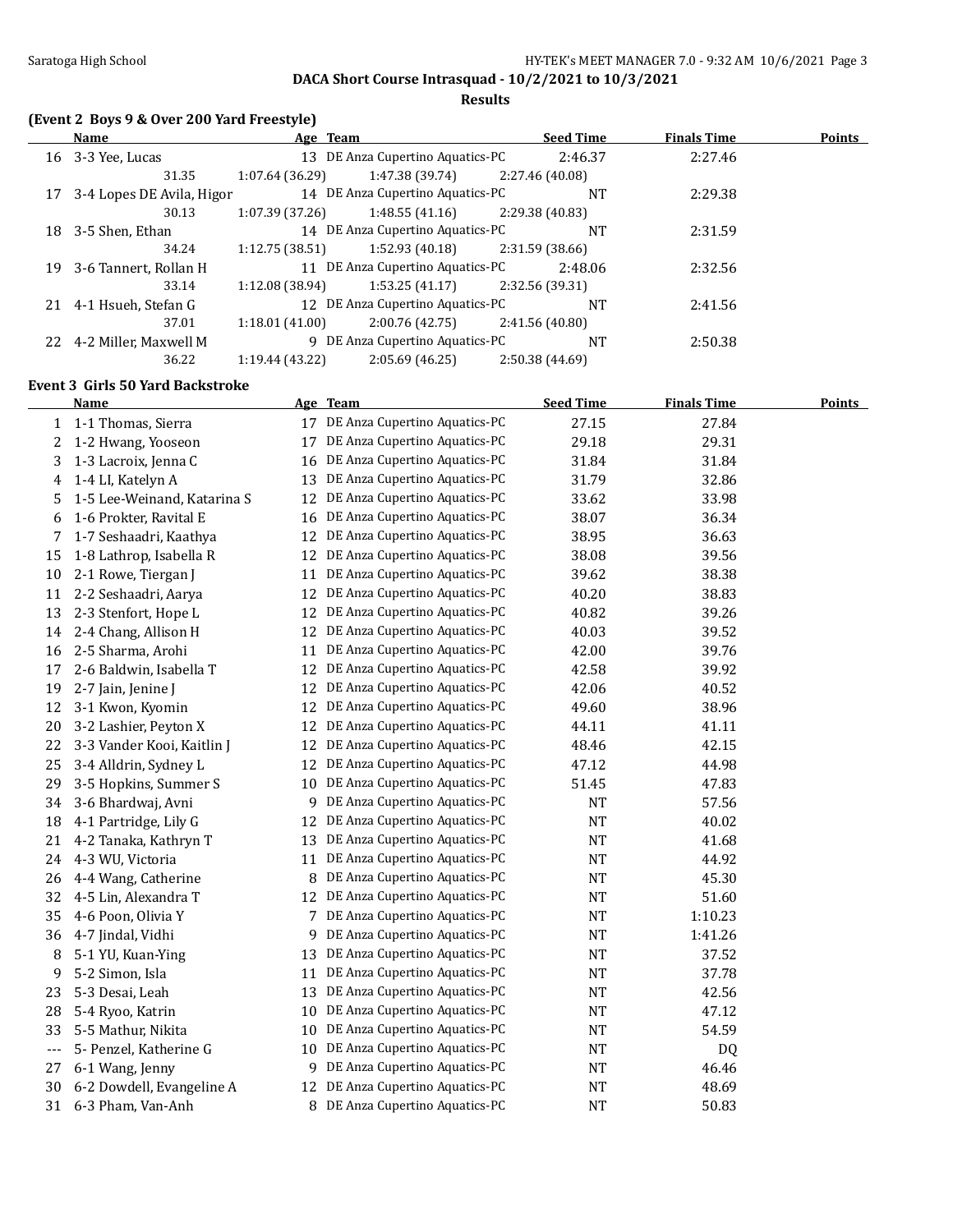**Results**

### **Event 4 Boys 50 Yard Backstroke**

|       | <b>Name</b>               |    | Age Team                         | <b>Seed Time</b> | <b>Finals Time</b> | <b>Points</b> |
|-------|---------------------------|----|----------------------------------|------------------|--------------------|---------------|
| 1     | 1-1 Strots, Boris         | 17 | DE Anza Cupertino Aquatics-PC    | 32.47            | 27.10              |               |
| 2     | 1-2 Naim, Joshua A        | 15 | DE Anza Cupertino Aquatics-PC    | 30.79            | 27.46              |               |
| 3     | 1-3 Tsai, Cayden          | 15 | DE Anza Cupertino Aquatics-PC    | 32.45            | 31.54              |               |
| 4     | 1-4 Stenfort, Jayden S    | 14 | DE Anza Cupertino Aquatics-PC    | 34.34            | 32.57              |               |
| 5     | 1-5 Chen, Ethan           | 13 | DE Anza Cupertino Aquatics-PC    | 37.16            | 32.62              |               |
| 8     | 1-6 Dodge, Cannon A       | 12 | DE Anza Cupertino Aquatics-PC    | 37.34            | 33.24              |               |
| 10    | 1-7 LE, Liem              | 14 | DE Anza Cupertino Aquatics-PC    | 38.12            | 33.32              |               |
| 13    | 1-8 Shen, Christopher     | 16 | DE Anza Cupertino Aquatics-PC    | 36.67            | 34.92              |               |
| 11    | 2-1 Taysi, Griffin C      | 12 | DE Anza Cupertino Aquatics-PC    | 38.95            | 33.58              |               |
| 15    | 2-2 YU, Jaylen Z          | 13 | DE Anza Cupertino Aquatics-PC    | 39.23            | 36.10              |               |
| 16    | 2-3 Bissell, Chase        | 11 | DE Anza Cupertino Aquatics-PC    | 39.91            | 38.02              |               |
| 17    | 2-4 Gong, Andrew Y        | 12 | DE Anza Cupertino Aquatics-PC    | 39.94            | 39.02              |               |
| 18    | 2-5 Tannert, Rollan H     | 11 | DE Anza Cupertino Aquatics-PC    | 41.04            | 39.68              |               |
| 20    | 2-6 Hsueh, Stefan G       | 12 | DE Anza Cupertino Aquatics-PC    | 43.55            | 40.55              |               |
| 21    | 2-7 Tang, Christopher C   | 12 | DE Anza Cupertino Aquatics-PC    | 44.95            | 41.79              |               |
| 22    | 2-8 Liang, Toby Y         | 12 | DE Anza Cupertino Aquatics-PC    | 44.27            | 41.81              |               |
| 7     | 3-1 Natarajan, Neebir B   | 14 | DE Anza Cupertino Aquatics-PC    | 45.20            | 33.04              |               |
| 19    | 3-2 Pal, Shyamak          |    | 14 DE Anza Cupertino Aquatics-PC | 49.15            | 40.09              |               |
| 23    | 3-3 Baek, Haniel J        | 10 | DE Anza Cupertino Aquatics-PC    | 47.36            | 42.87              |               |
| 25    | 3-4 Ischanov, Andrew      | 11 | DE Anza Cupertino Aquatics-PC    | 46.25            | 43.75              |               |
| 26    | 3-5 Vir, Rithik           | 13 | DE Anza Cupertino Aquatics-PC    | 47.27            | 43.90              |               |
| 28    | 3-6 Bhardwaj, Arth        | 12 | DE Anza Cupertino Aquatics-PC    | 49.59            | 45.82              |               |
| 30    | 3-7 Ahluwalia, Jaspreet S | 13 | DE Anza Cupertino Aquatics-PC    | 45.78            | 46.48              |               |
| 32    | 3-8 Thompson, Miles       | 8  | DE Anza Cupertino Aquatics-PC    | 50.62            | 46.86              |               |
| 6     | 4-1 Baumert, Sam S        | 14 | DE Anza Cupertino Aquatics-PC    | <b>NT</b>        | 32.95              |               |
| 9     | 4-2 Paine, James J        | 17 | DE Anza Cupertino Aquatics-PC    | <b>NT</b>        | 33.30              |               |
| 12    | 4-3 JO, Matthew           | 14 | DE Anza Cupertino Aquatics-PC    | <b>NT</b>        | 34.54              |               |
| 14    | 4-4 Lim, Jayden M         | 15 | DE Anza Cupertino Aquatics-PC    | NT               | 36.08              |               |
| 24    | 4-5 Zheng, Eric           | 8  | DE Anza Cupertino Aquatics-PC    | <b>NT</b>        | 43.11              |               |
| 27    | 4-6 Gellately, Fredrik M  | 10 | DE Anza Cupertino Aquatics-PC    | <b>NT</b>        | 45.73              |               |
| 29    | 4-7 Parris, Josiah M      | 10 | DE Anza Cupertino Aquatics-PC    | 55.49            | 46.18              |               |
| 33    | 4-8 Mishra, Ishaan        | 12 | DE Anza Cupertino Aquatics-PC    | 53.60            | 49.37              |               |
| 31    | 5-1 Krish, Arjun          | 13 | DE Anza Cupertino Aquatics-PC    | <b>NT</b>        | 46.55              |               |
| 34    | 5-2 Wang, Adrian          | 11 | DE Anza Cupertino Aquatics-PC    | <b>NT</b>        | 50.70              |               |
| 35    | 5-3 Borgohain, Shivansh   | 10 | DE Anza Cupertino Aquatics-PC    | <b>NT</b>        | 51.43              |               |
| $---$ | 5- Wong, Brandon          | 13 | DE Anza Cupertino Aquatics-PC    | <b>NT</b>        | DQ                 |               |
| ---   | 5- Wang, Franklin         | 12 | DE Anza Cupertino Aquatics-PC    | <b>NT</b>        | DQ                 |               |
| $---$ | 5- Moffat, Nathan         | 12 | DE Anza Cupertino Aquatics-PC    | <b>NT</b>        | DQ                 |               |

#### **Event 5 Girls 9 & Over 100 Yard Breaststroke**

|    | <b>Name</b>             | Age Team                            | <b>Seed Time</b> | <b>Finals Time</b> | <b>Points</b> |
|----|-------------------------|-------------------------------------|------------------|--------------------|---------------|
|    | 1 1-1 Gardner, Rachel B | DE Anza Cupertino Aquatics-PC<br>17 | 1:05.17          | 1:10.83            |               |
|    | 33.28                   | 1:10.83(37.55)                      |                  |                    |               |
|    | 1-2 WU, Allison E       | DE Anza Cupertino Aquatics-PC<br>15 | 1:12.11          | 1:13.61            |               |
|    | 35.10                   | 1:13.61(38.51)                      |                  |                    |               |
| 3. | 1-3 Levin, Liliana M    | DE Anza Cupertino Aquatics-PC<br>13 | 1:20.19          | 1:15.90            |               |
|    | 36.39                   | 1:15.90(39.51)                      |                  |                    |               |
| 4  | 1-4 Bucci, Marisol F    | 14 DE Anza Cupertino Aquatics-PC    | 1:15.49          | 1:18.33            |               |
|    | 37.01                   | 1:18.33(41.32)                      |                  |                    |               |
|    | 5 1-5 Levin, Stacia J   | DE Anza Cupertino Aquatics-PC<br>14 | 1:17.51          | 1:19.42            |               |
|    | 38.38                   | 1:19.42 (41.04)                     |                  |                    |               |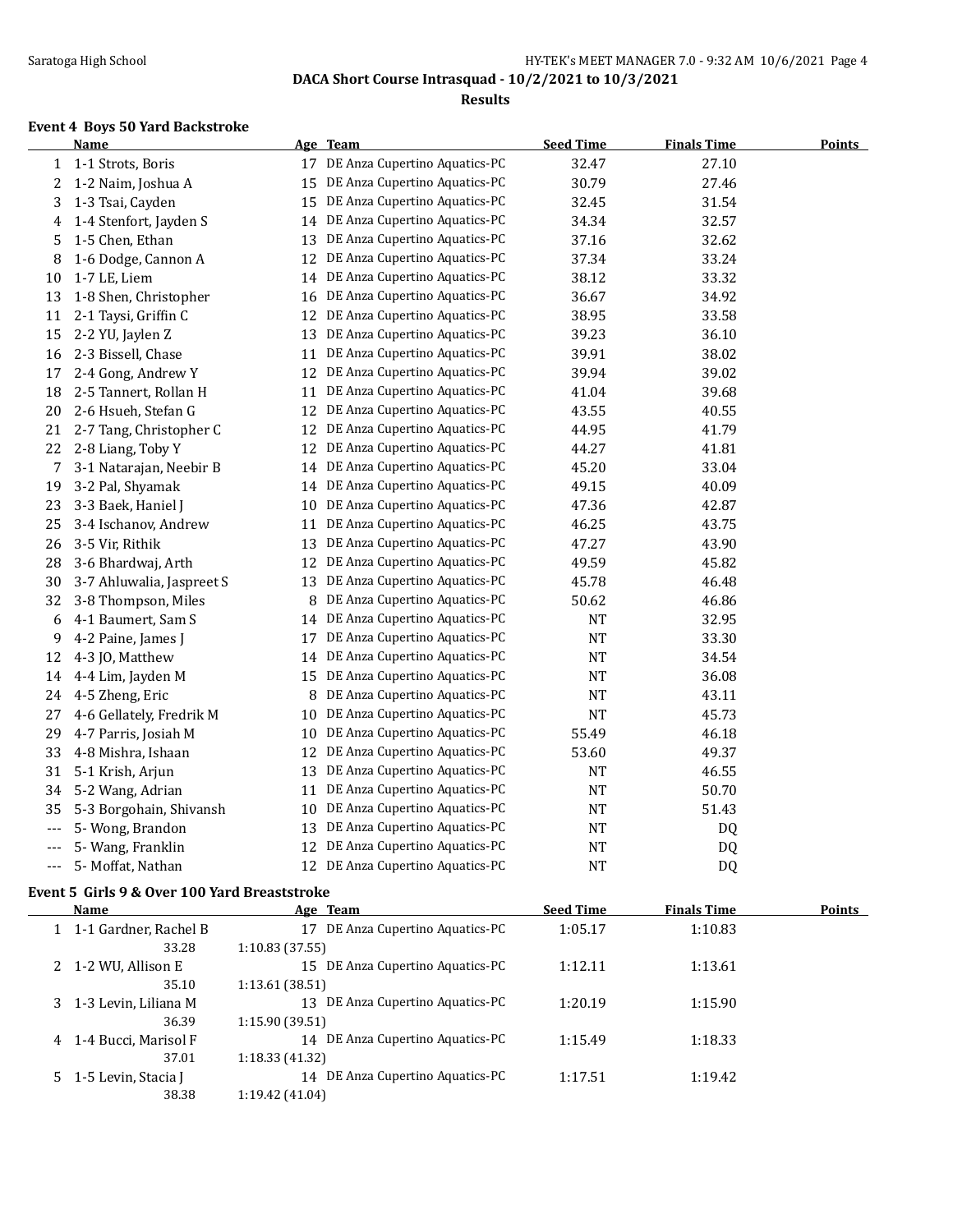**Results**

|  |  |  | (Event 5 Girls 9 & Over 100 Yard Breaststroke) |  |
|--|--|--|------------------------------------------------|--|
|--|--|--|------------------------------------------------|--|

|    | <b>Name</b>                               | Age Team                                              | <b>Seed Time</b> | <b>Finals Time</b> | <b>Points</b> |
|----|-------------------------------------------|-------------------------------------------------------|------------------|--------------------|---------------|
|    | 6 1-6 Lee, Michelle<br>38.27              | 12 DE Anza Cupertino Aquatics-PC<br>1:19.64 (41.37)   | 1:23.70          | 1:19.64            |               |
|    | 7 1-7 Roohipour, Ava<br>39.62             | 15 DE Anza Cupertino Aquatics-PC<br>1:23.18 (43.56)   | 1:22.15          | 1:23.18            |               |
| 8  | 1-8 Ischanov, Alexandra<br>39.01          | 16 DE Anza Cupertino Aquatics-PC<br>1:24.20 (45.19)   | 1:24.66          | 1:24.20            |               |
|    | 9 2-1 Hagiwara, Chloe<br>40.10            | 14 DE Anza Cupertino Aquatics-PC<br>1:24.49 (44.39)   | 1:25.77          | 1:24.49            |               |
|    | 12 2-2 Lau, Ava T<br>40.96                | 12 DE Anza Cupertino Aquatics-PC<br>1:28.28 (47.32)   | 1:28.25          | 1:28.28            |               |
| 13 | 2-3 LE, Yenthi<br>41.42                   | 16 DE Anza Cupertino Aquatics-PC<br>1:28.78 (47.36)   | 1:25.68          | 1:28.78            |               |
| 15 | 2-4 Fong, Joanne L<br>41.52               | 11 DE Anza Cupertino Aquatics-PC<br>1:29.88 (48.36)   | 1:27.54          | 1:29.88            |               |
| 16 | 2-5 Villegas-Kirchman, Isabel J<br>41.04  | 13 DE Anza Cupertino Aquatics-PC<br>1:29.95 (48.91)   | 1:33.31          | 1:29.95            |               |
| 18 | 2-6 Stenfort, Hope L<br>43.53             | 12 DE Anza Cupertino Aquatics-PC<br>1:30.61 (47.08)   | 1:28.04          | 1:30.61            |               |
| 20 | 2-7 Zhang, Tina X<br>44.51                | 11 DE Anza Cupertino Aquatics-PC<br>1:33.71 (49.20)   | 1:31.16          | 1:33.71            |               |
| 10 | 3-1 Zhang, Wanjing<br>41.77               | 14 DE Anza Cupertino Aquatics-PC<br>1:26.54(44.77)    | 1:41.24          | 1:26.54            |               |
|    | 17 3-2 Penzel, Lucy C<br>43.05            | 12 DE Anza Cupertino Aquatics-PC<br>1:29.97 (46.92)   | 1:38.39          | 1:29.97            |               |
|    | 19 3-3 Parris, Maleia K<br>43.71          | 12 DE Anza Cupertino Aquatics-PC<br>1:33.13 (49.42)   | 1:40.71          | 1:33.13            |               |
|    | 21 3-4 Estala Steclaru, Stefania<br>44.95 | 12 DE Anza Cupertino Aquatics-PC<br>1:34.10 (49.15)   | 1:37.58          | 1:34.10            |               |
|    | 22 3-5 Malthankar, Aanya R<br>45.29       | 11 DE Anza Cupertino Aquatics-PC<br>1:34.95 (49.66)   | 1:46.43          | 1:34.95            |               |
|    | 23 3-6 Kim, Shelby P<br>46.76             | 13 DE Anza Cupertino Aquatics-PC<br>1:36.54 (49.78)   | 1:34.28          | 1:36.54            |               |
|    | 24 3-7 Zhang, Wanchun<br>45.50            | 12 DE Anza Cupertino Aquatics-PC<br>1:37.23 (51.73)   | 1:41.37          | 1:37.23            |               |
|    | 3- Hou, Claire<br>45.78                   | 11 DE Anza Cupertino Aquatics-PC<br>DQ (50.29)        | 1:36.38          | DQ                 |               |
| 25 | 4-1 Lashier, Peyton X<br>47.50            | 12 DE Anza Cupertino Aquatics-PC<br>1:38.37 (50.87)   | 1:50.62          | 1:38.37            |               |
| 26 | 4-2 Penzel, Katherine G<br>46.30          | 10 DE Anza Cupertino Aquatics-PC<br>1:39.71 (53.41)   | NT               | 1:39.71            |               |
| 28 | 4-3 Hopkins, Summer S<br>48.91            | 10 DE Anza Cupertino Aquatics-PC<br>1:42.41 (53.50)   | 1:49.91          | 1:42.41            |               |
| 29 | 4-4 Blanco-Sarmiento, Ximena<br>49.71     | 10 DE Anza Cupertino Aquatics-PC<br>1:42.42 (52.71)   | 1:46.86          | 1:42.42            |               |
| 30 | 4-5 Vander Kooi, Kaitlin J<br>47.62       | 12 DE Anza Cupertino Aquatics-PC<br>1:42.63 (55.01)   | 1:52.77          | 1:42.63            |               |
| 33 | 4-6 Dowdell, Evangeline A<br>54.32        | 12 DE Anza Cupertino Aquatics-PC<br>1:53.21 (58.89)   | NT               | 1:53.21            |               |
| 34 | 4-7 Yang, Audrey E<br>55.59               | 15 DE Anza Cupertino Aquatics-PC<br>1:55.67 (1:00.08) | 1:55.43          | 1:55.67            |               |
| 11 | 5-1 Yang, Kelsey E<br>40.60               | 13 DE Anza Cupertino Aquatics-PC<br>1:26.85 (46.25)   | NT               | 1:26.85            |               |
|    | 14 5-2 Desai, Leah<br>42.47               | 13 DE Anza Cupertino Aquatics-PC<br>1:29.03 (46.56)   | NT               | 1:29.03            |               |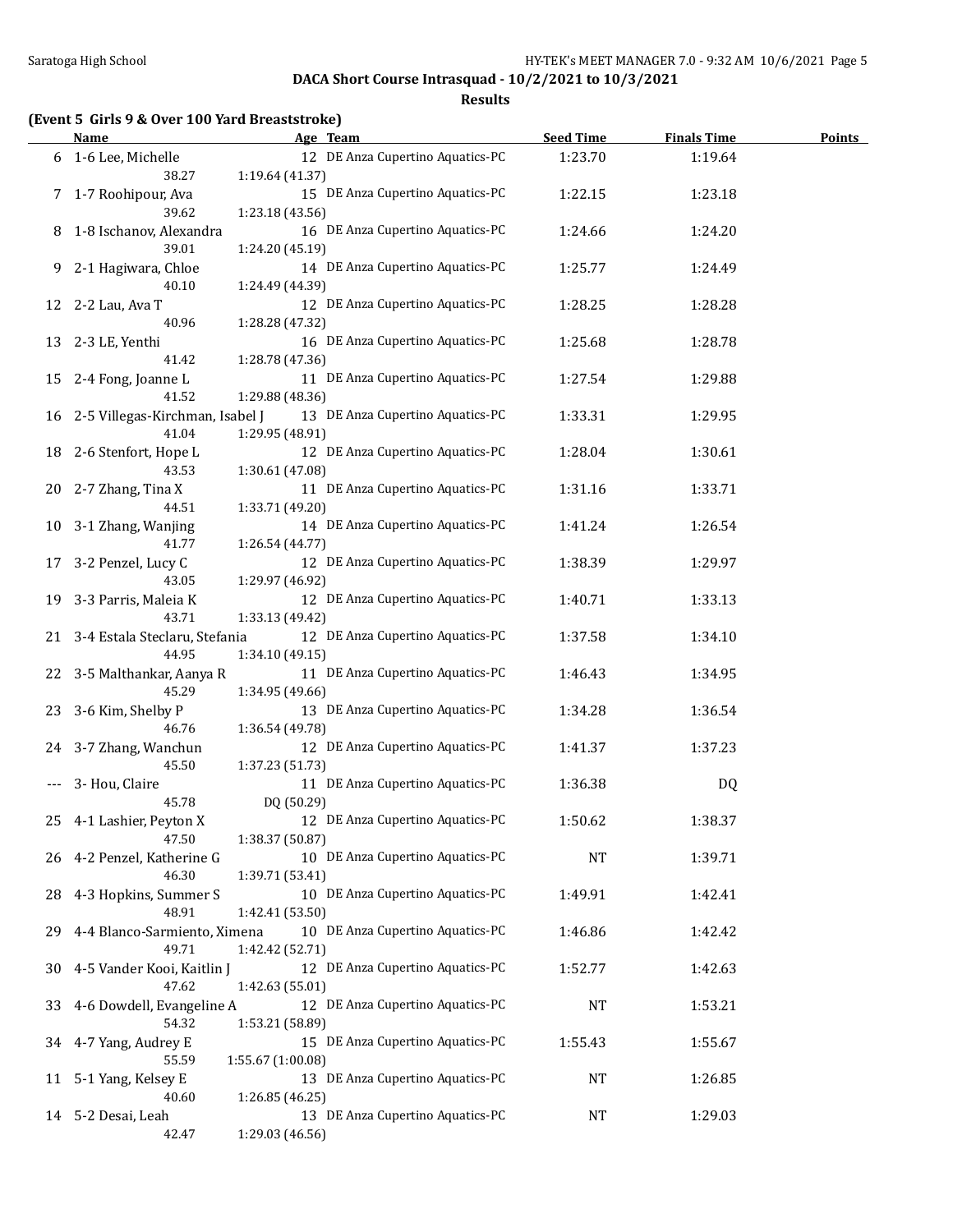**Results**

### **(Event 5 Girls 9 & Over 100 Yard Breaststroke)**

|    | Name                  | Age Team                         | <b>Seed Time</b> | <b>Finals Time</b> | <b>Points</b> |
|----|-----------------------|----------------------------------|------------------|--------------------|---------------|
| 27 | 5-3 Partridge, Lily G | 12 DE Anza Cupertino Aquatics-PC | NΤ               | 1:40.73            |               |
|    | 46.49                 | 1:40.73 (54.24)                  |                  |                    |               |
| 31 | 5-4 Fam, Adeline D    | DE Anza Cupertino Aquatics-PC    | <b>NT</b>        | 1:44.22            |               |
|    | 49.22                 | 1:44.22 (55.00)                  |                  |                    |               |
| 32 | 5-5 Teo, Kaylee       | DE Anza Cupertino Aquatics-PC    | NT               | 1:46.27            |               |
|    | 51.61                 | 1:46.27 (54.66)                  |                  |                    |               |
|    | --- 5- Sung, Sophia R | 12 DE Anza Cupertino Aquatics-PC | ΝT               | DQ                 |               |
|    | 54.97                 | DO (1:00.97)                     |                  |                    |               |

### **Event 6 Boys 9 & Over 100 Yard Breaststroke**

|       | <b>Name</b>                       | Age Team                                            | <b>Seed Time</b> | <b>Finals Time</b> | <u>Points</u> |
|-------|-----------------------------------|-----------------------------------------------------|------------------|--------------------|---------------|
|       | 1 1-1 Hopkins, Gunner G           | 15 DE Anza Cupertino Aquatics-PC                    | 1:00.91          | 1:02.38            |               |
|       | 30.02                             | 1:02.38 (32.36)                                     |                  |                    |               |
| 2     | 1-2 Sayson, Elijah P              | 16 DE Anza Cupertino Aquatics-PC                    | 1:03.08          | 1:02.66            |               |
|       | 29.63                             | 1:02.66 (33.03)                                     |                  |                    |               |
| 4     | 1-3 Lien, Max                     | 15 DE Anza Cupertino Aquatics-PC                    | 1:06.93          | 1:08.18            |               |
|       | 32.23                             | 1:08.18 (35.95)                                     |                  |                    |               |
| 5     | 1-4 Kundu, Nilay                  | 17 DE Anza Cupertino Aquatics-PC                    | 1:06.67          | 1:09.09            |               |
|       | 32.18                             | 1:09.09 (36.91)                                     |                  |                    |               |
|       | 6 1-5 Lee-Weinand, Christopher H  | 14 DE Anza Cupertino Aquatics-PC                    | 1:13.13          | 1:12.07            |               |
|       | 33.78                             | 1:12.07 (38.29)                                     |                  |                    |               |
| 7     | 1-6 Wang, Euan B                  | 13 DE Anza Cupertino Aquatics-PC                    | 1:18.76          | 1:13.41            |               |
|       | 34.87                             | 1:13.41(38.54)                                      |                  |                    |               |
| 8     | 1-7 Shen, Christopher             | 16 DE Anza Cupertino Aquatics-PC                    | 1:21.30          | 1:19.62            |               |
|       | 38.79                             | 1:19.62 (40.83)<br>14 DE Anza Cupertino Aquatics-PC |                  |                    |               |
| $---$ | 1- Wang, Brandon<br>33.38         | DQ (36.97)                                          | 1:10.48          | DQ                 |               |
| 9     | 2-1 Kim, Myles L                  | 15 DE Anza Cupertino Aquatics-PC                    | 1:22.94          | 1:20.20            |               |
|       | 38.47                             | 1:20.20 (41.73)                                     |                  |                    |               |
| 14    | 2-2 Cai, Oliver                   | 13 DE Anza Cupertino Aquatics-PC                    | 1:26.15          | 1:23.48            |               |
|       | 39.80                             | 1:23.48 (43.68)                                     |                  |                    |               |
| 15    | 2-3 Shen, Ethan                   | 14 DE Anza Cupertino Aquatics-PC                    | 1:27.36          | 1:23.92            |               |
|       | 41.32                             | 1:23.92 (42.60)                                     |                  |                    |               |
| 17    | 2-4 Zhang, Samuel M               | 12 DE Anza Cupertino Aquatics-PC                    | 1:26.18          | 1:24.89            |               |
|       | 40.98                             | 1:24.89 (43.91)                                     |                  |                    |               |
| 18    | 2-5 Lien, Mason D                 | 12 DE Anza Cupertino Aquatics-PC                    | 1:26.69          | 1:26.15            |               |
|       | 41.34                             | 1:26.15(44.81)                                      |                  |                    |               |
| 19    | 2-6 Partridge, Logan M            | 12 DE Anza Cupertino Aquatics-PC                    | 1:29.32          | 1:26.25            |               |
|       | 41.41                             | 1:26.25 (44.84)                                     |                  |                    |               |
|       | 21 2-7 Gilbert-Fagen, Isaac L     | 13 DE Anza Cupertino Aquatics-PC                    | 1:34.72          | 1:31.21            |               |
|       | 43.49                             | 1:31.21 (47.72)                                     |                  |                    |               |
| 22    | 2-8 Estala Steclaru, Matei        | 10 DE Anza Cupertino Aquatics-PC                    | 1:32.23          | 1:31.38            |               |
|       | 43.43                             | 1:31.38 (47.95)                                     |                  |                    |               |
| 12    | 3-1 Stenfort, Jayden S            | 14 DE Anza Cupertino Aquatics-PC                    | 1:42.04          | 1:22.37            |               |
|       | 40.98<br>3-2 Von Brzeski, Vidan I | 1:22.37 (41.39)<br>14 DE Anza Cupertino Aquatics-PC | 1:35.10          | 1:22.54            |               |
| 13    | 40.01                             | 1:22.54 (42.53)                                     |                  |                    |               |
| 23    | 3-3 Liang, Toby Y                 | 12 DE Anza Cupertino Aquatics-PC                    | 1:37.97          | 1:33.54            |               |
|       | 44.34                             | 1:33.54 (49.20)                                     |                  |                    |               |
| 25    | 3-4 Yuan, Kevin M                 | 11 DE Anza Cupertino Aquatics-PC                    | 1:51.41          | 1:36.28            |               |
|       | 45.61                             | 1:36.28 (50.67)                                     |                  |                    |               |
| 26    | 3-5 Ischanov, Andrew              | 11 DE Anza Cupertino Aquatics-PC                    | 1:39.88          | 1:36.77            |               |
|       | 46.64                             | 1:36.77 (50.13)                                     |                  |                    |               |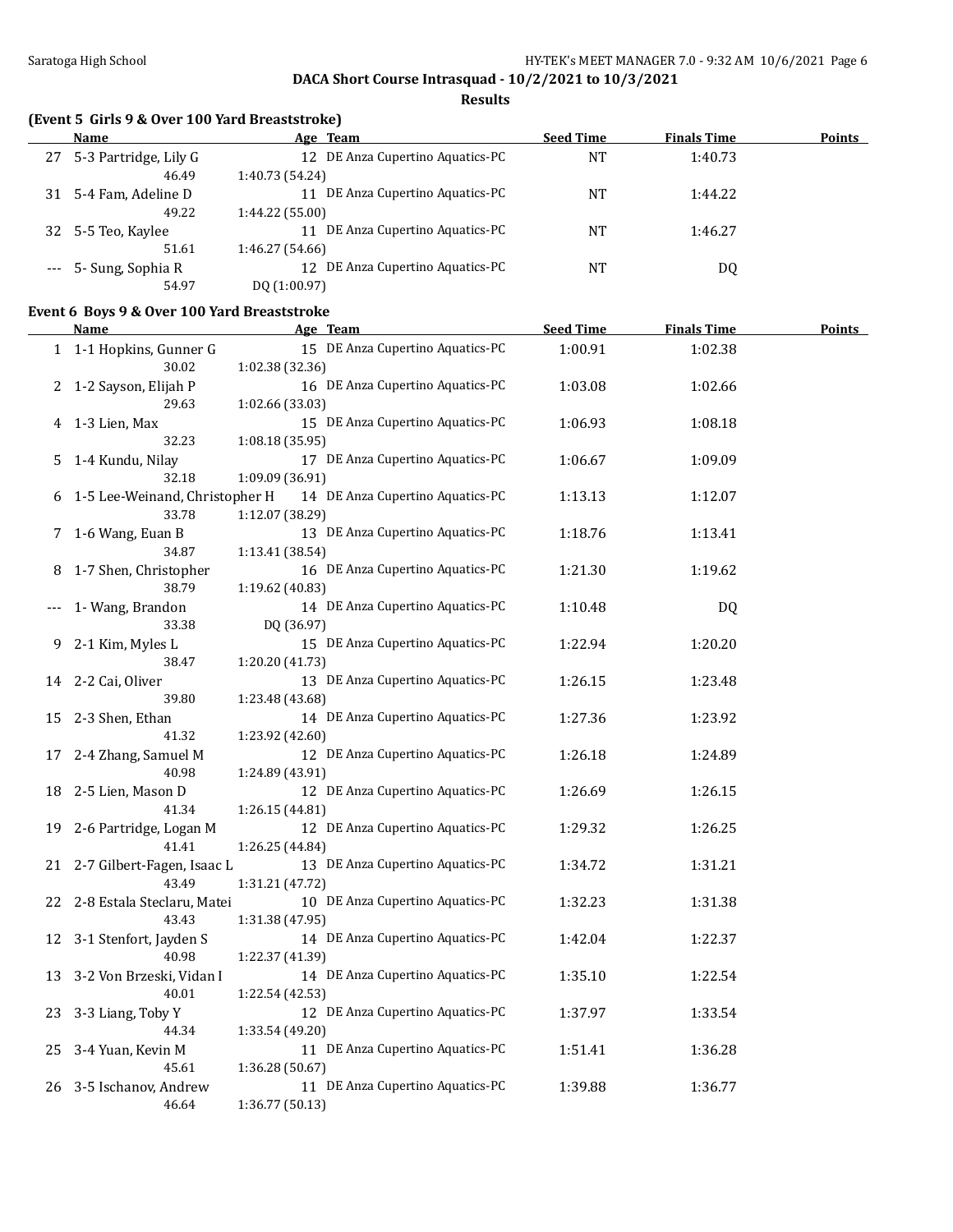**Results**

| (Event 6 Boys 9 & Over 100 Yard Breaststroke) |  |  |  |                         |
|-----------------------------------------------|--|--|--|-------------------------|
|                                               |  |  |  | $\mathbf{A}$ . The same |

|       | <u>Name</u>                  | Age Team                                           | <b>Seed Time</b> | <b>Finals Time</b> | <b>Points</b> |
|-------|------------------------------|----------------------------------------------------|------------------|--------------------|---------------|
|       | 3- Mao, Alexander            | 12 DE Anza Cupertino Aquatics-PC                   | <b>NT</b>        | DQ                 |               |
|       | 52.53                        | DQ (54.55)                                         |                  |                    |               |
| $---$ | 3- Borgohain, Shivansh       | 10 DE Anza Cupertino Aquatics-PC                   | NT               | DQ                 |               |
|       | 59.15                        | DQ (1:07.20)                                       |                  |                    |               |
| 10    | 4-1 Lopes DE Avila, Higor    | 14 DE Anza Cupertino Aquatics-PC                   | <b>NT</b>        | 1:20.81            |               |
|       | 37.83                        | 1:20.81 (42.98)                                    |                  |                    |               |
| 16    | 4-2 Qian, Ethan              | 14 DE Anza Cupertino Aquatics-PC                   | <b>NT</b>        | 1:24.35            |               |
|       | 40.17                        | 1:24.35 (44.18)                                    |                  |                    |               |
|       | 24 4-3 Ahluwalia, Jaspreet S | 13 DE Anza Cupertino Aquatics-PC                   | <b>NT</b>        | 1:34.41            |               |
|       | 44.46                        | 1:34.41 (49.95)                                    |                  |                    |               |
| 28    | 4-4 Zhu, Ryan E              | 14 DE Anza Cupertino Aquatics-PC                   | <b>NT</b>        | 1:39.54            |               |
|       | 47.13                        | 1:39.54 (52.41)                                    |                  |                    |               |
| 32    | 4-5 Parris, Josiah M         | 10 DE Anza Cupertino Aquatics-PC                   | <b>NT</b>        | 1:45.70            |               |
|       | 51.76                        | 1:45.70 (53.94)                                    |                  |                    |               |
| 33    | 4-6 Miller, Maxwell M        | 9 DE Anza Cupertino Aquatics-PC                    | <b>NT</b>        | 1:47.00            |               |
|       | 51.45                        | 1:47.00 (55.55)                                    |                  |                    |               |
|       | 4- Hangud, Samarth           | 12 DE Anza Cupertino Aquatics-PC                   | NT               | DQ                 |               |
|       | 59.70                        | DQ (1:04.74)                                       |                  |                    |               |
|       | 4- Dhanuka, Aariv            | 9 DE Anza Cupertino Aquatics-PC                    | <b>NT</b>        | DQ                 |               |
|       | 50.29                        | DQ (54.32)                                         |                  |                    |               |
| 3     | 5-1 Moraes, Arthur G         | 19 DE Anza Cupertino Aquatics-PC                   | NT               | 1:04.56            |               |
|       | 29.94                        | 1:04.56 (34.62)                                    |                  |                    |               |
| 11    | 5-2 Kougiouris, Petros       | 14 DE Anza Cupertino Aquatics-PC                   | <b>NT</b>        | 1:21.67            |               |
|       | 38.82                        | 1:21.67 (42.85)                                    |                  |                    |               |
| 20    | 5-3 Yeom, Yeom               | 13 DE Anza Cupertino Aquatics-PC                   | $\rm{NT}$        | 1:26.94            |               |
|       | 38.33                        | 1:26.94(48.61)<br>10 DE Anza Cupertino Aquatics-PC |                  |                    |               |
| 27    | 5-4 Cheng, Landon B<br>47.08 | 1:39.16 (52.08)                                    | <b>NT</b>        | 1:39.16            |               |
|       | 31 5-5 Danner, Kingston M    | 11 DE Anza Cupertino Aquatics-PC                   | <b>NT</b>        | 1:45.04            |               |
|       | 15.09                        | 1:45.04 (1:29.95)                                  |                  |                    |               |
| $---$ | 5- Sharma, Rishaun           | 13 DE Anza Cupertino Aquatics-PC                   | <b>NT</b>        | DQ                 |               |
|       | 49.91                        | DQ (53.65)                                         |                  |                    |               |
| 29    | 6-1 Bhardwaj, Arth           | 12 DE Anza Cupertino Aquatics-PC                   | <b>NT</b>        | 1:40.90            |               |
|       | 47.88                        | 1:40.90 (53.02)                                    |                  |                    |               |
| 30    | 6-2 Krish, Arjun             | 13 DE Anza Cupertino Aquatics-PC                   | <b>NT</b>        | 1:44.71            |               |
|       | 51.80                        | 1:44.71 (52.91)                                    |                  |                    |               |
|       | 6-Xing, Luke Z               | 9 DE Anza Cupertino Aquatics-PC                    | <b>NT</b>        | DQ                 |               |
|       | 52.32                        | DQ (59.97)                                         |                  |                    |               |
|       |                              |                                                    |                  |                    |               |

#### **Event 7 Girls 100 Yard IM**

| <b>Name</b>       | Age Team                                                                                           | <b>Seed Time</b> | <b>Finals Time</b> | Points |
|-------------------|----------------------------------------------------------------------------------------------------|------------------|--------------------|--------|
|                   | DE Anza Cupertino Aquatics-PC<br>17                                                                | 1:03.02          | 1:04.05            |        |
| 28.98             | 1:04.05(35.07)                                                                                     |                  |                    |        |
|                   | DE Anza Cupertino Aquatics-PC<br>17                                                                | 1:02.70          | 1:04.07            |        |
| 31.76             | 1:04.07(32.31)                                                                                     |                  |                    |        |
|                   | DE Anza Cupertino Aquatics-PC<br>12                                                                | 1:16.15          | 1:09.70            |        |
| 32.07             | 1:09.70 (37.63)                                                                                    |                  |                    |        |
| 1-4 Pham. Lan-Anh | DE Anza Cupertino Aquatics-PC<br>12                                                                | 1:13.46          | 1:11.28            |        |
| 17.88             | 1:11.28(53.40)                                                                                     |                  |                    |        |
|                   | DE Anza Cupertino Aquatics-PC<br>14                                                                | 1:15.03          | 1:12.52            |        |
| 33.71             | 1:12.52(38.81)                                                                                     |                  |                    |        |
| 1-6 LE, Yenthi    | 16 DE Anza Cupertino Aquatics-PC                                                                   | 1:17.26          | 1:16.98            |        |
| 36.24             | 1:16.98(40.74)                                                                                     |                  |                    |        |
|                   | 1 1-1 Hwang, Yooseon<br>2 1-2 Gardner, Rachel B<br>3 1-3 Lee, Michelle<br>$5\quad 1-5$ Lau. Emma T |                  |                    |        |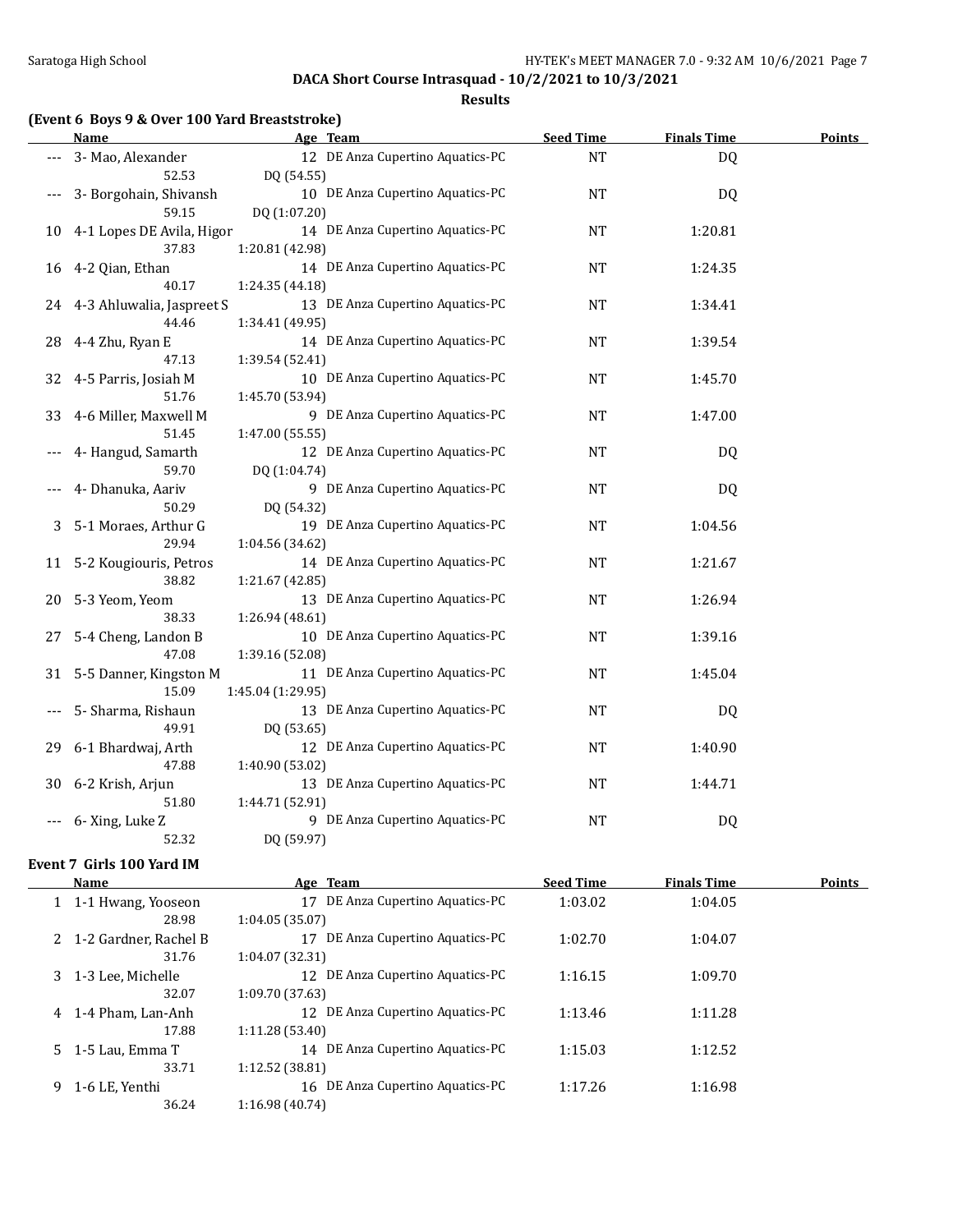**Results**

## **(Event 7 Girls 100 Yard IM)**

|       | <b>Name</b>                      | Age Team                                            | <b>Seed Time</b> | <b>Finals Time</b> | <b>Points</b> |
|-------|----------------------------------|-----------------------------------------------------|------------------|--------------------|---------------|
|       | 10 1-7 Lee-Weinand, Katarina S   | 12 DE Anza Cupertino Aquatics-PC                    | 1:15.54          | 1:17.50            |               |
|       | 33.85                            | 1:17.50 (43.65)                                     |                  |                    |               |
| 12    | 1-8 Lau, Ava T                   | 12 DE Anza Cupertino Aquatics-PC                    | 1:18.27          | 1:18.63            |               |
|       | 35.41                            | 1:18.63 (43.22)                                     |                  |                    |               |
| 6     | 2-1 Prokter, Ravital E           | 16 DE Anza Cupertino Aquatics-PC                    | 1:18.93          | 1:14.12            |               |
|       | 35.72                            | 1:14.12 (38.40)                                     |                  |                    |               |
|       | 7 2-2 Kazem, Malia G             | 15 DE Anza Cupertino Aquatics-PC                    | 1:19.02          | 1:14.86            |               |
|       | 34.69                            | 1:14.86 (40.17)                                     |                  |                    |               |
| 8     | 2-3 Ischanov, Alexandra          | 16 DE Anza Cupertino Aquatics-PC                    | 1:23.84          | 1:15.89            |               |
|       | 35.42                            | 1:15.89 (40.47)                                     |                  |                    |               |
|       | 16 2-4 Seshaadri, Shreya         | 12 DE Anza Cupertino Aquatics-PC                    | 1:26.68          | 1:23.42            |               |
|       | 38.84                            | 1:23.42 (44.58)                                     |                  |                    |               |
|       | 17 2-5 Stenfort, Hope L          | 12 DE Anza Cupertino Aquatics-PC                    | 1:23.92          | 1:23.65            |               |
|       | 40.46                            | 1:23.65 (43.19)                                     |                  |                    |               |
|       | 18 2-6 Estala Steclaru, Stefania | 12 DE Anza Cupertino Aquatics-PC                    | 1:24.60          | 1:25.25            |               |
|       | 41.91<br>19 2-7 Chang, Allison H | 1:25.25 (43.34)<br>12 DE Anza Cupertino Aquatics-PC |                  |                    |               |
|       | 15.61                            | 1:25.79 (1:10.18)                                   | 1:23.23          | 1:25.79            |               |
| 20    | 2-8 Tanaka, Kathryn T            | 13 DE Anza Cupertino Aquatics-PC                    | 1:26.84          | 1:25.96            |               |
|       | 41.51                            | 1:25.96 (44.45)                                     |                  |                    |               |
|       | 14 3-1 Penzel, Lucy C            | 12 DE Anza Cupertino Aquatics-PC                    | 1:29.42          | 1:21.82            |               |
|       | 39.04                            | 1:21.82 (42.78)                                     |                  |                    |               |
|       | 15 3-2 Zhang, Wanchun            | 12 DE Anza Cupertino Aquatics-PC                    | 1:29.99          | 1:22.71            |               |
|       | 38.47                            | 1:22.71 (44.24)                                     |                  |                    |               |
|       | 21 3-3 Seshaadri, Aarya          | 12 DE Anza Cupertino Aquatics-PC                    | 1:29.82          | 1:26.04            |               |
|       | 15.55                            | 1:26.04 (1:10.49)                                   |                  |                    |               |
| 22    | 3-4 Kim, Shelby P                | 13 DE Anza Cupertino Aquatics-PC                    | 1:27.30          | 1:26.26            |               |
|       | 39.98                            | 1:26.26 (46.28)                                     |                  |                    |               |
|       | 24 3-5 Seshaadri, Kaathya        | 12 DE Anza Cupertino Aquatics-PC                    | 1:30.64          | 1:26.71            |               |
|       | 39.16                            | 1:26.71 (47.55)                                     |                  |                    |               |
| 27    | 3-6 Baldwin, Isabella T          | 12 DE Anza Cupertino Aquatics-PC                    | 1:33.34          | 1:28.26            |               |
|       | 40.64                            | 1:28.26 (47.62)                                     |                  |                    |               |
| 29    | 3-7 Sharma, Arohi                | 11 DE Anza Cupertino Aquatics-PC                    | 1:31.68          | 1:29.01            |               |
|       | 41.70                            | 1:29.01 (47.31)                                     |                  |                    |               |
|       | 32 3-8 Thompson, Dalia           | 11 DE Anza Cupertino Aquatics-PC                    | 1:34.32          | 1:33.68            |               |
|       | 39.63                            | 1:33.68 (54.05)                                     |                  |                    |               |
|       | 13 4-1 Zhang, Wanjing            | 14 DE Anza Cupertino Aquatics-PC                    | 1:44.77          | 1:20.81            |               |
|       | 38.14                            | 1:20.81 (42.67)                                     |                  |                    |               |
|       | 26 4-2 Rowe, Tiergan J<br>41.33  | 11 DE Anza Cupertino Aquatics-PC<br>1:27.14 (45.81) | 1:40.44          | 1:27.14            |               |
|       |                                  | 11 DE Anza Cupertino Aquatics-PC                    | 1:34.51          | 1:32.00            |               |
| 31    | 4-3 Hou, Claire<br>47.13         | 1:32.00 (44.87)                                     |                  |                    |               |
| 33    | 4-4 Jain, Jenine J               | 12 DE Anza Cupertino Aquatics-PC                    | 1:39.02          | 1:34.65            |               |
|       | 42.54                            | 1:34.65 (52.11)                                     |                  |                    |               |
| 34    | 4-5 Kapoor, Aanika               | 12 DE Anza Cupertino Aquatics-PC                    | 1:47.71          | 1:35.77            |               |
|       | 44.99                            | 1:35.77 (50.78)                                     |                  |                    |               |
| $---$ | 4- Galynsheeya, Alisa            | 14 DE Anza Cupertino Aquatics-PC                    | 1:45.00          | DQ                 |               |
| 23    | 5-1 Poon, Olivia Y               | 7 DE Anza Cupertino Aquatics-PC                     | NT               | 1:26.52            |               |
|       | 1:14.18                          | 1:26.52 (12.34)                                     |                  |                    |               |
| 30    | 5-2 Adhya, Anusha                | 13 DE Anza Cupertino Aquatics-PC                    | <b>NT</b>        | 1:29.92            |               |
|       | 41.51                            | 1:29.92 (48.41)                                     |                  |                    |               |
| 38    | 5-3 Ramachandran, Anika          | 13 DE Anza Cupertino Aquatics-PC                    | NT               | 1:38.72            |               |
|       | 45.22                            | 1:38.72 (53.50)                                     |                  |                    |               |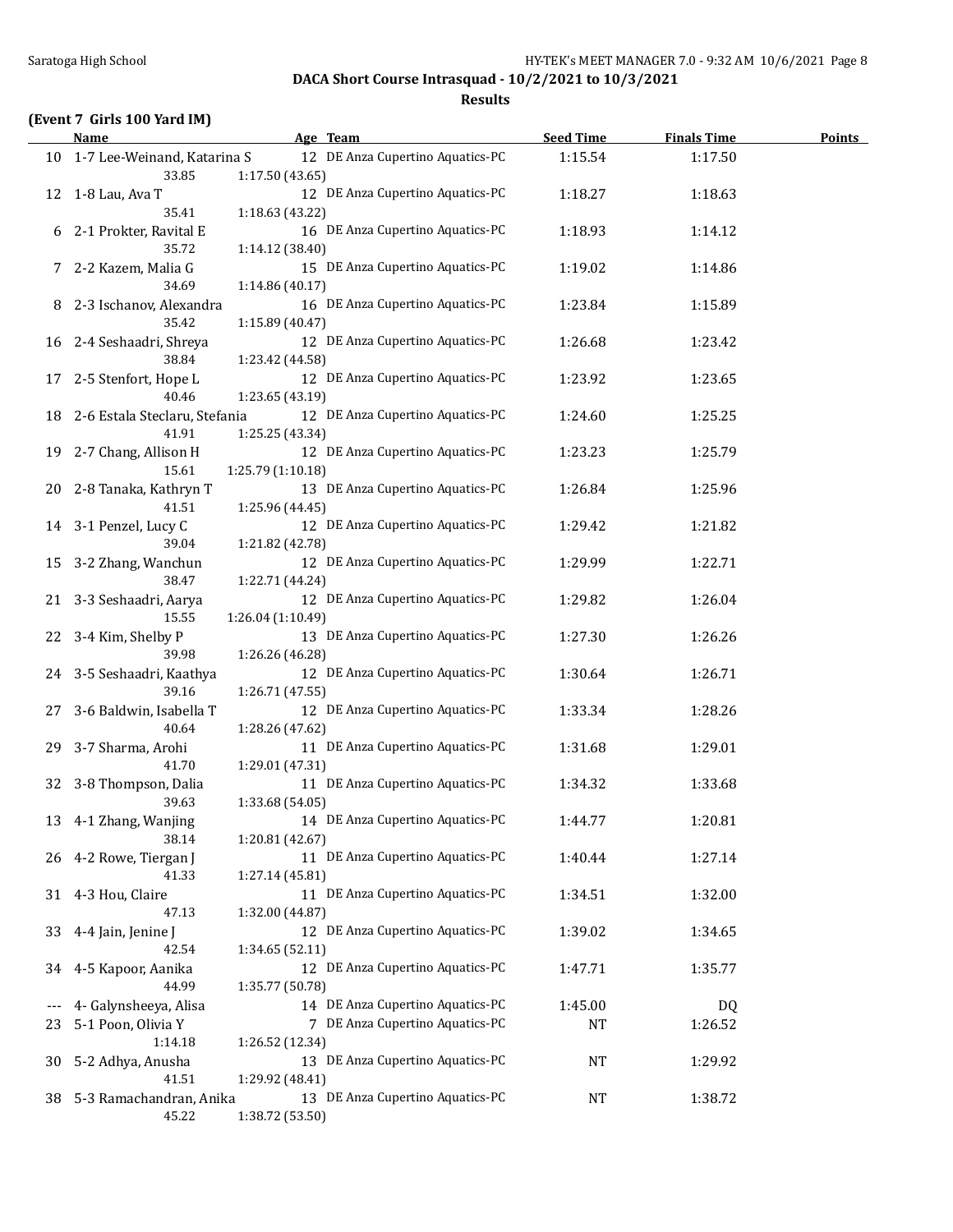#### **Results**

## **(Event 7 Girls 100 Yard IM)**

|       | Name                    | Age Team                         | <b>Seed Time</b> | <b>Finals Time</b> | <b>Points</b> |
|-------|-------------------------|----------------------------------|------------------|--------------------|---------------|
| 42    | 5-4 Tang, Karinne       | 12 DE Anza Cupertino Aquatics-PC | <b>NT</b>        | 1:46.94            |               |
|       | 52.73                   | 1:46.94 (54.21)                  |                  |                    |               |
| $---$ | 5- Kwon, Kyomin         | 12 DE Anza Cupertino Aquatics-PC | <b>NT</b>        | DQ                 |               |
|       | 39.69                   | DQ (46.83)                       |                  |                    |               |
|       | 5- Yang, Maddie R       | 10 DE Anza Cupertino Aquatics-PC | <b>NT</b>        | DQ                 |               |
|       | 47.39                   | DQ (51.15)                       |                  |                    |               |
|       | 5- Wang, Syuan-Han      | 11 DE Anza Cupertino Aquatics-PC | <b>NT</b>        | DQ                 |               |
|       | 42.68                   | DQ (47.46)                       |                  |                    |               |
|       | 5- Wang, Jenny          | 9 DE Anza Cupertino Aquatics-PC  | <b>NT</b>        | DQ                 |               |
|       | 59.83                   | DQ (58.91)                       |                  |                    |               |
| 28    | 6-1 Malthankar, Aanya R | 11 DE Anza Cupertino Aquatics-PC | <b>NT</b>        | 1:28.66            |               |
|       | 42.60                   | 1:28.66 (46.06)                  |                  |                    |               |
| 36    | 6-2 Park, Zoey C        | 10 DE Anza Cupertino Aquatics-PC | <b>NT</b>        | 1:37.46            |               |
|       | 16.08                   | 1:37.46 (1:21.38)                |                  |                    |               |
| 39    | 6-3 Chen, Mindy         | 13 DE Anza Cupertino Aquatics-PC | <b>NT</b>        | 1:39.34            |               |
|       | 44.28                   | 1:39.34 (55.06)                  |                  |                    |               |
| 40    | 6-4 Teo, Kaylee         | 11 DE Anza Cupertino Aquatics-PC | <b>NT</b>        | 1:44.02            |               |
|       | 1:44.02                 | 1:44.02()                        |                  |                    |               |
| 41    | 6-5 Rizvi, Emi          | 10 DE Anza Cupertino Aquatics-PC | <b>NT</b>        | 1:44.32            |               |
|       | 50.58                   | 1:44.32 (53.74)                  |                  |                    |               |
| 43    | 6-6 Pham, Van-Anh       | 8 DE Anza Cupertino Aquatics-PC  | <b>NT</b>        | 1:48.68            |               |
|       | 51.61                   | 1:48.68 (57.07)                  |                  |                    |               |
| 46    | 6-7 Alldrin, Sydney L   | 12 DE Anza Cupertino Aquatics-PC | NT               | 2:00.60            |               |
|       | 54.12                   | 2:00.60 (1:06.48)                |                  |                    |               |
| 11    | 7-1 YU, Kuan-Ying       | 13 DE Anza Cupertino Aquatics-PC | <b>NT</b>        | 1:18.08            |               |
|       | 36.90                   | 1:18.08 (41.18)                  |                  |                    |               |
| 25    | 7-2 Vadrevu, Aadya      | 13 DE Anza Cupertino Aquatics-PC | <b>NT</b>        | 1:26.83            |               |
|       | 38.36                   | 1:26.83 (48.47)                  |                  |                    |               |
| 35    | 7-3 WU, Victoria        | 11 DE Anza Cupertino Aquatics-PC | <b>NT</b>        | 1:36.72            |               |
|       | 18.80                   | 1:36.72 (1:17.92)                |                  |                    |               |
| 37    | 7-4 Lin, Maryssa T      | 12 DE Anza Cupertino Aquatics-PC | <b>NT</b>        | 1:37.85            |               |
|       | 45.91                   | 1:37.85 (51.94)                  |                  |                    |               |
|       | 44 7-5 Lin, Evelyn F    | 9 DE Anza Cupertino Aquatics-PC  | <b>NT</b>        | 1:54.90            |               |
|       | 49.42                   | 1:54.90 (1:05.48)                |                  |                    |               |
| 45    | 7-6 Rizvi, Violet       | 8 DE Anza Cupertino Aquatics-PC  | <b>NT</b>        | 1:57.96            |               |
|       | 55.05                   | 1:57.96 (1:02.91)                |                  |                    |               |
| 47    | 7-7 Mathur, Nikita      | 10 DE Anza Cupertino Aquatics-PC | <b>NT</b>        | 2:06.57            |               |
|       | 1:02.40                 | 2:06.57 (1:04.17)                |                  |                    |               |

### **Event 8 Boys 100 Yard IM**

|   | Name                     | Age Team                            | <b>Seed Time</b> | <b>Finals Time</b> | Points |
|---|--------------------------|-------------------------------------|------------------|--------------------|--------|
|   | 1 1-1 Strots, Boris      | DE Anza Cupertino Aquatics-PC<br>17 | 1:08.56          | 57.67              |        |
|   | 26.56                    | 57.67 (31.11)                       |                  |                    |        |
|   | 2 1-2 Matsumoto, Leona A | 15 DE Anza Cupertino Aquatics-PC    | 1:05.35          | 58.10              |        |
|   | 27.99                    | 58.10 (30.11)                       |                  |                    |        |
|   | 3 1-3 Patil, Arnay G     | 16 DE Anza Cupertino Aquatics-PC    | 1:04.66          | 58.38              |        |
|   | 27.06                    | 58.38 (31.32)                       |                  |                    |        |
|   | 4 1-4 Hopkins, Gunner G  | 15 DE Anza Cupertino Aquatics-PC    | 57.58            | 59.69              |        |
|   | 28.21                    | 59.69 (31.48)                       |                  |                    |        |
|   | 7 1-5 Stenfort, Jayden S | 14 DE Anza Cupertino Aquatics-PC    | 1:12.61          | 1:10.02            |        |
|   | 33.38                    | 1:10.02(36.64)                      |                  |                    |        |
| 9 | 1-6 Yee, Lucas           | DE Anza Cupertino Aquatics-PC<br>13 | 1:16.14          | 1:11.75            |        |
|   | 33.33                    | 1:11.75(38.42)                      |                  |                    |        |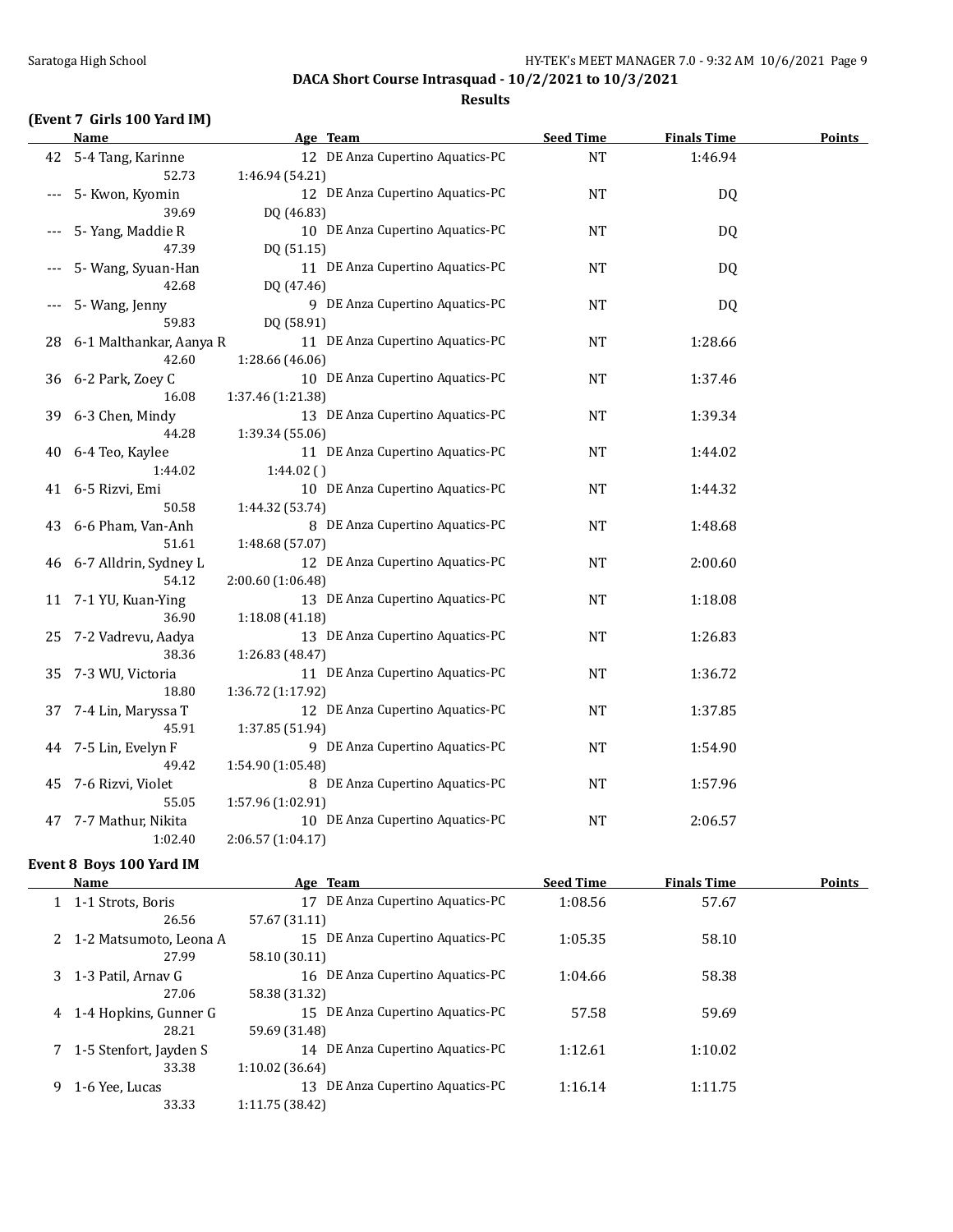#### **Results**

## **(Event 8 Boys 100 Yard IM)**

|    | <b>Name</b>                          | Age Team                                             | <b>Seed Time</b> | <b>Finals Time</b> | <b>Points</b> |
|----|--------------------------------------|------------------------------------------------------|------------------|--------------------|---------------|
|    | 18 1-7 Kim, Myles L<br>37.33         | 15 DE Anza Cupertino Aquatics-PC<br>1:18.04 (40.71)  | 1:17.02          | 1:18.04            |               |
| 20 | 1-8 Bhatnagar, Kunal<br>34.28        | 13 DE Anza Cupertino Aquatics-PC<br>1:19.15 (44.87)  | 1:14.48          | 1:19.15            |               |
|    | 10 2-1 Von Brzeski, Vidan I<br>35.76 | 14 DE Anza Cupertino Aquatics-PC<br>1:13.25 (37.49)  | 1:19.03          | 1:13.25            |               |
|    | 11 2-2 Taysi, Griffin C<br>34.22     | 12 DE Anza Cupertino Aquatics-PC<br>1:14.24 (40.02)  | 1:22.08          | 1:14.24            |               |
| 13 | 2-3 Dodge, Cannon A<br>34.47         | 12 DE Anza Cupertino Aquatics-PC<br>1:15.08(40.61)   | 1:19.17          | 1:15.08            |               |
|    | 14 2-4 LE, Liem<br>35.34             | 14 DE Anza Cupertino Aquatics-PC<br>1:15.34 (40.00)  | 1:23.29          | 1:15.34            |               |
| 15 | 2-5 Natarajan, Neebir B<br>34.30     | 14 DE Anza Cupertino Aquatics-PC<br>1:15.53 (41.23)  | 1:24.07          | 1:15.53            |               |
| 17 | 2-6 Shen, Ethan<br>37.35             | 14 DE Anza Cupertino Aquatics-PC<br>1:16.48 (39.13)  | 1:24.50          | 1:16.48            |               |
| 19 | 2-7 Partridge, Logan M<br>37.79      | 12 DE Anza Cupertino Aquatics-PC<br>1:18.09 (40.30)  | 1:18.68          | 1:18.09            |               |
| 20 | 2-8 YU, Jaylen Z<br>37.10            | 13 DE Anza Cupertino Aquatics-PC<br>1:19.15 (42.05)  | 1:24.87          | 1:19.15            |               |
| 22 | 3-1 Gong, Andrew Y<br>38.74          | 12 DE Anza Cupertino Aquatics-PC<br>1:22.73 (43.99)  | 1:28.58          | 1:22.73            |               |
| 26 | 3-2 Yuan, Kevin M<br>40.69           | 11 DE Anza Cupertino Aquatics-PC<br>1:25.64 (44.95)  | 1:26.71          | 1:25.64            |               |
| 27 | 3-3 Estala Steclaru, Matei<br>41.78  | 10 DE Anza Cupertino Aquatics-PC<br>1:27.35 (45.57)  | 1:40.73          | 1:27.35            |               |
| 29 | 3-4 Bissell, Chase<br>42.78          | 11 DE Anza Cupertino Aquatics-PC<br>1:30.56 (47.78)  | 1:30.56          | 1:30.56            |               |
| 30 | 3-5 Liang, Toby Y<br>45.15           | 12 DE Anza Cupertino Aquatics-PC<br>1:30.61 (45.46)  | 1:38.88          | 1:30.61            |               |
| 35 | 3-6 Parris, Josiah M<br>46.98        | 10 DE Anza Cupertino Aquatics-PC<br>1:36.16 (49.18)  | 1:55.62          | 1:36.16            |               |
| 36 | 3-7 Zheng, Eric<br>49.66             | 8 DE Anza Cupertino Aquatics-PC<br>1:42.78 (53.12)   | 1:38.10          | 1:42.78            |               |
|    | 3- Ischanov, Andrew<br>45.73         | 11 DE Anza Cupertino Aquatics-PC<br>DQ (46.16)       | 1:40.29          | DQ                 |               |
| 6  | 4-1 Wang, Ethan<br>31.23             | 16 DE Anza Cupertino Aquatics-PC<br>1:08.94 (37.71)  | <b>NT</b>        | 1:08.94            |               |
| 25 | 4-2 Baek, Haniel J<br>41.28          | 10 DE Anza Cupertino Aquatics-PC<br>1:25.16 (43.88)  | NT               | 1:25.16            |               |
| 31 | 4-3 Tang, Christopher C<br>42.61     | 12 DE Anza Cupertino Aquatics-PC<br>1:32.25 (49.64)  | 1:58.91          | 1:32.25            |               |
| 34 | 4-4 Vir, Rithik<br>45.58             | 13 DE Anza Cupertino Aquatics-PC<br>1:36.12 (50.54)  | NT               | 1:36.12            |               |
| 38 | 4-5 Danner, Kingston M<br>55.08      | 11 DE Anza Cupertino Aquatics-PC<br>1:48.59 (53.51)  | <b>NT</b>        | 1:48.59            |               |
| 39 | 4-6 Thompson, Miles<br>47.03         | 8 DE Anza Cupertino Aquatics-PC<br>1:49.03 (1:02.00) | 1:56.77          | 1:49.03            |               |
|    | 4- Yang, Cody L<br>42.90             | 10 DE Anza Cupertino Aquatics-PC<br>DQ (53.86)       | NT               | DQ                 |               |
|    | 4- Pal, Shyamak<br>43.69             | 14 DE Anza Cupertino Aquatics-PC<br>DQ (43.77)       | NT               | DQ                 |               |
| 5  | 5-1 Moraes, Arthur G<br>29.01        | 19 DE Anza Cupertino Aquatics-PC<br>1:02.71 (33.70)  | NT               | 1:02.71            |               |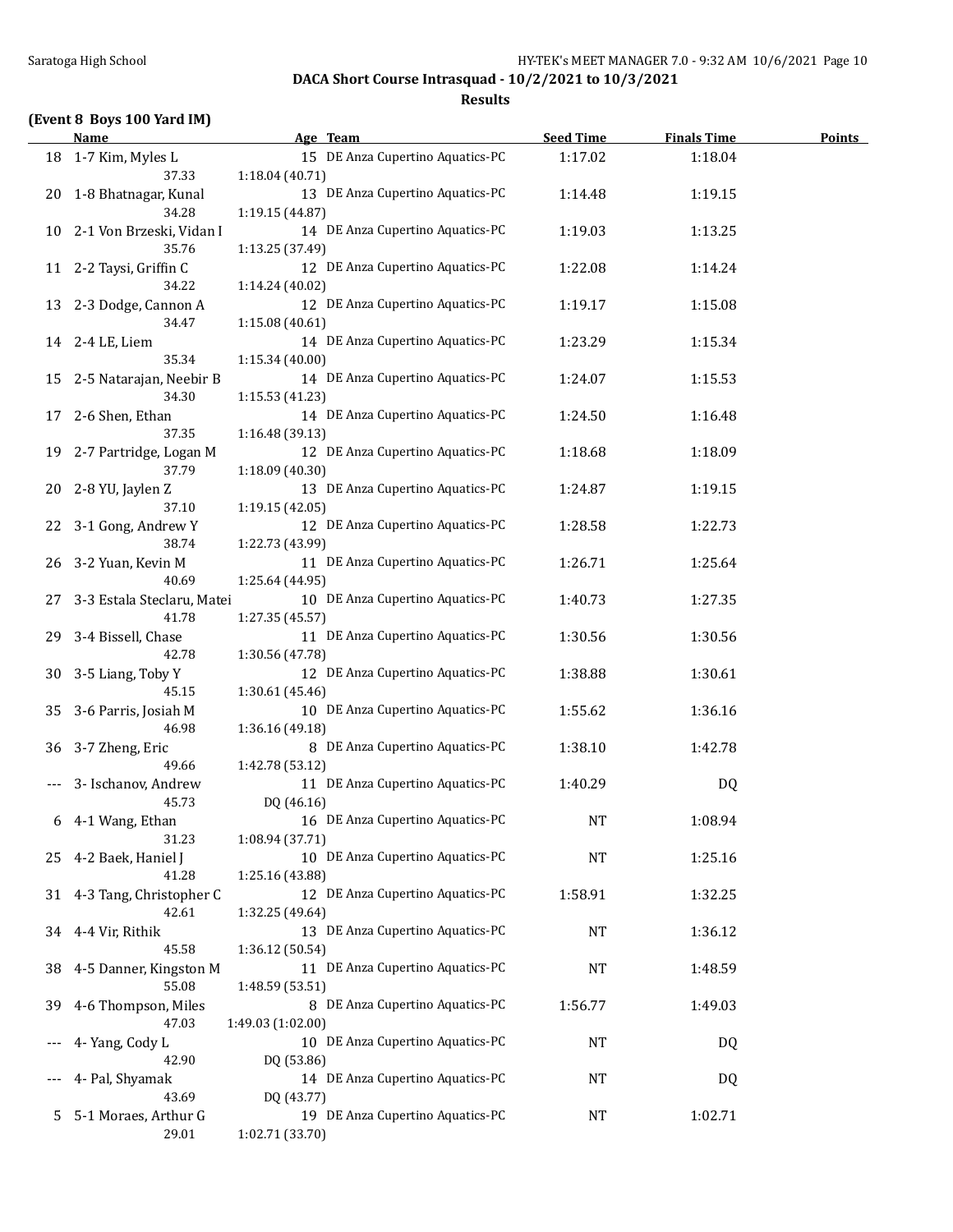### **Results**

## **(Event 8 Boys 100 Yard IM)**

|    | Name                         | Age Team                         | <b>Seed Time</b> | <b>Finals Time</b> | <b>Points</b> |
|----|------------------------------|----------------------------------|------------------|--------------------|---------------|
|    | 12 5-2 Lopes DE Avila, Higor | 14 DE Anza Cupertino Aquatics-PC | NT               | 1:15.03            |               |
|    | 36.73                        | 1:15.03(38.30)                   |                  |                    |               |
| 16 | 5-3 JO, Matthew              | 14 DE Anza Cupertino Aquatics-PC | NT               | 1:16.14            |               |
|    | 34.57                        | 1:16.14(41.57)                   |                  |                    |               |
| 23 | 5-4 Cai, Oliver              | 13 DE Anza Cupertino Aquatics-PC | <b>NT</b>        | 1:23.11            |               |
|    | 39.07                        | 1:23.11 (44.04)                  |                  |                    |               |
|    | 24 5-5 Lin, Matthew T        | 12 DE Anza Cupertino Aquatics-PC | NT               | 1:23.83            |               |
|    | 38.97                        | 1:23.83 (44.86)                  |                  |                    |               |
|    | 28 5-6 Ahluwalia, Jaspreet S | 13 DE Anza Cupertino Aquatics-PC | NT               | 1:28.15            |               |
|    | 43.16                        | 1:28.15 (44.99)                  |                  |                    |               |
| 32 | 5-7 Miller, Maxwell M        | 9 DE Anza Cupertino Aquatics-PC  | NT               | 1:32.66            |               |
|    | 42.34                        | 1:32.66 (50.32)                  |                  |                    |               |
| 33 | 5-8 Wang, Franklin           | 12 DE Anza Cupertino Aquatics-PC | NT               | 1:36.01            |               |
|    | 46.40                        | 1:36.01(49.61)                   |                  |                    |               |
| 8  | 6-1 Baumert, Sam S           | 14 DE Anza Cupertino Aquatics-PC | NT               | 1:11.31            |               |
|    | 32.42                        | 1:11.31(38.89)                   |                  |                    |               |
| 37 | 6-2 Sharma, Rishaun          | 13 DE Anza Cupertino Aquatics-PC | NT               | 1:43.49            |               |
|    | 52.93                        | 1:43.49(50.56)                   |                  |                    |               |
|    | 6- Liang, David              | 16 DE Anza Cupertino Aquatics-PC | NT               | DQ                 |               |
|    | 31.14                        | DQ (38.18)                       |                  |                    |               |
|    | 6- Hangud, Samarth           | 12 DE Anza Cupertino Aquatics-PC | NT               | DQ                 |               |
|    | 1:04.38                      | DQ (1:02.91)                     |                  |                    |               |

#### **Event 9 Girls 9 & Over 100 Yard Butterfly**

|    | <b>Name</b>                 | Age Team                         | <b>Seed Time</b> | <b>Finals Time</b> | Points |
|----|-----------------------------|----------------------------------|------------------|--------------------|--------|
|    | 1 1-1 Barnes, Lindsay J     | 16 DE Anza Cupertino Aquatics-PC | 1:02.75          | 1:02.44            |        |
|    | 29.30                       | 1:02.44(33.14)                   |                  |                    |        |
|    | 2 1-2 Hwang, Yooseon        | 17 DE Anza Cupertino Aquatics-PC | 1:01.25          | 1:03.16            |        |
|    | 29.55                       | 1:03.16(33.61)                   |                  |                    |        |
|    | 3 1-3 Pham, Minh-Anh        | 16 DE Anza Cupertino Aquatics-PC | 1:01.25          | 1:03.91            |        |
|    | 29.75                       | 1:03.91(34.16)                   |                  |                    |        |
|    | 4 1-4 Hsu, Katelyn          | 13 DE Anza Cupertino Aquatics-PC | 1:06.91          | 1:06.07            |        |
|    | 30.86                       | 1:06.07 (35.21)                  |                  |                    |        |
|    | 5 1-5 Charton, Thalea       | 13 DE Anza Cupertino Aquatics-PC | 1:12.01          | 1:07.54            |        |
|    | 31.55                       | 1:07.54 (35.99)                  |                  |                    |        |
| 6  | 1-6 WU, Allison E           | 15 DE Anza Cupertino Aquatics-PC | 1:08.61          | 1:08.90            |        |
|    | 31.10                       | 1:08.90 (37.80)                  |                  |                    |        |
| 9  | 1-7 Roohipour, Ava          | 15 DE Anza Cupertino Aquatics-PC | 1:10.99          | 1:14.19            |        |
|    | 34.61                       | 1:14.19 (39.58)                  |                  |                    |        |
|    | 2-1 Kurotori, Annika M      | 14 DE Anza Cupertino Aquatics-PC | 1:12.10          | 1:10.22            |        |
|    | 32.58                       | 1:10.22 (37.64)                  |                  |                    |        |
| 8  | 2-2 LI, Katelyn A           | 13 DE Anza Cupertino Aquatics-PC | 1:12.96          | 1:12.36            |        |
|    | 34.54                       | 1:12.36 (37.82)                  |                  |                    |        |
|    | 10 2-3 Ischanov, Alexandra  | 16 DE Anza Cupertino Aquatics-PC | 1:38.00          | 1:17.10            |        |
|    | 35.48                       | 1:17.10(41.62)                   |                  |                    |        |
| 11 | 2-4 Thompson, Sadie         | 13 DE Anza Cupertino Aquatics-PC | 1:19.62          | 1:21.83            |        |
|    | 36.23                       | 1:21.83 (45.60)                  |                  |                    |        |
| 13 | 2-5 Yang, Kelsey E          | 13 DE Anza Cupertino Aquatics-PC | <b>NT</b>        | 1:25.47            |        |
|    | 37.93                       | 1:25.47 (47.54)                  |                  |                    |        |
|    | 14 2-6 Penaskovic, Shelby C | 11 DE Anza Cupertino Aquatics-PC | <b>NT</b>        | 1:28.74            |        |
|    | 40.38                       | 1:28.74 (48.36)                  |                  |                    |        |
|    | 15 2-7 Parris, Maleia K     | 12 DE Anza Cupertino Aquatics-PC | 1:31.35          | 1:30.65            |        |
|    | 41.56                       | 1:30.65 (49.09)                  |                  |                    |        |
|    |                             |                                  |                  |                    |        |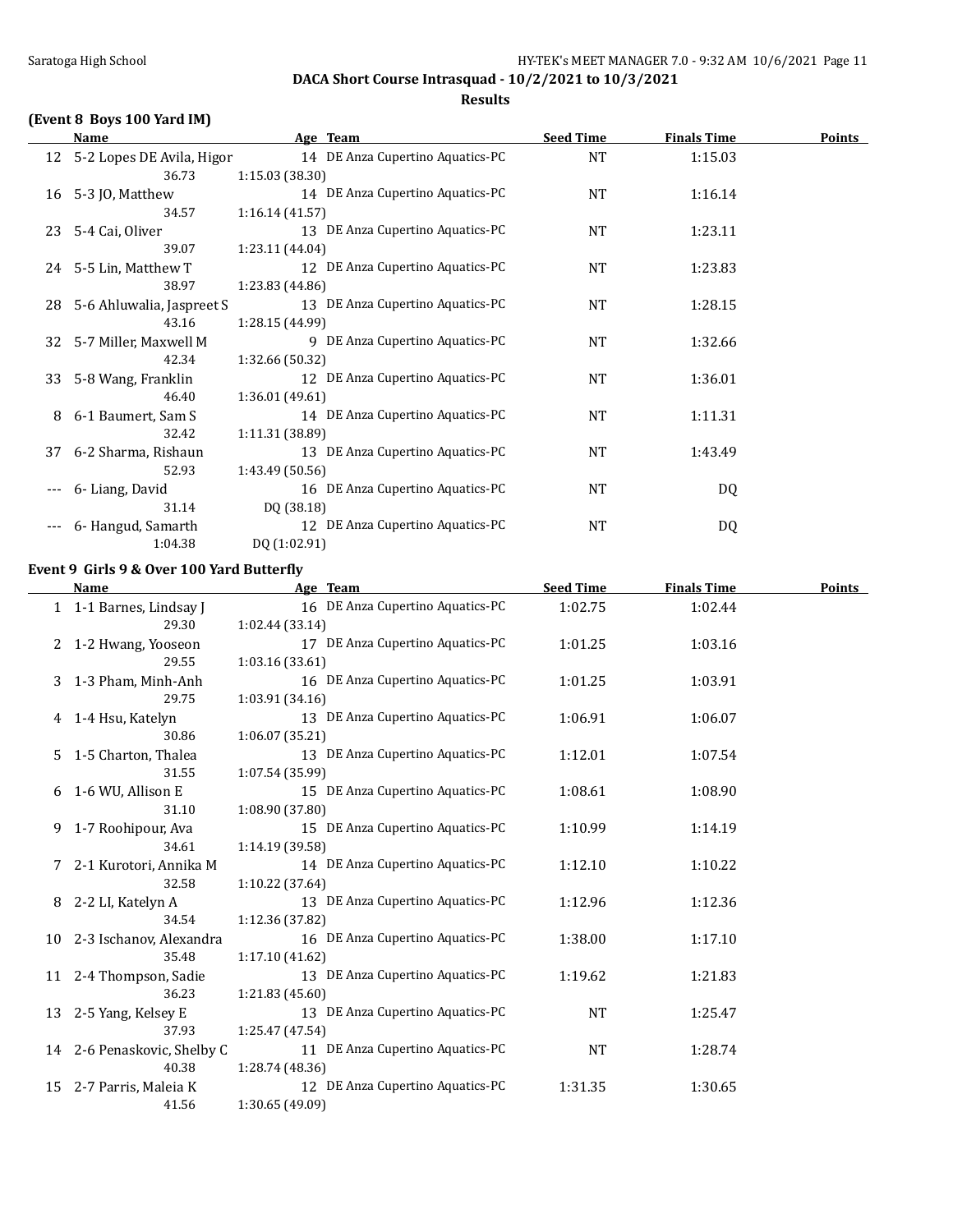**Results**

## **(Event 9 Girls 9 & Over 100 Yard Butterfly)**

|    | Name                         |                  | Age Team                         | <b>Seed Time</b> | <b>Finals Time</b> | <b>Points</b> |
|----|------------------------------|------------------|----------------------------------|------------------|--------------------|---------------|
| 16 | 2-8 Yang, Audrey E           |                  | 15 DE Anza Cupertino Aquatics-PC | 1:29.70          | 1:35.75            |               |
|    | 43.48                        | 1:35.75 (52.27)  |                                  |                  |                    |               |
| 12 | 3-1 Sainani, Anika           |                  | DE Anza Cupertino Aquatics-PC    | NT               | 1:22.82            |               |
|    | 38.08                        | 1:22.82 (44.74)  |                                  |                  |                    |               |
| 17 | 3-2 Yang, Maddie R           |                  | 10 DE Anza Cupertino Aquatics-PC | NT               | 1:57.39            |               |
|    | 53.18                        | 1:57.39(1:04.21) |                                  |                  |                    |               |
| 18 | 3-3 Blanco-Sarmiento, Ximena |                  | 10 DE Anza Cupertino Aquatics-PC | NT               | 2:01.09            |               |
|    | 55.56                        | 2:01.09(1:05.53) |                                  |                  |                    |               |
| 19 | 3-4 Lin, Evelyn F            | 9                | DE Anza Cupertino Aquatics-PC    | NT               | 2:04.66            |               |
|    | 53.74                        | 2:04.66(1:10.92) |                                  |                  |                    |               |

### **Event 10 Boys 9 & Over 100 Yard Butterfly**

|    | <b>Name</b>                             | Age Team                                              | <b>Seed Time</b> | <b>Finals Time</b> | <b>Points</b> |
|----|-----------------------------------------|-------------------------------------------------------|------------------|--------------------|---------------|
|    | 1 1-1 Matsumoto, Leona A<br>16.54       | 15 DE Anza Cupertino Aquatics-PC<br>55.49 (38.95)     | 54.69            | 55.49              |               |
| 2  | 1-2 Lee-Weinand, Christopher H<br>26.24 | 14 DE Anza Cupertino Aquatics-PC<br>56.44 (30.20)     | 57.08            | 56.44              |               |
| 3  | 1-3 Kundu, Nilay<br>27.09               | 17 DE Anza Cupertino Aquatics-PC<br>57.35 (30.26)     | 55.40            | 57.35              |               |
| 4  | 1-4 Sayson, Elijah P<br>26.96           | 16 DE Anza Cupertino Aquatics-PC<br>57.40 (30.44)     | 54.90            | 57.40              |               |
| 5. | 1-5 Bouali, Yassin I<br>28.77           | 14 DE Anza Cupertino Aquatics-PC<br>1:00.07 (31.30)   | 1:06.43          | 1:00.07            |               |
| 7  | 1-6 Roman, Oliver<br>30.63              | 14 DE Anza Cupertino Aquatics-PC<br>1:04.68 (34.05)   | 1:03.21          | 1:04.68            |               |
|    | 1-7 Tokuz, Yusuf I<br>32.04             | 14 DE Anza Cupertino Aquatics-PC<br>1:08.05(36.01)    | 1:09.58          | 1:08.05            |               |
|    | 10 1-8 Leder, Benjamin O<br>33.82       | 14 DE Anza Cupertino Aquatics-PC<br>1:13.82 (40.00)   | 1:17.13          | 1:13.82            |               |
| 6  | 2-1 Yuan, Richard<br>29.37              | 14 DE Anza Cupertino Aquatics-PC<br>1:01.22 (31.85)   | 1:34.19          | 1:01.22            |               |
| 9. | 2-2 Strots, Alexander<br>32.40          | 11 DE Anza Cupertino Aquatics-PC<br>1:11.22 (38.82)   | <b>NT</b>        | 1:11.22            |               |
|    | 11 2-3 Lim, Jayden M<br>33.80           | 15 DE Anza Cupertino Aquatics-PC<br>1:17.51 (43.71)   | <b>NT</b>        | 1:17.51            |               |
|    | 12 2-4 Partridge, Logan M<br>37.61      | 12 DE Anza Cupertino Aquatics-PC<br>1:21.05 (43.44)   | 1:30.43          | 1:21.05            |               |
| 13 | 2-5 Zhang, Samuel M<br>38.32            | 12 DE Anza Cupertino Aquatics-PC<br>1:23.34 (45.02)   | 1:36.80          | 1:23.34            |               |
| 15 | 2-6 Danner, Kingston M<br>58.69         | 11 DE Anza Cupertino Aquatics-PC<br>2:05.48 (1:06.79) | <b>NT</b>        | 2:05.48            |               |
|    | 2- Tsai, Cayden<br>30.36                | 15 DE Anza Cupertino Aquatics-PC<br>DQ (38.62)        | <b>NT</b>        | DQ                 |               |
|    | 14 3-1 Gilbert-Fagen, Isaac L<br>42.56  | 13 DE Anza Cupertino Aquatics-PC<br>1:30.11 (47.55)   | <b>NT</b>        | 1:30.11            |               |
|    | 3- Dhanuka, Aariv<br>46.31              | 9 DE Anza Cupertino Aquatics-PC<br>DQ (52.86)         | <b>NT</b>        | DQ                 |               |
|    | 3- Yang, Cody L<br>46.76                | 10 DE Anza Cupertino Aquatics-PC<br>DQ (1:00.42)      | <b>NT</b>        | DQ                 |               |

### **Event 11 Girls 50 Yard Freestyle**

| <b>Name</b>            | Age Team                         | <b>Seed Time</b> | <b>Finals Time</b> | Points |
|------------------------|----------------------------------|------------------|--------------------|--------|
| 1-1 Thomas, Sierra     | 17 DE Anza Cupertino Aquatics-PC | 23.89            | 24.82              |        |
| 2 1-2 Levin, Liliana M | 13 DE Anza Cupertino Aquatics-PC | 27.06            | 26.96              |        |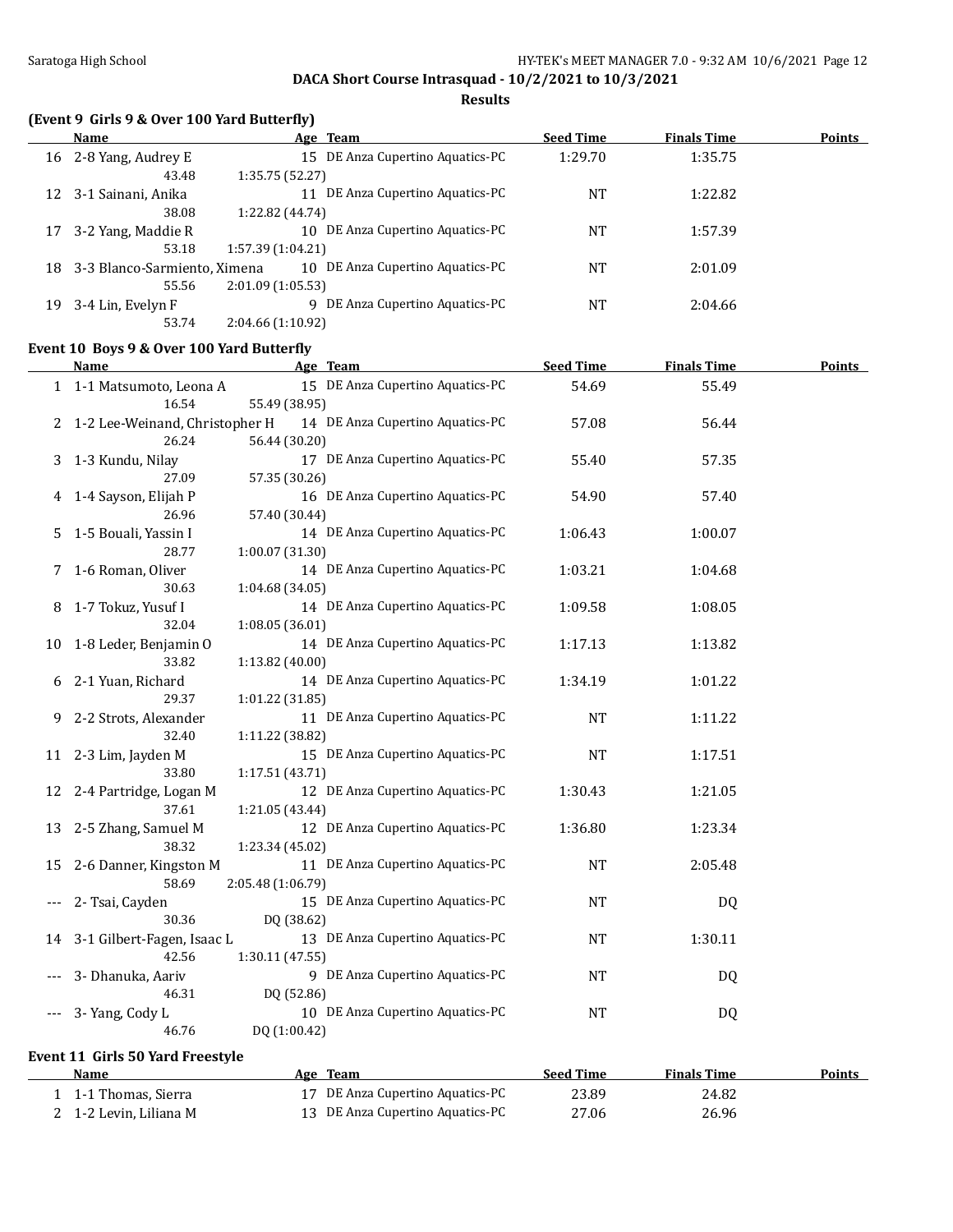### Saratoga High School Saratoga High School School Saratoga High School School School School School School School School School School School School School School School School School School School School School School Schoo

**DACA Short Course Intrasquad - 10/2/2021 to 10/3/2021**

#### **Results**

### **(Event 11 Girls 50 Yard Freestyle)**

|    | <b>Name</b>                  |    | Age Team                      | <b>Seed Time</b> | <b>Finals Time</b> | <b>Points</b> |
|----|------------------------------|----|-------------------------------|------------------|--------------------|---------------|
| 3  | 1-3 Gardner, Rachel B        | 17 | DE Anza Cupertino Aquatics-PC | 25.95            | 27.18              |               |
| 4  | 1-4 WU, Allison E            | 15 | DE Anza Cupertino Aquatics-PC | 26.96            | 27.21              |               |
| 5  | 1-5 Blanco-Sarmiento, Romina | 14 | DE Anza Cupertino Aquatics-PC | 27.47            | 27.31              |               |
| 7  | 1-6 Lacroix, Jenna C         | 16 | DE Anza Cupertino Aquatics-PC | 25.05            | 27.72              |               |
| 10 | 1-7 Sullivan, Francesca R    | 16 | DE Anza Cupertino Aquatics-PC | 26.89            | 28.45              |               |
| 11 | 1-8 Roohipour, Ava           | 15 | DE Anza Cupertino Aquatics-PC | 27.64            | 28.53              |               |
| 6  | 2-1 Levin, Stacia J          | 14 | DE Anza Cupertino Aquatics-PC | 27.69            | 27.70              |               |
| 8  | 2-2 Kazem, Malia G           | 15 | DE Anza Cupertino Aquatics-PC | 28.18            | 27.82              |               |
| 9  | 2-3 Tan, Cayden              | 16 | DE Anza Cupertino Aquatics-PC | 30.17            | 28.29              |               |
| 13 | 2-4 Bucci, Marisol F         | 14 | DE Anza Cupertino Aquatics-PC | 28.37            | 28.69              |               |
| 14 | 2-5 Pham, Lan-Anh            | 12 | DE Anza Cupertino Aquatics-PC | 29.32            | 28.77              |               |
| 15 | 2-6 Lee-Weinand, Katarina S  | 12 | DE Anza Cupertino Aquatics-PC | 29.13            | 28.89              |               |
| 16 | 2-7 LE, Yenthi               | 16 | DE Anza Cupertino Aquatics-PC | 28.51            | 29.33              |               |
| 17 | 2-8 Prokter, Ravital E       | 16 | DE Anza Cupertino Aquatics-PC | 30.09            | 29.74              |               |
| 12 | 3-1 Lau, Emma T              | 14 | DE Anza Cupertino Aquatics-PC | 30.59            | 28.63              |               |
| 18 | 3-2 Thompson, Sadie          | 13 | DE Anza Cupertino Aquatics-PC | 30.24            | 30.36              |               |
| 21 | 3-3 Lau, Ava T               | 12 | DE Anza Cupertino Aquatics-PC | 31.44            | 31.57              |               |
| 22 | 3-4 Hagiwara, Chloe          | 14 | DE Anza Cupertino Aquatics-PC | 32.02            | 31.58              |               |
| 23 | 3-5 Lathrop, Isabella R      | 12 | DE Anza Cupertino Aquatics-PC | 31.32            | 31.69              |               |
| 24 | 3-6 Sainani, Anika           | 11 | DE Anza Cupertino Aquatics-PC | 32.22            | 32.23              |               |
| 25 | 3-7 Seshaadri, Shreya        | 12 | DE Anza Cupertino Aquatics-PC | 31.38            | 32.28              |               |
| 26 | 3-8 Penzel, Lucy C           | 12 | DE Anza Cupertino Aquatics-PC | 32.69            | 32.39              |               |
| 19 | 4-1 Zhang, Tina X            | 11 | DE Anza Cupertino Aquatics-PC | 33.04            | 30.61              |               |
| 20 | 4-2 Fong, Joanne L           | 11 | DE Anza Cupertino Aquatics-PC | 34.58            | 31.37              |               |
| 29 | 4-3 Vadrevu, Aadya           | 13 | DE Anza Cupertino Aquatics-PC | 34.02            | 32.92              |               |
| 32 | 4-4 Seshaadri, Aarya         | 12 | DE Anza Cupertino Aquatics-PC | 33.86            | 34.30              |               |
| 34 | 4-5 Galynsheeya, Alisa       | 14 | DE Anza Cupertino Aquatics-PC | 35.00            | 34.66              |               |
| 35 | 4-6 Chang, Allison H         | 12 | DE Anza Cupertino Aquatics-PC | 33.65            | 34.73              |               |
| 44 | 4-7 Kim, Shelby P            | 13 | DE Anza Cupertino Aquatics-PC | 34.98            | 35.86              |               |
| 28 | 5-1 Rowe, Tiergan J          | 11 | DE Anza Cupertino Aquatics-PC | 38.07            | 32.89              |               |
| 30 | 5-2 Sathaye, Ojas A          | 16 | DE Anza Cupertino Aquatics-PC | 36.15            | 33.36              |               |
| 38 | 5-3 Lashier, Peyton X        | 12 | DE Anza Cupertino Aquatics-PC | 38.21            | 35.15              |               |
| 40 | 5-4 Baldwin, Isabella T      | 12 | DE Anza Cupertino Aquatics-PC | 36.37            | 35.68              |               |
| 43 | 5-5 Tanaka, Kathryn T        | 13 | DE Anza Cupertino Aquatics-PC | 36.50            | 35.81              |               |
| 47 | 5-6 Thompson, Dalia          | 11 | DE Anza Cupertino Aquatics-PC | 36.62            | 36.34              |               |
| 51 | 5-7 Jain, Jenine J           | 12 | DE Anza Cupertino Aquatics-PC | 37.74            | 38.66              |               |
| 36 | 6-1 Kwon, Kyomin             | 12 | DE Anza Cupertino Aquatics-PC | 42.82            | 34.82              |               |
| 37 | 6-2 Malthankar, Aanya R      | 11 | DE Anza Cupertino Aquatics-PC | 38.56            | 35.06              |               |
| 46 | 6-3 Sharma, Arohi            | 11 | DE Anza Cupertino Aquatics-PC | 38.63            | 36.18              |               |
| 52 | 6-4 Kapoor, Aanika           | 12 | DE Anza Cupertino Aquatics-PC | 42.09            | 38.69              |               |
| 57 | 6-5 Fam, Adeline D           | 11 | DE Anza Cupertino Aquatics-PC | 43.38            | 40.52              |               |
| 63 | 6-6 Hopkins, Summer S        | 10 | DE Anza Cupertino Aquatics-PC | 50.69            | 44.82              |               |
| 69 | 6-7 Mathur, Nikita           | 10 | DE Anza Cupertino Aquatics-PC | 1:00.82          | 50.91              |               |
| 70 | 6-8 Bhardwaj, Avni           | 9  | DE Anza Cupertino Aquatics-PC | NT               | 55.37              |               |
| 27 | 7-1 Partridge, Lily G        | 12 | DE Anza Cupertino Aquatics-PC | NT               | 32.79              |               |
| 31 | 7-2 Desai, Leah              | 13 | DE Anza Cupertino Aquatics-PC | NT               | 34.09              |               |
| 45 | 7-3 Wang, Syuan-Han          | 11 | DE Anza Cupertino Aquatics-PC | <b>NT</b>        | 35.88              |               |
| 49 | 7-4 Chen, Mindy              | 13 | DE Anza Cupertino Aquatics-PC | <b>NT</b>        | 37.88              |               |
| 59 | 7-5 Teo, Kaylee              | 11 | DE Anza Cupertino Aquatics-PC | <b>NT</b>        | 41.94              |               |
| 61 | 7-6 Rizvi, Violet            | 8  | DE Anza Cupertino Aquatics-PC | NT               | 43.21              |               |
| 71 | 7-7 Poon, Olivia Y           | 7  | DE Anza Cupertino Aquatics-PC | <b>NT</b>        | 1:03.92            |               |
|    | 7-8 Jindal, Vidhi            | 9  | DE Anza Cupertino Aquatics-PC | NT               | 1:07.68            |               |
| 72 |                              |    |                               |                  |                    |               |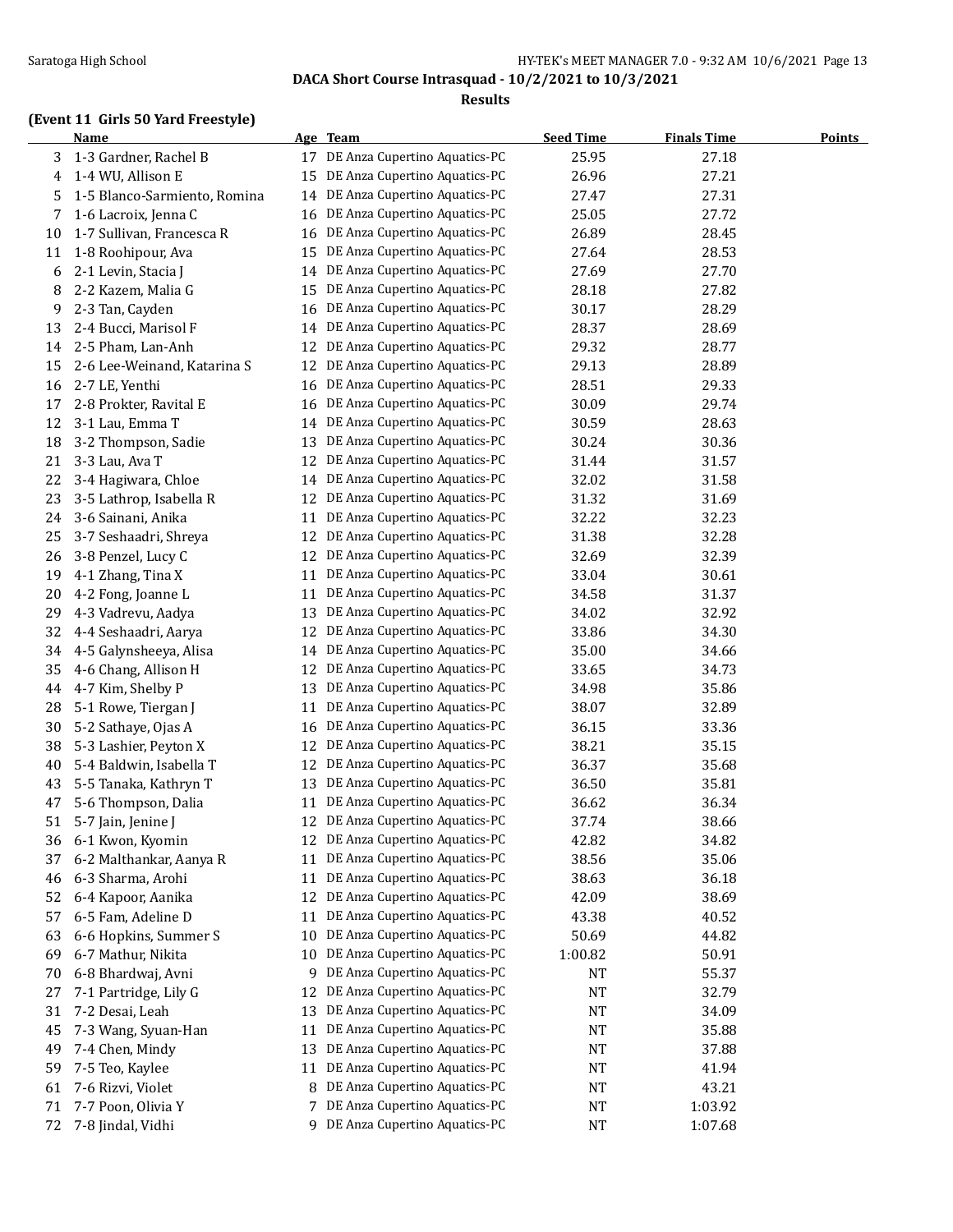### Saratoga High School **Example 2018** HY-TEK's MEET MANAGER 7.0 - 9:32 AM 10/6/2021 Page 14

**DACA Short Course Intrasquad - 10/2/2021 to 10/3/2021**

#### **Results**

### **(Event 11 Girls 50 Yard Freestyle)**

|    | <b>Name</b>                     |    | Age Team                         | <b>Seed Time</b> | <b>Finals Time</b> | <b>Points</b> |
|----|---------------------------------|----|----------------------------------|------------------|--------------------|---------------|
| 33 | 8-1 Simon, Isla                 |    | 11 DE Anza Cupertino Aquatics-PC | <b>NT</b>        | 34.43              |               |
| 39 | 8-2 WU, Victoria                | 11 | DE Anza Cupertino Aquatics-PC    | $\rm{NT}$        | 35.30              |               |
| 54 | 8-3 Tang, Karinne               | 12 | DE Anza Cupertino Aquatics-PC    | NT               | 38.91              |               |
| 56 | 8-4 Lin, Maryssa T              | 12 | DE Anza Cupertino Aquatics-PC    | NT               | 40.34              |               |
| 58 | 8-5 Fam, Arielle E              | 13 | DE Anza Cupertino Aquatics-PC    | <b>NT</b>        | 41.72              |               |
| 60 | 8-6 Ryoo, Katrin                | 10 | DE Anza Cupertino Aquatics-PC    | NT               | 42.87              |               |
| 66 | 8-7 Pham, Van-Anh               | 8  | DE Anza Cupertino Aquatics-PC    | <b>NT</b>        | 46.72              |               |
| 68 | 8-8 Sung, Sophia R              | 12 | DE Anza Cupertino Aquatics-PC    | <b>NT</b>        | 47.62              |               |
| 41 | 9-1 Adhya, Anusha               | 13 | DE Anza Cupertino Aquatics-PC    | <b>NT</b>        | 35.70              |               |
| 42 | 9-2 Yang, Maddie R              | 10 | DE Anza Cupertino Aquatics-PC    | <b>NT</b>        | 35.76              |               |
| 48 | 9-3 Penzel, Katherine G         | 10 | DE Anza Cupertino Aquatics-PC    | NT               | 36.86              |               |
| 50 | 9-4 Wang, Catherine             | 8  | DE Anza Cupertino Aquatics-PC    | NT               | 38.57              |               |
| 53 | 9-5 Ramachandran, Anika         | 13 | DE Anza Cupertino Aquatics-PC    | NT               | 38.75              |               |
| 55 | 9-6 Park, Zoey C                | 10 | DE Anza Cupertino Aquatics-PC    | NT               | 39.97              |               |
| 65 | 9-7 Lin, Evelyn F               | 9  | DE Anza Cupertino Aquatics-PC    | NT               | 46.22              |               |
| 67 | 9-8 Lin, Alexandra T            | 12 | DE Anza Cupertino Aquatics-PC    | <b>NT</b>        | 46.75              |               |
| 62 | 10-1 Wang, Jenny                | 9. | DE Anza Cupertino Aquatics-PC    | <b>NT</b>        | 43.36              |               |
| 64 | 10-2 Alldrin, Sydney L          | 12 | DE Anza Cupertino Aquatics-PC    | NT               | 45.99              |               |
|    |                                 |    |                                  |                  |                    |               |
|    | Event 12 Boys 50 Yard Freestyle |    |                                  |                  |                    |               |
|    | <u>Name</u>                     |    | Age Team                         | <b>Seed Time</b> | <b>Finals Time</b> | <b>Points</b> |
| 1  | 1-1 Naim, Joshua A              | 15 | DE Anza Cupertino Aquatics-PC    | 24.47            | 23.69              |               |
| 2  | 1-2 Patil, Arnav G              | 16 | DE Anza Cupertino Aquatics-PC    | 23.34            | 23.85              |               |
| 3  | 1-3 Bouali, Yassin I            | 14 | DE Anza Cupertino Aquatics-PC    | 24.97            | 24.25              |               |
| 6  | 1-4 Smith, Carson K             | 15 | DE Anza Cupertino Aquatics-PC    | 24.95            | 25.46              |               |
| 7  | 1-5 Tokuz, Yusuf I              | 14 | DE Anza Cupertino Aquatics-PC    | 26.12            | 25.70              |               |
| 8  | 1-6 Everitt, Benjamin D         | 15 | DE Anza Cupertino Aquatics-PC    | 25.54            | 25.78              |               |
| 10 | 1-7 Yim, Taewon T               | 13 | DE Anza Cupertino Aquatics-PC    | 26.09            | 26.24              |               |
| 5  | 2-1 Lien, Max                   | 15 | DE Anza Cupertino Aquatics-PC    | 26.24            | 25.28              |               |
| 9  | 2-2 Shen, Christopher           | 16 | DE Anza Cupertino Aquatics-PC    | 26.72            | 25.85              |               |
| 11 | 2-3 Yuan, Richard               | 14 | DE Anza Cupertino Aquatics-PC    | 27.71            | 26.44              |               |
| 16 | 2-4 Von Brzeski, Vidan I        | 14 | DE Anza Cupertino Aquatics-PC    | 29.48            | 27.47              |               |
| 22 | 2-5 Yee, Lucas                  | 13 | DE Anza Cupertino Aquatics-PC    | 29.66            | 28.37              |               |
| 23 | 2-6 Strots, Alexander           | 11 | DE Anza Cupertino Aquatics-PC    | 27.94            | 28.42              |               |
| 24 | 2-7 Dodge, Cannon A             | 12 | DE Anza Cupertino Aquatics-PC    | 29.06            | 28.49              |               |
| 26 | 2-8 Zhang, Samuel M             | 12 | DE Anza Cupertino Aquatics-PC    | 29.20            | 29.02              |               |
| 17 | 3-1 Wang, Euan B                |    | 13 DE Anza Cupertino Aquatics-PC | 30.22            | 27.51              |               |
| 25 | 3-2 Paine, James J              | 17 | DE Anza Cupertino Aquatics-PC    | 30.00            | 28.95              |               |
| 28 | 3-3 Kougiouris, Petros          | 14 | DE Anza Cupertino Aquatics-PC    | 30.42            | 29.49              |               |
| 30 | 3-4 Leder, Benjamin O           | 14 | DE Anza Cupertino Aquatics-PC    | 30.62            | 29.72              |               |
| 31 | 3-5 Natarajan, Neebir B         | 14 | DE Anza Cupertino Aquatics-PC    | 30.72            | 29.78              |               |
| 32 | 3-6 Kim, Myles L                | 15 | DE Anza Cupertino Aquatics-PC    | 29.83            | 29.90              |               |
| 34 | 3-7 Lien, Mason D               | 12 | DE Anza Cupertino Aquatics-PC    | 30.21            | 30.27              |               |
| 35 | 3-8 Bhatnagar, Kunal            | 13 | DE Anza Cupertino Aquatics-PC    | 29.93            | 30.51              |               |
| 20 | 4-1 LE, Liem                    | 14 | DE Anza Cupertino Aquatics-PC    | 31.48            | 28.15              |               |
| 21 | 4-2 Chen, Ethan                 | 13 | DE Anza Cupertino Aquatics-PC    | 31.89            | 28.32              |               |
| 27 | 4-3 XU, Nollan                  | 15 | DE Anza Cupertino Aquatics-PC    | 32.00            | 29.48              |               |
| 28 | 4-4 Taysi, Griffin C            | 12 | DE Anza Cupertino Aquatics-PC    | 33.90            | 29.49              |               |
| 37 | 4-5 YU, Jaylen Z                | 13 | DE Anza Cupertino Aquatics-PC    | 32.12            | 30.99              |               |
| 38 | 4-6 Gong, Andrew Y              | 12 | DE Anza Cupertino Aquatics-PC    | 32.36            | 31.20              |               |
| 40 | 4-7 Gilbert-Fagen, Isaac L      | 13 | DE Anza Cupertino Aquatics-PC    | 33.91            | 32.79              |               |
| 43 | 4-8 Baek, Haniel J              | 10 | DE Anza Cupertino Aquatics-PC    | 33.82            | 33.60              |               |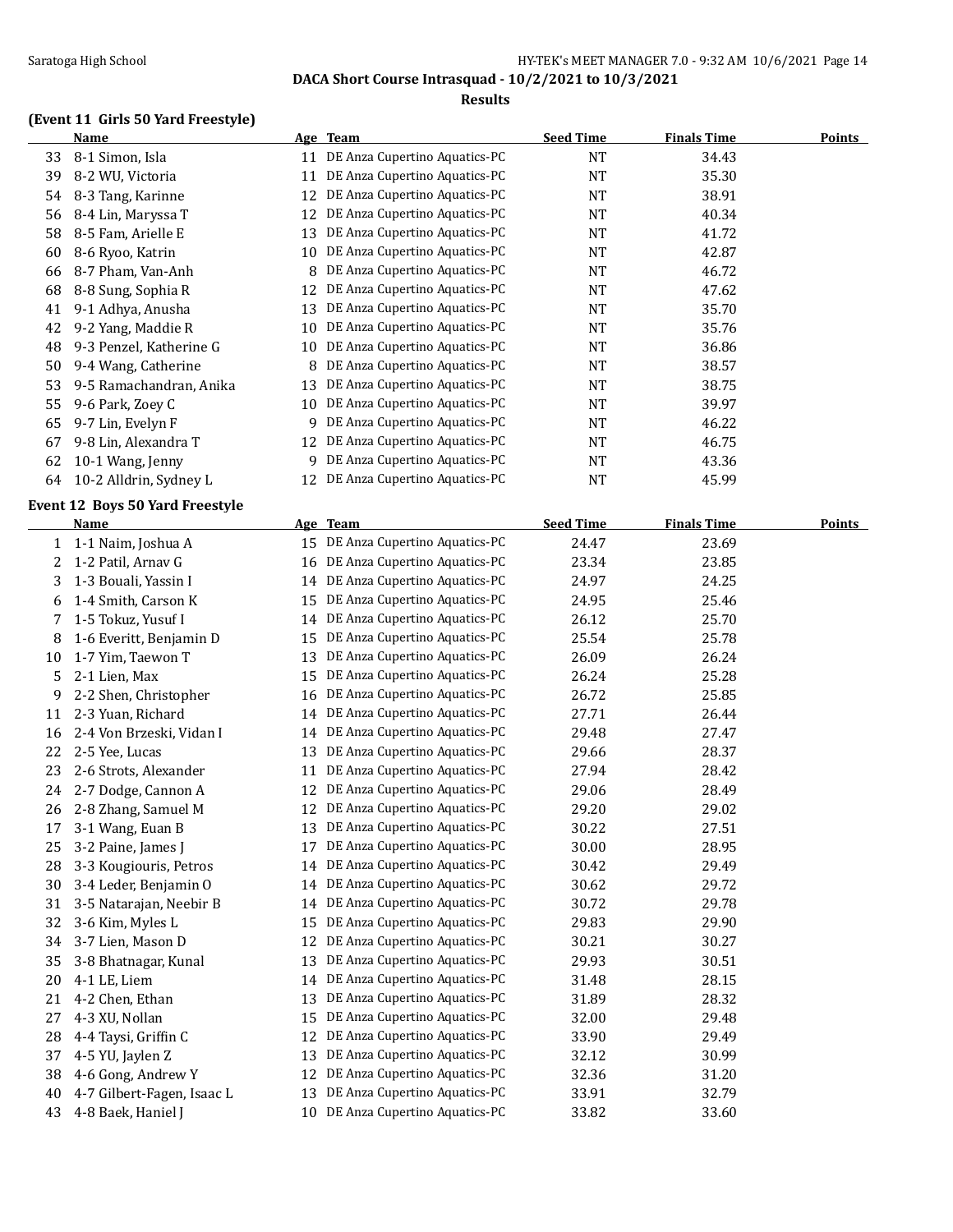### Saratoga High School Saratoga High School School Saratoga High School School School School School School School School School School School School School School School School School School School School School School Schoo

**DACA Short Course Intrasquad - 10/2/2021 to 10/3/2021**

#### **Results**

## **(Event 12 Boys 50 Yard Freestyle)**

|    | <b>Name</b>                |    | Age Team                         | <b>Seed Time</b> | <b>Finals Time</b> | <b>Points</b> |
|----|----------------------------|----|----------------------------------|------------------|--------------------|---------------|
| 39 | 5-1 Tannert, Rollan H      | 11 | DE Anza Cupertino Aquatics-PC    | 34.44            | 31.81              |               |
| 42 | 5-2 Yuan, Kevin M          | 11 | DE Anza Cupertino Aquatics-PC    | 36.44            | 33.51              |               |
| 44 | 5-3 Bissell, Chase         | 11 | DE Anza Cupertino Aquatics-PC    | 34.66            | 33.62              |               |
| 48 | 5-4 Estala Steclaru, Matei | 10 | DE Anza Cupertino Aquatics-PC    | 38.48            | 35.74              |               |
| 50 | 5-5 Tang, Christopher C    | 12 | DE Anza Cupertino Aquatics-PC    | 37.45            | 35.87              |               |
| 53 | 5-6 Vir, Rithik            | 13 | DE Anza Cupertino Aquatics-PC    | 38.72            | 37.52              |               |
| 55 | 5-7 Zheng, Eric            | 8  | DE Anza Cupertino Aquatics-PC    | 39.96            | 37.60              |               |
| 56 | 5-8 Dhanuka, Aariv         | 9  | DE Anza Cupertino Aquatics-PC    | 35.35            | 37.92              |               |
| 13 | 6-1 Wang, Brandon          | 14 | DE Anza Cupertino Aquatics-PC    | 58.57            | 27.02              |               |
| 18 | 6-2 Liang, David           | 16 | DE Anza Cupertino Aquatics-PC    | <b>NT</b>        | 27.68              |               |
| 36 | 6-3 JO, Matthew            | 14 | DE Anza Cupertino Aquatics-PC    | <b>NT</b>        | 30.75              |               |
| 46 | 6-4 Pal, Shyamak           | 14 | DE Anza Cupertino Aquatics-PC    | 42.11            | 34.61              |               |
| 49 | 6-5 Krish, Arjun           | 13 | DE Anza Cupertino Aquatics-PC    | 40.86            | 35.78              |               |
| 51 | 6-6 Cheng, Landon B        | 10 | DE Anza Cupertino Aquatics-PC    | <b>NT</b>        | 37.34              |               |
| 52 | 6-7 Bhardwaj, Arth         | 12 | DE Anza Cupertino Aquatics-PC    | 43.23            | 37.43              |               |
| 67 | 6-8 Thompson, Miles        | 8  | DE Anza Cupertino Aquatics-PC    | 46.79            | 45.36              |               |
| 4  | 7-1 Moraes, Arthur G       | 19 | DE Anza Cupertino Aquatics-PC    | NT               | 24.82              |               |
| 12 | 7-2 Wang, Ethan            | 16 | DE Anza Cupertino Aquatics-PC    | <b>NT</b>        | 26.47              |               |
| 14 | 7-3 Baumert, Sam S         | 14 | DE Anza Cupertino Aquatics-PC    | <b>NT</b>        | 27.20              |               |
| 19 | 7-4 Lim, Jayden M          | 15 | DE Anza Cupertino Aquatics-PC    | <b>NT</b>        | 27.84              |               |
| 54 | 7-5 Yang, Cody L           | 10 | DE Anza Cupertino Aquatics-PC    | <b>NT</b>        | 37.56              |               |
| 62 | 7-6 Gellately, Fredrik M   | 10 | DE Anza Cupertino Aquatics-PC    | <b>NT</b>        | 39.65              |               |
| 63 | 7-7 Sharma, Rishaun        | 13 | DE Anza Cupertino Aquatics-PC    | <b>NT</b>        | 40.30              |               |
| 69 | 7-8 Hangud, Samarth        | 12 | DE Anza Cupertino Aquatics-PC    | <b>NT</b>        | 48.39              |               |
| 15 | 8-1 Qian, Ethan            | 14 | DE Anza Cupertino Aquatics-PC    | <b>NT</b>        | 27.37              |               |
| 33 | 8-2 Yeom, Yeom             | 13 | DE Anza Cupertino Aquatics-PC    | <b>NT</b>        | 30.13              |               |
| 45 | 8-3 Lin, Matthew T         | 12 | DE Anza Cupertino Aquatics-PC    | NT               | 33.83              |               |
| 47 | 8-4 Cai, Oliver            | 13 | DE Anza Cupertino Aquatics-PC    | <b>NT</b>        | 35.52              |               |
| 57 | 8-5 Wang, Franklin         | 12 | DE Anza Cupertino Aquatics-PC    | <b>NT</b>        | 38.03              |               |
| 58 | 8-6 Zhao, Justin           | 13 | DE Anza Cupertino Aquatics-PC    | NT               | 38.29              |               |
| 61 | 8-7 Mishra, Ishaan         | 12 | DE Anza Cupertino Aquatics-PC    | <b>NT</b>        | 38.56              |               |
| 68 | 8-8 Xing, Luke Z           | 9  | DE Anza Cupertino Aquatics-PC    | <b>NT</b>        | 45.99              |               |
| 41 | 9-1 Rizvi, Brooks          | 12 | DE Anza Cupertino Aquatics-PC    | <b>NT</b>        | 33.13              |               |
| 59 | 9-2 Zhu, Ryan E            | 14 | DE Anza Cupertino Aquatics-PC    | <b>NT</b>        | 38.43              |               |
| 60 | 9-3 Moffat, Nathan         | 12 | DE Anza Cupertino Aquatics-PC    | <b>NT</b>        | 38.46              |               |
| 64 | 9-4 Mao, Alexander         | 12 | DE Anza Cupertino Aquatics-PC    | <b>NT</b>        | 40.37              |               |
| 65 | 9-5 Borgohain, Shivansh    | 10 | DE Anza Cupertino Aquatics-PC    | <b>NT</b>        | 41.55              |               |
| 66 | 9-6 Wang, Adrian           |    | 11 DE Anza Cupertino Aquatics-PC | <b>NT</b>        | 42.04              |               |

### **Event 13 Girls 11 & Over 200 Yard Backstroke**

| <b>Name</b>              | Age Team        |                                  | <b>Seed Time</b> | <b>Finals Time</b> | Points |
|--------------------------|-----------------|----------------------------------|------------------|--------------------|--------|
| 1 1-1 Barnes, Lindsay J  |                 | 16 DE Anza Cupertino Aquatics-PC | 2:09.41          | 2:14.90            |        |
| 31.53                    | 1:05.97(34.44)  | 1:41.02 (35.05)                  | 2:14.90 (33.88)  |                    |        |
| 2 1-2 Charton, Thalea    |                 | 13 DE Anza Cupertino Aquatics-PC | 2:26.67          | 2:26.65            |        |
| 36.18                    | 1:14.32(38.14)  | 1:50.99 (36.67)                  | 2:26.65(35.66)   |                    |        |
| 3 1-3 LI, Katelyn A      |                 | 13 DE Anza Cupertino Aquatics-PC | 2:29.32          | 2:33.37            |        |
| 36.71                    | 1:15.35(38.64)  | 1:55.11 (39.76)                  | 2:33.37 (38.26)  |                    |        |
| 4 1-4 Seshaadri, Kaathya |                 | 12 DE Anza Cupertino Aquatics-PC | <b>NT</b>        | 2:54.74            |        |
| 43.85                    | 1:29.84 (45.99) | 2:13.84(44.00)                   | 2:54.74 (40.90)  |                    |        |
| 5 1-5 Parris, Maleia K   |                 | 12 DE Anza Cupertino Aquatics-PC | <b>NT</b>        | 2:57.63            |        |
| 41.88                    | 1:27.69(45.81)  | 2:13.49 (45.80)                  | 2:57.63 (44.14)  |                    |        |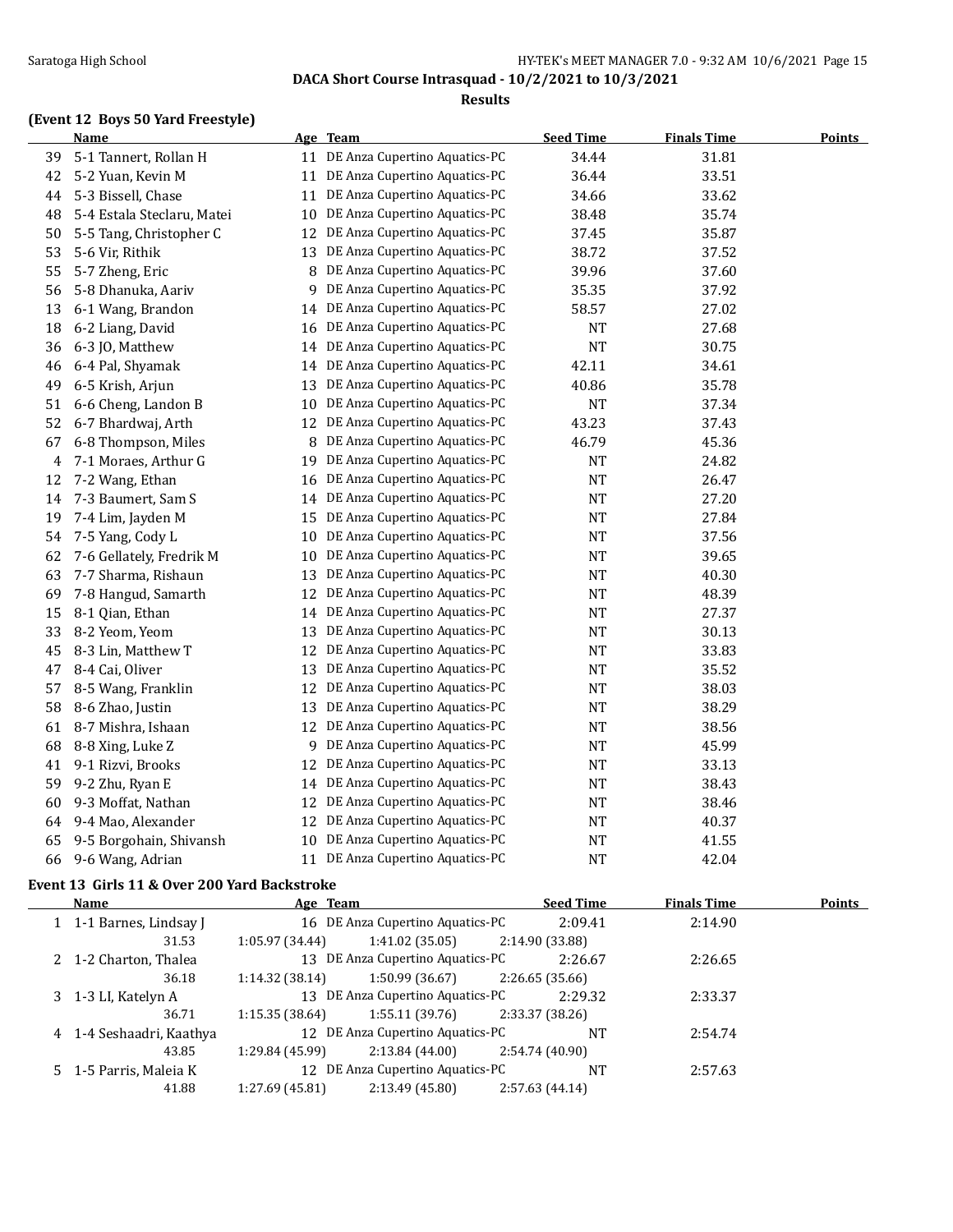**Results**

|   | (Event 13 Girls 11 & Over 200 Yard Backstroke) |                           |                                                      |                            |                    |               |
|---|------------------------------------------------|---------------------------|------------------------------------------------------|----------------------------|--------------------|---------------|
|   | Name                                           | Age Team                  |                                                      | <b>Seed Time</b>           | <b>Finals Time</b> | Points        |
|   | 6 1-6 Penaskovic, Shelby C                     |                           | 11 DE Anza Cupertino Aquatics-PC                     | <b>NT</b>                  | 3:04.29            |               |
|   | 43.64                                          | 1:30.43 (46.79)           | 2:18.84 (48.41)                                      | 3:04.29(45.45)             |                    |               |
|   | Event 14 Boys 11 & Over 200 Yard Backstroke    |                           |                                                      |                            |                    |               |
|   | <b>Name</b>                                    | <b>Example 2</b> Age Team |                                                      | <b>Example 2 Seed Time</b> | <b>Finals Time</b> | Points        |
|   | 1 1-1 Roedling, Liam A                         |                           | 15 DE Anza Cupertino Aquatics-PC                     | 2:04.35                    | 2:07.81            |               |
|   | 30.28                                          | 1:02.58(32.30)            | 1:35.52 (32.94)                                      | 2:07.81 (32.29)            |                    |               |
|   | 2 1-2 Smith, Carson K                          |                           | 15 DE Anza Cupertino Aquatics-PC                     | 2:17.21                    | 2:19.94            |               |
|   | 32.44                                          |                           | $1:07.87(35.43)$ $1:43.95(36.08)$                    | 2:19.94 (35.99)            |                    |               |
|   | Event 15 Girls 11 & Over 400 Yard IM           |                           |                                                      |                            |                    |               |
|   | Name                                           |                           | <b>Example 20 Age Team</b> Seed Time                 |                            | <b>Finals Time</b> | <b>Points</b> |
|   | 1 1-1 Hsu, Katelyn                             |                           | 13 DE Anza Cupertino Aquatics-PC                     | 5:19.82                    | 5:13.59            |               |
|   | 33.01                                          | 1:09.82(36.81)            | 1:50.39(40.57)                                       | 2:29.62 (39.23)            |                    |               |
|   | 3:17.10(47.48)                                 | 4:03.26(46.16)            | 4:40.15 (36.89)                                      | 5:13.59 (33.44)            |                    |               |
|   | 2 1-2 Blanco-Sarmiento, Romina                 |                           | 14 DE Anza Cupertino Aquatics-PC                     | 5:22.51                    | 5:25.77            |               |
|   | 34.06                                          |                           | $1:14.50(40.44)$ $1:56.13(41.63)$                    | 2:37.96 (41.83)            |                    |               |
|   | 3:24.62(46.66)                                 | 4:12.93 (48.31)           | 4:49.40 (36.47)                                      | 5:25.77 (36.37)            |                    |               |
| 3 | 1-3 Fong, Joanne L                             |                           | 11 DE Anza Cupertino Aquatics-PC                     | <b>NT</b>                  | 6:14.08            |               |
|   | 41.47                                          |                           | $1:36.08(54.61)$ $3:09.77(1:33.69)$ $3:59.77(50.00)$ |                            |                    |               |
|   | 4:51.74 (51.97)                                |                           | $5:34.04(42.30)$ $6:14.08(40.04)$                    | 6:14.08()                  |                    |               |
|   | --- 1- Pham, Minh-Anh                          |                           | 16 DE Anza Cupertino Aquatics-PC                     | 4:57.99                    | DQ                 |               |
|   | 31.60                                          |                           | $1:08.60(37.00)$ $1:49.05(40.45)$                    | 2:28.91 (39.86)            |                    |               |
|   | 3:12.72 (43.81)                                | 3:57.98(45.26)            | 4:34.24 (36.26)                                      | DQ (34.89)                 |                    |               |
|   | 1- Bucci, Marisol F                            |                           | 14 DE Anza Cupertino Aquatics-PC                     | 5:20.59                    | DQ                 |               |
|   | 35.87                                          |                           | $1:16.11(40.24)$ $1:59.01(42.90)$                    | 2:43.01 (44.00)            |                    |               |
|   | 3:28.98 (45.97)                                | 4:17.17(48.19)            | 4:56.62 (39.45)                                      | DQ (39.03)                 |                    |               |
|   | 1- Tan, Cayden                                 |                           | 16 DE Anza Cupertino Aquatics-PC                     | <b>NT</b>                  | DQ                 |               |
|   | 36.79                                          | 1:17.61(40.82)            | 1:59.09 (41.48)                                      | 2:40.65(41.56)             |                    |               |
|   | 3:27.05 (46.40)                                | 4:12.66(45.61)            | 4:48.10(35.44)                                       | DQ (34.35)                 |                    |               |

### **Event 16 Boys 11 & Over 400 Yard IM**

| <b>Name</b>             | Age Team        |                                  | <b>Seed Time</b> | <b>Finals Time</b> | <b>Points</b> |
|-------------------------|-----------------|----------------------------------|------------------|--------------------|---------------|
| 1 1-1 Roman, Oliver     |                 | 14 DE Anza Cupertino Aquatics-PC | 5:10.65          | 4:49.44            |               |
| 30.62                   | 1:05.69(35.07)  | 1:43.66 (37.97)                  | 2:20.00(36.34)   |                    |               |
| 3:02.43(42.43)          | 3:44.76 (42.33) | 4:17.98 (33.22)                  | 4:49.44 (31.46)  |                    |               |
| 2 1-2 Wang, Brandon     |                 | 14 DE Anza Cupertino Aquatics-PC | <b>NT</b>        | 5:04.03            |               |
| 31.39                   | 1:09.84 (38.45) | 1:49.41(39.57)                   | 2:29.39 (39.98)  |                    |               |
| 3:10.54(41.15)          | 3:52.46 (41.92) | 4:29.12 (36.66)                  | 5:04.03 (34.91)  |                    |               |
| 3 1-3 Yim, Taewon T     |                 | 13 DE Anza Cupertino Aquatics-PC | <b>NT</b>        | 5:05.58            |               |
| 31.39                   | 1:08.40 (37.01) | 1:48.46(40.06)                   | 2:29.39 (40.93)  |                    |               |
| 3:13.45(44.06)          | 3:58.92(45.47)  | 4:33.50 (34.58)                  | 5:05.58 (32.08)  |                    |               |
| 4 1-4 Leder, Benjamin 0 |                 | 14 DE Anza Cupertino Aquatics-PC | <b>NT</b>        | 5:48.12            |               |
| 34.84                   | 1:18.90(44.06)  | 2:05.32(46.42)                   | 2:49.16 (43.84)  |                    |               |
| 3:39.52(50.36)          | 4:31.57 (52.05) | 5:10.71 (39.14)                  | 5:48.12 (37.41)  |                    |               |
| 1- Rizvi, Brooks        |                 | 12 DE Anza Cupertino Aquatics-PC | <b>NT</b>        | DQ                 |               |
| 39.51                   | 1:33.56(54.05)  | 3:17.46(1:43.90)                 | 4:12.58(55.12)   |                    |               |
| 5:09.09 (56.51)         | 5:53.62 (44.53) | DQ (39.04)                       |                  |                    |               |

#### **Event 17 Girls 100 Yard Freestyle**

| Name                | Age Team                         | <b>Seed Time</b> | <b>Finals Time</b> | <b>Points</b> |
|---------------------|----------------------------------|------------------|--------------------|---------------|
| 1-1 Thomas, Sierra  | 17 DE Anza Cupertino Aquatics-PC | 53.29            | 54.81              |               |
| 25.76               | 54.81 (29.05)                    |                  |                    |               |
| 2 1-2 WU, Allison E | 15 DE Anza Cupertino Aquatics-PC | 57.99            | 57.78              |               |
| 27.69               | 57.78 (30.09)                    |                  |                    |               |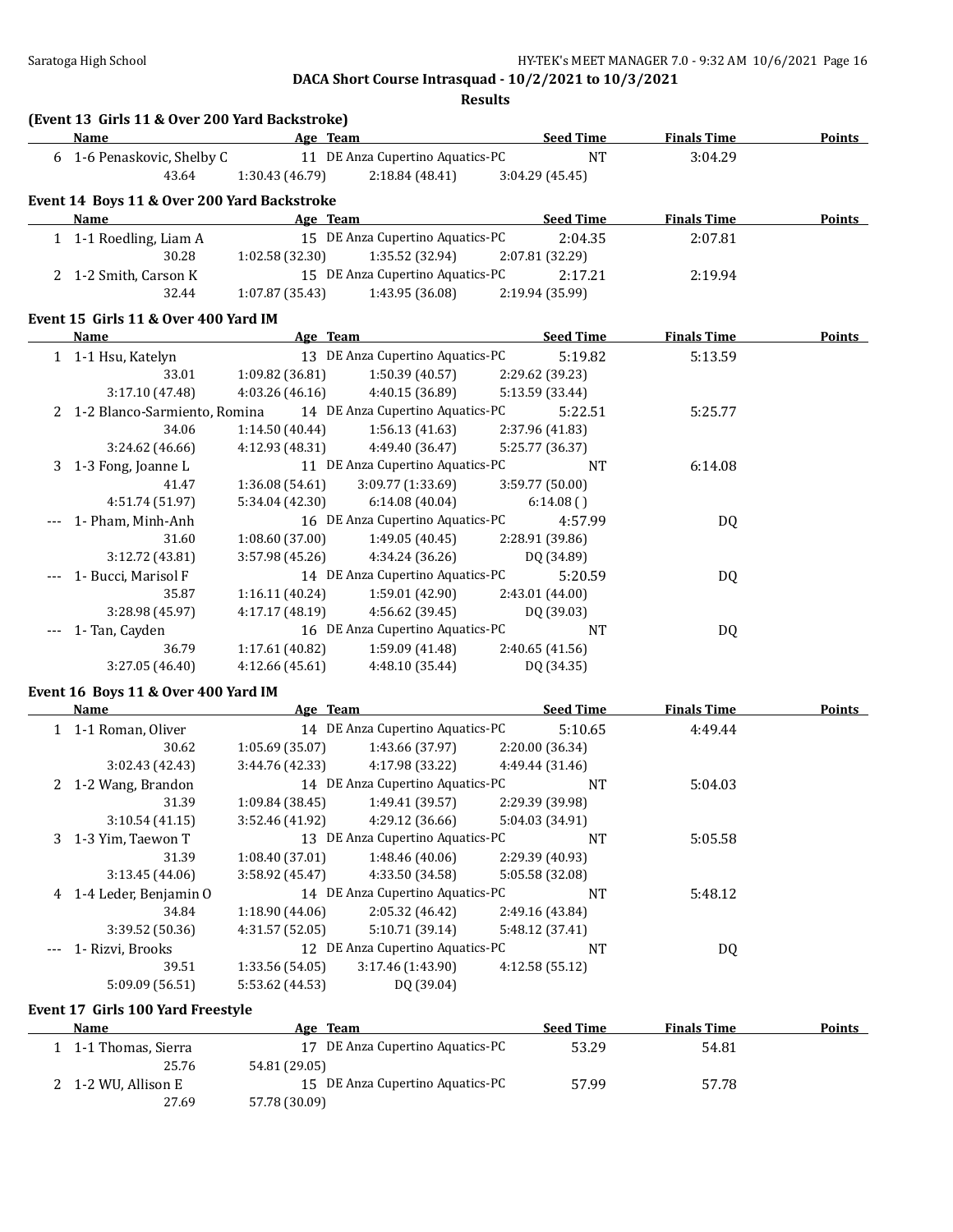### **Results**

### **(Event 17 Girls 100 Yard Freestyle)**

|    | <b>Name</b>                           | Age Team                                            | <b>Seed Time</b> | <b>Finals Time</b> | Points |
|----|---------------------------------------|-----------------------------------------------------|------------------|--------------------|--------|
|    | 3 1-3 Barnes, Lindsay J<br>28.31      | 16 DE Anza Cupertino Aquatics-PC<br>58.02 (29.71)   | 56.70            | 58.02              |        |
| 4  | 1-4 Pham, Minh-Anh<br>28.21           | 16 DE Anza Cupertino Aquatics-PC<br>58.35 (30.14)   | 55.75            | 58.35              |        |
| 6  | 1-5 Charton, Amaris<br>28.49          | 15 DE Anza Cupertino Aquatics-PC<br>59.47 (30.98)   | 58.46            | 59.47              |        |
| 13 | 1-6 Roohipour, Ava<br>29.74           | 15 DE Anza Cupertino Aquatics-PC<br>1:02.60 (32.86) | 59.81            | 1:02.60            |        |
| 18 | 1-7 Lacroix, Jenna C<br>30.67         | 16 DE Anza Cupertino Aquatics-PC<br>1:05.12 (34.45) | 55.02            | 1:05.12            |        |
| 5  | 2-1 Levin, Liliana M<br>27.96         | 13 DE Anza Cupertino Aquatics-PC<br>58.53 (30.57)   | 1:00.08          | 58.53              |        |
| 7  | 2-2 Blanco-Sarmiento, Romina<br>28.42 | 14 DE Anza Cupertino Aquatics-PC<br>59.72 (31.30)   | 59.93            | 59.72              |        |
| 8  | 2-3 Hsu, Katelyn<br>29.40             | 13 DE Anza Cupertino Aquatics-PC<br>1:00.20 (30.80) | 1:00.20          | 1:00.20            |        |
| 9  | 2-4 Kurotori, Annika M<br>29.46       | 14 DE Anza Cupertino Aquatics-PC<br>1:00.75 (31.29) | 1:01.55          | 1:00.75            |        |
| 10 | 2-5 Sullivan, Francesca R<br>29.24    | 16 DE Anza Cupertino Aquatics-PC<br>1:01.24(32.00)  | 1:00.81          | 1:01.24            |        |
| 11 | 2-6 Charton, Thalea<br>29.49          | 13 DE Anza Cupertino Aquatics-PC<br>1:01.42 (31.93) | 1:01.95          | 1:01.42            |        |
|    | 16 2-7 Pham, Lan-Anh<br>29.96         | 12 DE Anza Cupertino Aquatics-PC<br>1:04.49 (34.53) | 1:03.06          | 1:04.49            |        |
|    | 12 3-1 Lau, Emma T<br>29.88           | 14 DE Anza Cupertino Aquatics-PC<br>1:02.40 (32.52) | 1:04.70          | 1:02.40            |        |
|    | 14 3-2 Tan, Cayden<br>30.15           | 16 DE Anza Cupertino Aquatics-PC<br>1:02.62 (32.47) | 1:05.65          | 1:02.62            |        |
| 15 | 3-3 Kazem, Malia G<br>30.23           | 15 DE Anza Cupertino Aquatics-PC<br>1:02.83 (32.60) | 1:03.71          | 1:02.83            |        |
| 16 | 3-4 LI, Katelyn A<br>31.47            | 13 DE Anza Cupertino Aquatics-PC<br>1:04.49 (33.02) | 1:05.62          | 1:04.49            |        |
| 19 | 3-5 Ischanov, Alexandra<br>31.91      | 16 DE Anza Cupertino Aquatics-PC<br>1:07.93 (36.02) | 1:07.41          | 1:07.93            |        |
| 22 | 3-6 Thompson, Sadie<br>32.78          | 13 DE Anza Cupertino Aquatics-PC<br>1:09.88 (37.10) | 1:11.17          | 1:09.88            |        |
| 35 | 3-7 Rowe, Tiergan J<br>37.61          | 11 DE Anza Cupertino Aquatics-PC<br>1:16.14 (38.53) | 1:10.88          | 1:16.14            |        |
| 20 | 4-1 Zhang, Tina X<br>33.60            | 11 DE Anza Cupertino Aquatics-PC<br>1:09.28 (35.68) | 1:12.29          | 1:09.28            |        |
| 23 | 4-2 Hunyady, Jacqueline N<br>33.44    | 10 DE Anza Cupertino Aquatics-PC<br>1:09.97 (36.53) | 1:20.36          | 1:09.97            |        |
| 26 | 4-3 Sainani, Anika<br>34.23           | 11 DE Anza Cupertino Aquatics-PC<br>1:12.66 (38.43) | 1:12.54          | 1:12.66            |        |
| 29 | 4-4 Chang, Allison H<br>35.25         | 12 DE Anza Cupertino Aquatics-PC<br>1:13.81 (38.56) | 1:13.79          | 1:13.81            |        |
| 36 | 4-5 Kim, Shelby P<br>36.65            | 13 DE Anza Cupertino Aquatics-PC<br>1:16.59 (39.94) | 1:16.42          | 1:16.59            |        |
| 37 | 4-6 Stenfort, Hope L<br>35.92         | 12 DE Anza Cupertino Aquatics-PC<br>1:16.60 (40.68) | 1:14.67          | 1:16.60            |        |
| 39 | 4-7 Hou, Claire<br>38.40              | 11 DE Anza Cupertino Aquatics-PC<br>1:19.17 (40.77) | 1:20.85          | 1:19.17            |        |
| 44 | 4-8 Thompson, Dalia<br>38.37          | 11 DE Anza Cupertino Aquatics-PC<br>1:23.04 (44.67) | 1:21.00          | 1:23.04            |        |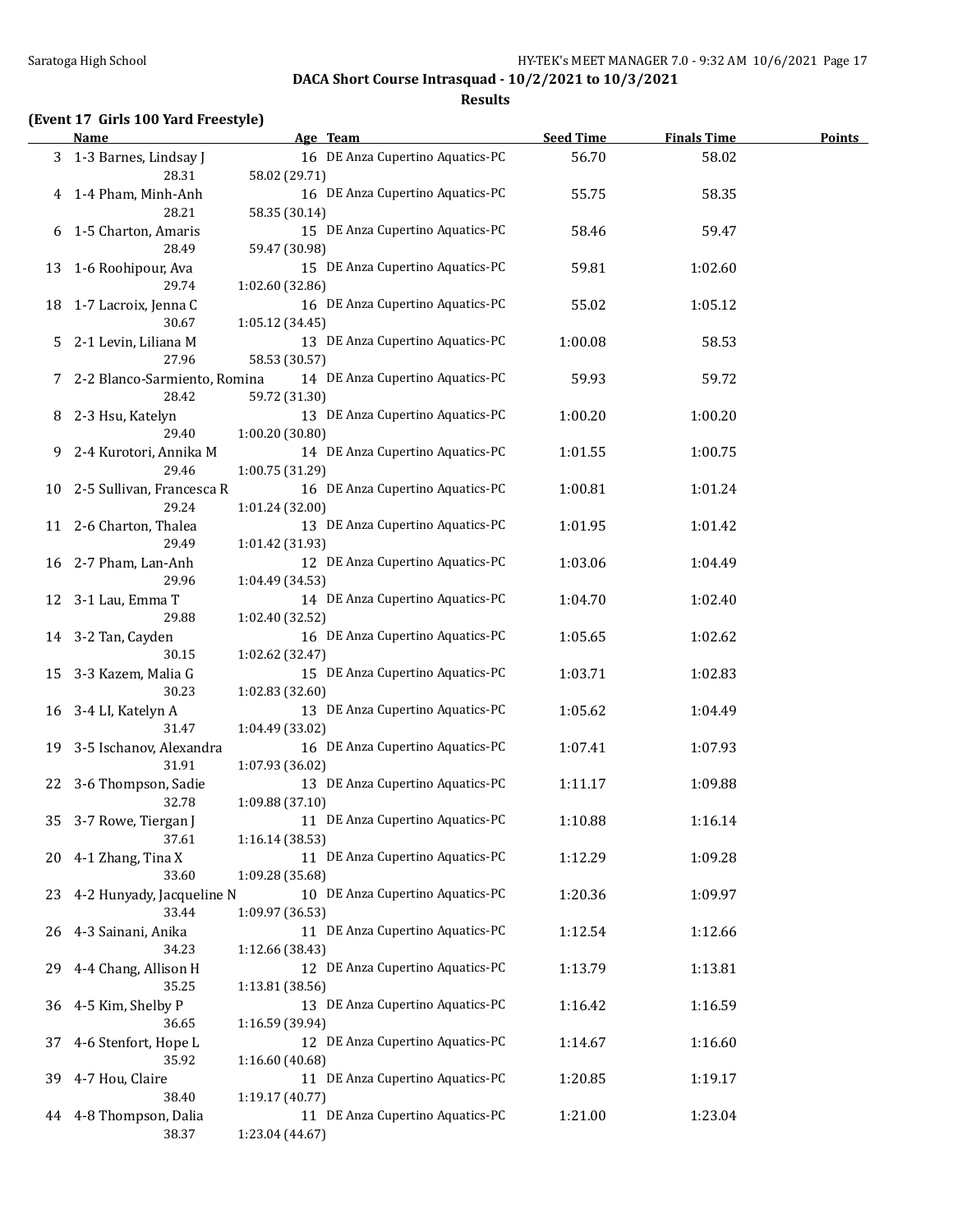**Results**

### **(Event 17 Girls 100 Yard Freestyle)**

|      | <b>Name</b>                         | Age Team                                            | <b>Seed Time</b> | <b>Finals Time</b> | <b>Points</b> |
|------|-------------------------------------|-----------------------------------------------------|------------------|--------------------|---------------|
| 27   | 5-1 Fong, Joanne L                  | 11 DE Anza Cupertino Aquatics-PC                    | 1:21.25          | 1:13.33            |               |
|      | 33.77                               | 1:13.33 (39.56)                                     |                  |                    |               |
| 28   | 5-2 Lathrop, Isabella R             | 12 DE Anza Cupertino Aquatics-PC                    | 1:23.91          | 1:13.79            |               |
|      | 34.73                               | 1:13.79 (39.06)                                     |                  |                    |               |
| 30   | 5-3 Lau, Ava T                      | 12 DE Anza Cupertino Aquatics-PC                    | 1:25.02          | 1:14.11            |               |
| 32   | 33.60<br>5-4 Dahl, Chloe X          | 1:14.11 (40.51)<br>12 DE Anza Cupertino Aquatics-PC | 1:23.48          | 1:14.27            |               |
|      | 34.77                               | 1:14.27 (39.50)                                     |                  |                    |               |
|      | 41 5-5 Malthankar, Aanya R          | 11 DE Anza Cupertino Aquatics-PC                    | 1:22.66          | 1:19.84            |               |
|      | 37.40                               | 1:19.84 (42.44)                                     |                  |                    |               |
| 42   | 5-6 Yang, Audrey E                  | 15 DE Anza Cupertino Aquatics-PC                    | 1:21.85          | 1:20.00            |               |
|      | 40.73                               | 1:20.00 (39.27)                                     |                  |                    |               |
| 51   | 5-7 Blanco-Sarmiento, Ximena        | 10 DE Anza Cupertino Aquatics-PC                    | 1:25.56          | 1:30.67            |               |
|      | 41.84                               | 1:30.67 (48.83)                                     |                  |                    |               |
| 25   | 6-1 Seshaadri, Shreya               | 12 DE Anza Cupertino Aquatics-PC                    | 1:29.07          | 1:12.36            |               |
|      | 34.15                               | 1:12.36 (38.21)                                     |                  |                    |               |
| 33   | 6-2 Seshaadri, Aarya                | 12 DE Anza Cupertino Aquatics-PC                    | 1:39.24          | 1:15.11            |               |
|      | 36.12                               | 1:15.11 (38.99)<br>12 DE Anza Cupertino Aquatics-PC |                  |                    |               |
| 34   | 6-3 Vander Kooi, Kaitlin J<br>36.59 | 1:16.01 (39.42)                                     | 1:27.25          | 1:16.01            |               |
| 43   | 6-4 WU, Hannah J                    | 13 DE Anza Cupertino Aquatics-PC                    | 1:33.37          | 1:22.83            |               |
|      | 39.07                               | 1:22.83 (43.76)                                     |                  |                    |               |
| 46   | 6-5 Jain, Jenine J                  | 12 DE Anza Cupertino Aquatics-PC                    | 1:31.06          | 1:24.47            |               |
|      | 39.10                               | 1:24.47 (45.37)                                     |                  |                    |               |
| 48   | 6-6 Kapoor, Aanika                  | 12 DE Anza Cupertino Aquatics-PC                    | 1:35.07          | 1:27.91            |               |
|      | 40.43                               | 1:27.91 (47.48)                                     |                  |                    |               |
| 55   | 6-7 Alldrin, Sydney L               | 12 DE Anza Cupertino Aquatics-PC                    | 1:39.17          | 1:41.16            |               |
|      | 47.27                               | 1:41.16 (53.89)                                     |                  |                    |               |
| 38   | 7-1 Cho, Madeline                   | 13 DE Anza Cupertino Aquatics-PC                    | 1:42.64          | 1:19.12            |               |
|      | 35.51                               | 1:19.12 (43.61)                                     |                  |                    |               |
| 47   | 7-2 Tang, Karinne<br>40.61          | 12 DE Anza Cupertino Aquatics-PC                    | <b>NT</b>        | 1:25.96            |               |
| 50   | 7-3 Wang, Catherine                 | 1:25.96 (45.35)<br>8 DE Anza Cupertino Aquatics-PC  | NT               | 1:29.45            |               |
|      | 42.69                               | 1:29.45 (46.76)                                     |                  |                    |               |
| 53   | 7-4 Teo, Kaylee                     | 11 DE Anza Cupertino Aquatics-PC                    | NT               | 1:35.99            |               |
|      | 44.87                               | 1:35.99 (51.12)                                     |                  |                    |               |
|      | 54 7-5 Hopkins, Summer S            | 10 DE Anza Cupertino Aquatics-PC                    | 2:00.00          | 1:39.02            |               |
|      | 43.21                               | 1:39.02 (55.81)                                     |                  |                    |               |
| 58   | 7-6 Poon, Olivia Y                  | 7 DE Anza Cupertino Aquatics-PC                     | <b>NT</b>        | 2:30.19            |               |
|      | 1:14.91                             | 2:30.19 (1:15.28)                                   |                  |                    |               |
| 24   | 8-1 YU, Kuan-Ying                   | 13 DE Anza Cupertino Aquatics-PC                    | NT               | 1:10.01            |               |
|      | 32.45                               | 1:10.01 (37.56)                                     |                  |                    |               |
| 31   | 8-2 Partridge, Lily G               | 12 DE Anza Cupertino Aquatics-PC                    | NT               | 1:14.22            |               |
| 40   | 35.27<br>8-3 Lashier, Peyton X      | 1:14.22 (38.95)<br>12 DE Anza Cupertino Aquatics-PC | NT               | 1:19.77            |               |
|      | 37.31                               | 1:19.77 (42.46)                                     |                  |                    |               |
| 45   | 8-4 Wang, Syuan-Han                 | 11 DE Anza Cupertino Aquatics-PC                    | NT               | 1:23.80            |               |
|      | 37.68                               | 1:23.80 (46.12)                                     |                  |                    |               |
| 49   | 8-5 Luu, Elspeth T                  | 13 DE Anza Cupertino Aquatics-PC                    | NT               | 1:29.38            |               |
|      | 39.20                               | 1:29.38 (50.18)                                     |                  |                    |               |
| 57   | 8-6 Mathur, Nikita                  | 10 DE Anza Cupertino Aquatics-PC                    | NT               | 1:54.93            |               |
|      | 54.18                               | 1:54.93 (1:00.75)                                   |                  |                    |               |
| 21 - | 9-1 Yang, Kelsey E                  | 13 DE Anza Cupertino Aquatics-PC                    | NT               | 1:09.67            |               |
|      | 32.21                               | 1:09.67 (37.46)                                     |                  |                    |               |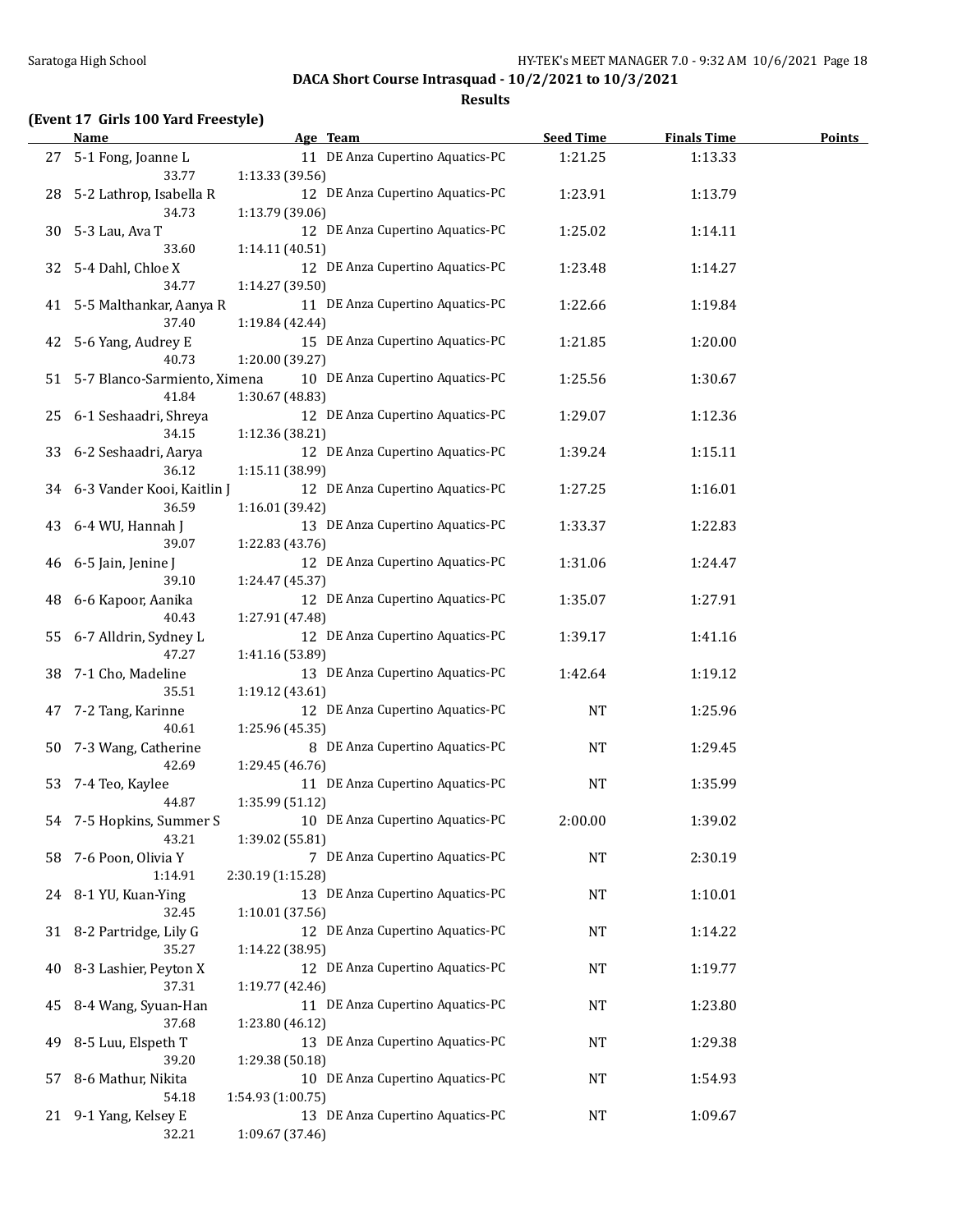### Saratoga High School **Exercise 20** HY-TEK's MEET MANAGER 7.0 - 9:32 AM 10/6/2021 Page 19

### **DACA Short Course Intrasquad - 10/2/2021 to 10/3/2021**

**Results**

## **(Event 17 Girls 100 Yard Freestyle)**

| <b>Name</b>               | Age Team                         | <b>Seed Time</b> | <b>Finals Time</b> | <b>Points</b> |
|---------------------------|----------------------------------|------------------|--------------------|---------------|
| $52 \quad 9-2$ Cho, Emily | 10 DE Anza Cupertino Aquatics-PC | <b>NT</b>        | 1:34.03            |               |
| 44.87                     | 1:34.03(49.16)                   |                  |                    |               |
| 56 9-3 Pham, Van-Anh      | 8 DE Anza Cupertino Aquatics-PC  | NT               | 1:48.75            |               |
| 48.24                     | 1:48.75(1:00.51)                 |                  |                    |               |

#### **Event 18 Boys 100 Yard Freestyle**

|      | <b>Name</b>                    | Age Team                                          | <b>Seed Time</b> | <b>Finals Time</b> | <b>Points</b> |
|------|--------------------------------|---------------------------------------------------|------------------|--------------------|---------------|
|      | 1 1-1 Kundu, Nilay             | 17 DE Anza Cupertino Aquatics-PC                  | 52.09            | 51.74              |               |
|      | 25.00                          | 51.74 (26.74)                                     |                  |                    |               |
|      | 2 1-2 Bouali, Yassin I         | 14 DE Anza Cupertino Aquatics-PC                  | 53.54            | 51.97              |               |
|      | 25.56                          | 51.97 (26.41)                                     |                  |                    |               |
| $*3$ | 1-3 Patil, Arnav G             | 16 DE Anza Cupertino Aquatics-PC                  | 52.05            | 52.36              |               |
|      | 25.01                          | 52.36 (27.35)                                     |                  |                    |               |
| $*3$ | 1-3 Lee-Weinand, Christopher H | 14 DE Anza Cupertino Aquatics-PC                  | 53.51            | 52.36              |               |
|      | 25.49                          | 52.36 (26.87)                                     |                  |                    |               |
| 5    | 1-5 Naim, Joshua A             | 15 DE Anza Cupertino Aquatics-PC                  | 53.35            | 52.67              |               |
|      | 25.44                          | 52.67 (27.23)                                     |                  |                    |               |
| 6    | 1-6 Moraes, Arthur G           | 19 DE Anza Cupertino Aquatics-PC                  | <b>NT</b>        | 53.24              |               |
|      | 25.07                          | 53.24 (28.17)                                     |                  |                    |               |
|      | 7 1-7 Matsumoto, Leona A       | 15 DE Anza Cupertino Aquatics-PC                  | 51.43            | 53.72              |               |
|      | 25.43                          | 53.72 (28.29)                                     |                  |                    |               |
| 8    | 1-8 Lien, Max                  | 15 DE Anza Cupertino Aquatics-PC                  | 53.09            | 53.90              |               |
|      | 26.18                          | 53.90 (27.72)                                     |                  |                    |               |
| 9    | 2-1 Everitt, Benjamin D        | 15 DE Anza Cupertino Aquatics-PC                  | 55.03            | 54.83              |               |
|      | 26.68                          | 54.83 (28.15)                                     |                  |                    |               |
|      |                                | 14 DE Anza Cupertino Aquatics-PC                  |                  | 56.02              |               |
|      | 10 2-2 Tokuz, Yusuf I          |                                                   | 57.24            |                    |               |
|      | 26.75                          | 56.02 (29.27)<br>13 DE Anza Cupertino Aquatics-PC |                  |                    |               |
|      | 11 2-3 Yim, Taewon T           |                                                   | 57.40            | 56.08              |               |
|      | 26.72                          | 56.08 (29.36)                                     |                  |                    |               |
|      | 12 2-4 Shen, Christopher       | 16 DE Anza Cupertino Aquatics-PC                  | 58.47            | 57.42              |               |
|      | 27.57                          | 57.42 (29.85)                                     |                  |                    |               |
|      | 15 2-5 IM, Daniel              | 16 DE Anza Cupertino Aquatics-PC                  | 1:00.47          | 1:00.59            |               |
|      | 28.90                          | 1:00.59 (31.69)                                   |                  |                    |               |
|      | 17 2-6 Qian, Ethan             | 14 DE Anza Cupertino Aquatics-PC                  | 1:02.35          | 1:01.21            |               |
|      | 29.20                          | 1:01.21 (32.01)                                   |                  |                    |               |
|      | 18 3-1 Paine, James J          | 17 DE Anza Cupertino Aquatics-PC                  | 1:04.80          | 1:01.50            |               |
|      | 30.19                          | 1:01.50 (31.31)                                   |                  |                    |               |
|      | 19 3-2 Stenfort, Jayden S      | 14 DE Anza Cupertino Aquatics-PC                  | 1:03.21          | 1:03.14            |               |
|      | 31.05                          | 1:03.14 (32.09)                                   |                  |                    |               |
| 20   | 3-3 Lien, Mason D              | 12 DE Anza Cupertino Aquatics-PC                  | 1:03.79          | 1:03.41            |               |
|      | 31.44                          | 1:03.41 (31.97)                                   |                  |                    |               |
| 23   | 3-4 Yee, Lucas                 | 13 DE Anza Cupertino Aquatics-PC                  | 1:07.40          | 1:03.89            |               |
|      | 30.53                          | 1:03.89 (33.36)                                   |                  |                    |               |
|      | 24 3-5 Dodge, Cannon A         | 12 DE Anza Cupertino Aquatics-PC                  | 1:07.24          | 1:03.95            |               |
|      | 31.54                          | 1:03.95 (32.41)                                   |                  |                    |               |
| 26   | 3-6 Kougiouris, Petros         | 14 DE Anza Cupertino Aquatics-PC                  | 1:05.51          | 1:04.52            |               |
|      | 31.14                          | 1:04.52 (33.38)                                   |                  |                    |               |
| 27   | 3-7 Zhang, Samuel M            | 12 DE Anza Cupertino Aquatics-PC                  | 1:05.14          | 1:05.62            |               |
|      | 30.37                          | 1:05.62 (35.25)                                   |                  |                    |               |
| 33   | 3-8 Kim, Myles L               | 15 DE Anza Cupertino Aquatics-PC                  | 1:06.54          | 1:08.90            |               |
|      | 32.39                          | 1:08.90 (36.51)                                   |                  |                    |               |
| 13   | 4-1 Yuan, Richard              | 14 DE Anza Cupertino Aquatics-PC                  | 1:10.34          | 57.81              |               |
|      | 27.62                          | 57.81 (30.19)                                     |                  |                    |               |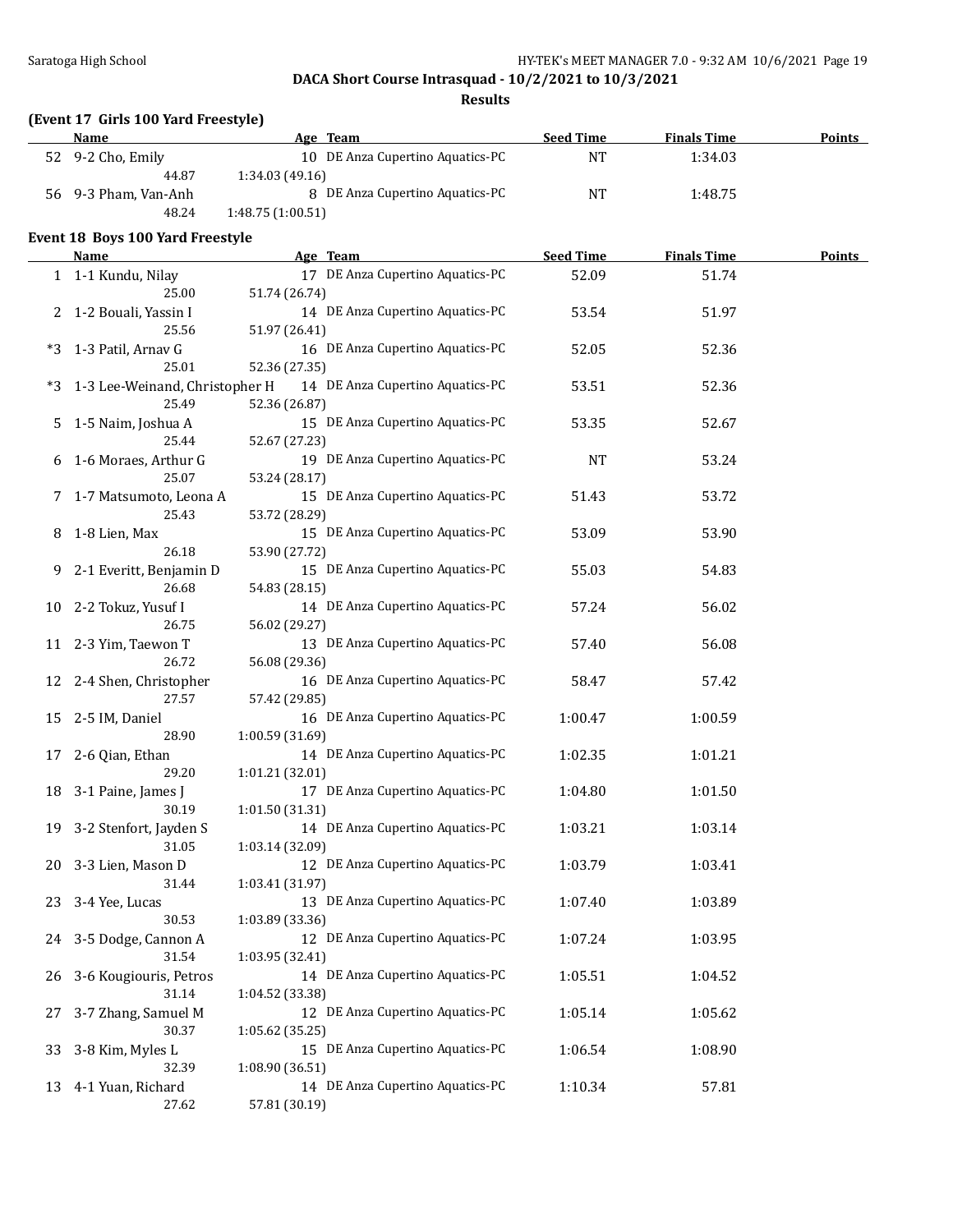**Results**

## **(Event 18 Boys 100 Yard Freestyle)**

|    | Name                                   | Age Team                                            | <b>Seed Time</b> | <b>Finals Time</b> | <b>Points</b> |
|----|----------------------------------------|-----------------------------------------------------|------------------|--------------------|---------------|
|    | 22 4-2 Natarajan, Neebir B<br>31.30    | 14 DE Anza Cupertino Aquatics-PC<br>1:03.82 (32.52) | 1:10.23          | 1:03.82            |               |
| 25 | 4-3 Chen, Ethan<br>30.16               | 13 DE Anza Cupertino Aquatics-PC<br>1:04.25 (34.09) | 1:12.53          | 1:04.25            |               |
| 28 | 4-4 Shen, Ethan<br>32.68               | 14 DE Anza Cupertino Aquatics-PC<br>1:05.93 (33.25) | 1:10.76          | 1:05.93            |               |
|    | 31 4-5 Partridge, Logan M<br>32.17     | 12 DE Anza Cupertino Aquatics-PC<br>1:07.72 (35.55) | 1:07.62          | 1:07.72            |               |
| 32 | 4-6 Bhatnagar, Kunal<br>32.07          | 13 DE Anza Cupertino Aquatics-PC<br>1:08.78 (36.71) | 1:09.54          | 1:08.78            |               |
| 34 | 4-7 Gao, David<br>31.54                | 12 DE Anza Cupertino Aquatics-PC<br>1:08.99 (37.45) | 1:09.21          | 1:08.99            |               |
| 35 | 4-8 YU, Jaylen Z<br>32.10              | 13 DE Anza Cupertino Aquatics-PC<br>1:10.17 (38.07) | 1:10.97          | 1:10.17            |               |
|    | 14 5-1 Von Brzeski, Vidan I<br>28.66   | 14 DE Anza Cupertino Aquatics-PC<br>59.98 (31.32)   | 1:21.38          | 59.98              |               |
|    | 30 5-2 Taysi, Griffin C<br>31.23       | 12 DE Anza Cupertino Aquatics-PC<br>1:07.52 (36.29) | 1:14.89          | 1:07.52            |               |
| 37 | 5-3 Hsueh, Stefan G<br>34.96           | 12 DE Anza Cupertino Aquatics-PC<br>1:12.47 (37.51) | 1:20.63          | 1:12.47            |               |
|    | 39 5-4 Gilbert-Fagen, Isaac L<br>35.62 | 13 DE Anza Cupertino Aquatics-PC<br>1:15.44 (39.82) | 1:13.40          | 1:15.44            |               |
| 40 | 5-5 Bissell, Chase<br>35.45            | 11 DE Anza Cupertino Aquatics-PC<br>1:16.12 (40.67) | 1:17.15          | 1:16.12            |               |
| 43 | 5-6 Estala Steclaru, Matei<br>37.04    | 10 DE Anza Cupertino Aquatics-PC<br>1:18.05 (41.01) | 1:16.75          | 1:18.05            |               |
| 45 | 5-7 Ischanov, Andrew<br>37.22          | 11 DE Anza Cupertino Aquatics-PC<br>1:19.24 (42.02) | 1:23.44          | 1:19.24            |               |
| 48 | 5-8 Tang, Christopher C<br>38.50       | 12 DE Anza Cupertino Aquatics-PC<br>1:22.85 (44.35) | 1:27.14          | 1:22.85            |               |
|    | 21 6-1 Lopes DE Avila, Higor<br>30.72  | 14 DE Anza Cupertino Aquatics-PC<br>1:03.75 (33.03) | <b>NT</b>        | 1:03.75            |               |
| 38 | 6-2 Baek, Haniel J<br>34.43            | 10 DE Anza Cupertino Aquatics-PC<br>1:13.44 (39.01) | <b>NT</b>        | 1:13.44            |               |
|    | 44 6-3 Pal, Shyamak<br>37.52           | 14 DE Anza Cupertino Aquatics-PC<br>1:19.01 (41.49) | 1:44.87          | 1:19.01            |               |
| 49 | 6-4 Parris, Josiah M<br>39.38          | 10 DE Anza Cupertino Aquatics-PC<br>1:23.61 (44.23) | 1:43.54          | 1:23.61            |               |
|    | 50 6-5 Zheng, Eric<br>40.83            | 8 DE Anza Cupertino Aquatics-PC<br>1:25.40 (44.57)  | 1:52.18          | 1:25.40            |               |
|    | 51 6-6 Vir, Rithik<br>38.83            | 13 DE Anza Cupertino Aquatics-PC<br>1:25.78 (46.95) | 1:29.27          | 1:25.78            |               |
| 56 | 6-7 Mao, Alexander<br>43.42            | 12 DE Anza Cupertino Aquatics-PC<br>1:33.51 (50.09) | 1:48.08          | 1:33.51            |               |
| 60 | 6-8 Liu, Derek E<br>48.61              | 11 DE Anza Cupertino Aquatics-PC<br>1:46.34 (57.73) | <b>NT</b>        | 1:46.34            |               |
| 16 | 7-1 Baumert, Sam S<br>28.11            | 14 DE Anza Cupertino Aquatics-PC<br>1:00.92 (32.81) | <b>NT</b>        | 1:00.92            |               |
| 29 | 7-2 Lim, Jayden M<br>30.88             | 15 DE Anza Cupertino Aquatics-PC<br>1:06.91 (36.03) | NT               | 1:06.91            |               |
| 46 | 7-3 Miller, Maxwell M<br>37.13         | 9 DE Anza Cupertino Aquatics-PC<br>1:20.01 (42.88)  | NT               | 1:20.01            |               |
| 47 | 7-4 Lindh, Stellan<br>37.18            | 12 DE Anza Cupertino Aquatics-PC<br>1:20.27 (43.09) | NT               | 1:20.27            |               |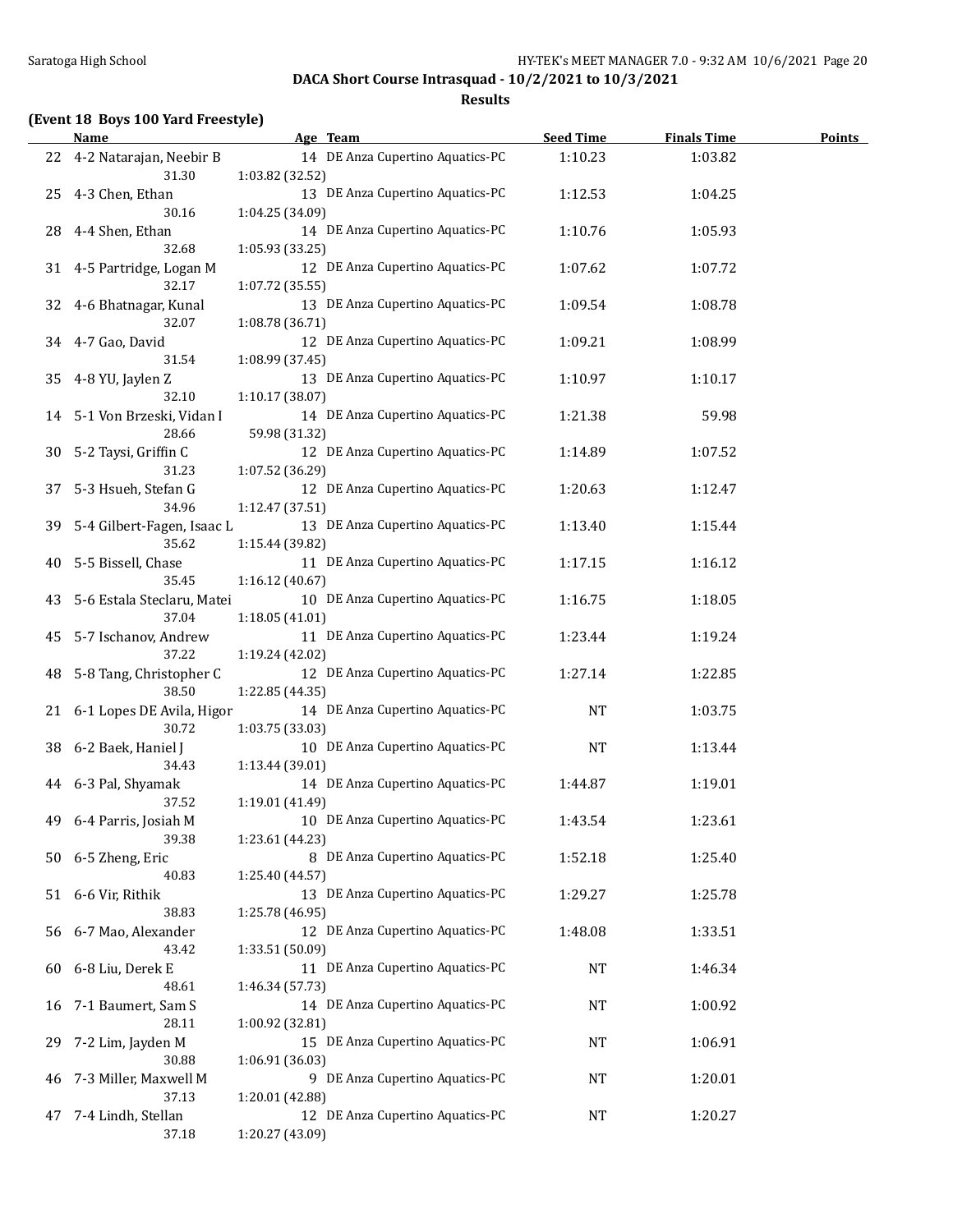### **Results**

### **(Event 18 Boys 100 Yard Freestyle)**

|    | Name                        | Age Team                         | <b>Seed Time</b> | <b>Finals Time</b> | <b>Points</b> |
|----|-----------------------------|----------------------------------|------------------|--------------------|---------------|
|    | 53 7-5 Gellately, Fredrik M | 10 DE Anza Cupertino Aquatics-PC | <b>NT</b>        | 1:26.81            |               |
|    | 41.30                       | 1:26.81 (45.51)                  |                  |                    |               |
| 55 | 7-6 Danner, Kingston M      | 11 DE Anza Cupertino Aquatics-PC | <b>NT</b>        | 1:32.30            |               |
|    | 43.21                       | 1:32.30 (49.09)                  |                  |                    |               |
| 57 | 7-7 Sharma, Rishaun         | 13 DE Anza Cupertino Aquatics-PC | NT               | 1:35.90            |               |
|    | 46.39                       | 1:35.90(49.51)                   |                  |                    |               |
| 36 | 8-1 Rizvi, Brooks           | 12 DE Anza Cupertino Aquatics-PC | <b>NT</b>        | 1:12.37            |               |
|    | 33.95                       | 1:12.37 (38.42)                  |                  |                    |               |
| 41 | 8-2 Gonur, Sachit           | 13 DE Anza Cupertino Aquatics-PC | NT               | 1:16.52            |               |
|    | 36.41                       | 1:16.52 (40.11)                  |                  |                    |               |
|    | 42 8-3 Lee, Jason           | 11 DE Anza Cupertino Aquatics-PC | <b>NT</b>        | 1:17.95            |               |
|    | 35.07                       | 1:17.95 (42.88)                  |                  |                    |               |
| 52 | 8-4 Dhanuka, Aariv          | 9 DE Anza Cupertino Aquatics-PC  | NT               | 1:26.51            |               |
|    | 40.37                       | 1:26.51(46.14)                   |                  |                    |               |
|    | 54 8-5 Krish, Arjun         | 13 DE Anza Cupertino Aquatics-PC | NT               | 1:28.77            |               |
|    | 42.35                       | 1:28.77 (46.42)                  |                  |                    |               |
| 58 | 8-6 Borgohain, Shivansh     | 10 DE Anza Cupertino Aquatics-PC | <b>NT</b>        | 1:37.97            |               |
|    | 44.47                       | 1:37.97 (53.50)                  |                  |                    |               |
| 59 | 8-7 Thompson, Miles         | 8 DE Anza Cupertino Aquatics-PC  | NT               | 1:41.91            |               |
|    | 47.35                       | 1:41.91 (54.56)                  |                  |                    |               |

### **Event 19 Girls 11 & Over 200 Yard Breaststroke**

| <b>Name</b>                                   | Age Team Seed Time                                                       |                 | <b>Finals Time</b> | <b>Points</b> |
|-----------------------------------------------|--------------------------------------------------------------------------|-----------------|--------------------|---------------|
|                                               | 15 DE Anza Cupertino Aquatics-PC 2:30.37                                 |                 | 2:41.33            |               |
| 37.25                                         | $1:17.74(40.49)$ $1:59.34(41.60)$ $2:41.33(41.99)$                       |                 |                    |               |
|                                               | 2 1-2 Levin, Stacia J 14 DE Anza Cupertino Aquatics-PC 2:57.41           |                 | 2:47.59            |               |
|                                               | 39.66 1:23.02 (43.36) 2:06.02 (43.00) 2:47.59 (41.57)                    |                 |                    |               |
|                                               | 4 1-3 Yang, Kelsey E 13 DE Anza Cupertino Aquatics-PC                    | <b>NT</b>       | 3:10.58            |               |
| 42.70                                         | $1:30.34$ $(47.64)$ $2:19.87$ $(49.53)$ $3:10.58$ $(50.71)$              |                 |                    |               |
|                                               | 5 1-4 Villegas-Kirchman, Isabel J 13 DE Anza Cupertino Aquatics-PC NT    |                 | 3:20.89            |               |
| 43.79                                         | $1:33.79(50.00)$ $2:29.55(55.76)$ $3:20.89(51.34)$                       |                 |                    |               |
|                                               | 6 1-5 Estala Steclaru, Stefania 12 DE Anza Cupertino Aquatics-PC 3:24.07 |                 | 3:21.09            |               |
| 44.10                                         | $1:35.91(51.81)$ $2:30.85(54.94)$ $3:21.09(50.24)$                       |                 |                    |               |
|                                               | 7 1-6 Penaskovic, Shelby C 11 DE Anza Cupertino Aquatics-PC              | NT              | 3:25.47            |               |
| 47.20                                         | $1:39.09(51.89)$ $2:32.69(53.60)$ $3:25.47(52.78)$                       |                 |                    |               |
| 1- Hou, Claire                                | 11 DE Anza Cupertino Aquatics-PC                                         | NT              | <b>DQ</b>          |               |
| 46.25                                         | 1:35.81 (49.56) $2:28.02$ (52.21) DQ (51.41)                             |                 |                    |               |
|                                               | 1- Dahl, Chloe X 12 DE Anza Cupertino Aquatics-PC NT                     |                 | DQ                 |               |
|                                               | 44.50 1:35.35 (50.85) 2:26.46 (51.11) DQ (51.71)                         |                 |                    |               |
| 3 2-1 Kurotori, Annika M                      | 14 DE Anza Cupertino Aquatics-PC                                         | NT.             | 3:04.00            |               |
| 42.60                                         | 1:29.42 (46.82) $2:17.54$ (48.12) $3:04.00$ (46.46)                      |                 |                    |               |
| 8 2-2 Teo, Kaylee                             | 11 DE Anza Cupertino Aquatics-PC                                         | NT              | 3:52.33            |               |
| 53.06                                         | $1:53.18(1:00.12)$ $2:53.86(1:00.68)$                                    | 3:52.33 (58.47) |                    |               |
|                                               | --- 2- Partridge, Lily G 12 DE Anza Cupertino Aquatics-PC NT             |                 | DQ                 |               |
| 46.40                                         | $1:41.36(54.96)$ $2:37.89(56.53)$ DQ $(54.00)$                           |                 |                    |               |
|                                               | --- 2- Parris, Maleia K 12 DE Anza Cupertino Aquatics-PC                 | NT.             | DQ                 |               |
| 45.11                                         | 1:39.46 (54.35) 2:32.51 (53.05) DQ (53.25)                               |                 |                    |               |
| Event 20 Boys 11 & Over 200 Yard Breaststroke |                                                                          |                 |                    |               |
| <b>Name</b>                                   | <b>Example 2 Seed Time</b> Finals Time<br>Age Team                       |                 |                    | Points        |
| 1 1-1 Sayson, Elijah P                        | 16 DE Anza Cupertino Aquatics-PC                                         | 2:16.56         | 2:19.37            |               |

| .               |                        | $1 - 2$        |                                  |                 | .       | - ----- |
|-----------------|------------------------|----------------|----------------------------------|-----------------|---------|---------|
|                 | 1 1-1 Sayson, Elijah P |                | 16 DE Anza Cupertino Aquatics-PC | 2:16.56         | 2:19.37 |         |
|                 | 30.48                  | 1:05.19(34.71) | 1:41.70 (36.51)                  | 2:19.37 (37.67) |         |         |
| 2 1-2 Lien, Max |                        |                | 15 DE Anza Cupertino Aquatics-PC | 2:28.39         | 2:25.12 |         |
|                 | 33.63                  | 1:09.39(35.76) | 1:47.02 (37.63)                  | 2:25.12(38.10)  |         |         |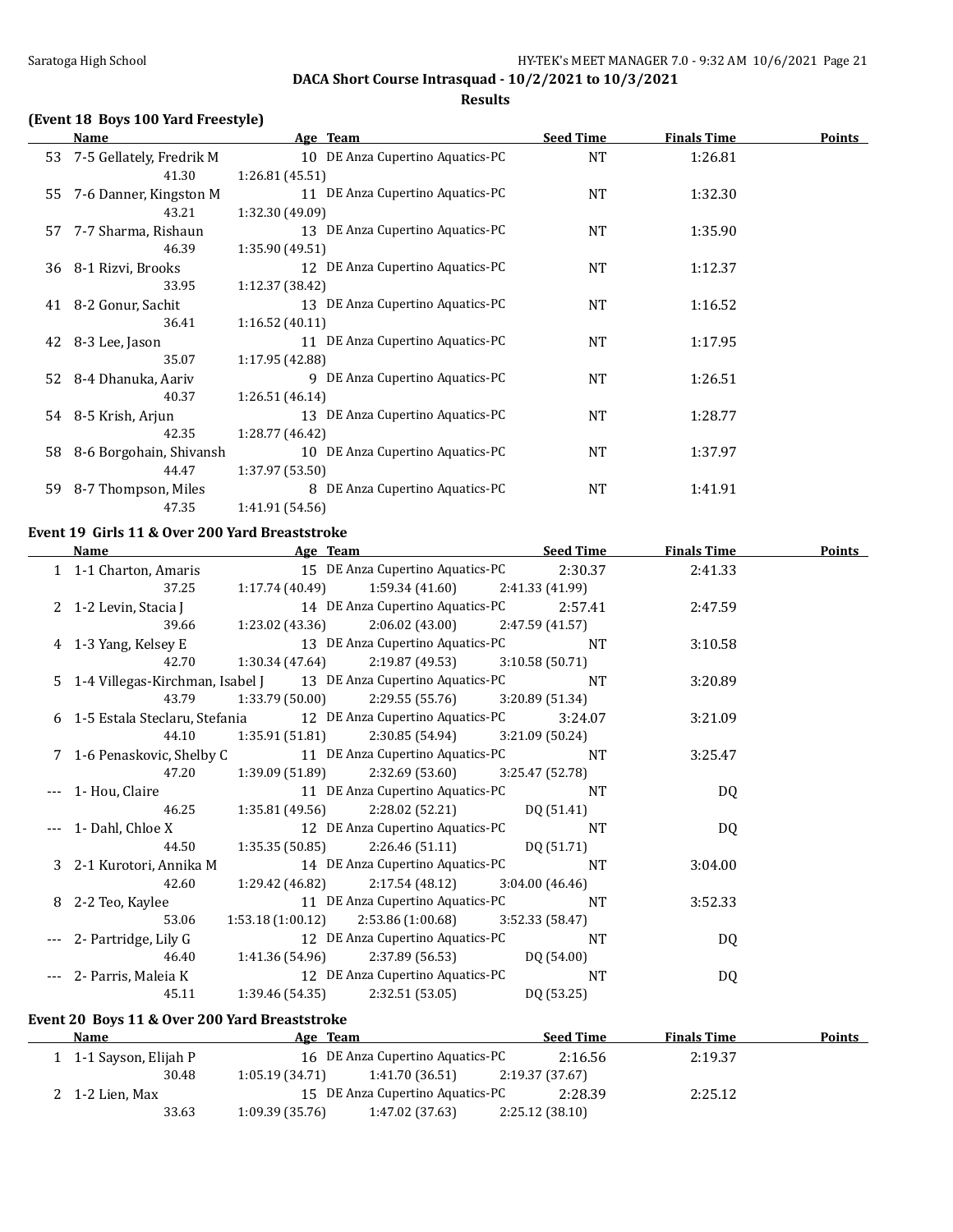**Results**

## **(Event 20 Boys 11 & Over 200 Yard Breaststroke)**

|    | Name                     | Age Team                           | <b>Seed Time</b> | <b>Finals Time</b> | Points |
|----|--------------------------|------------------------------------|------------------|--------------------|--------|
|    | 3 1-3 Wang, Brandon      | 14 DE Anza Cupertino Aquatics-PC   | 2:33.72          | 2:35.51            |        |
|    | 35.53                    | 1:14.38 (38.85)<br>1:54.84 (40.46) | 2:35.51(40.67)   |                    |        |
|    | 4 1-4 Stenfort, Jayden S | 14 DE Anza Cupertino Aquatics-PC   | 4:02.17          | 2:57.63            |        |
|    | 40.74                    | 2:12.93 (46.04)<br>1:26.89(46.15)  | 2:57.63 (44.70)  |                    |        |
|    | $6$ 1-5 Gao, David       | 12 DE Anza Cupertino Aquatics-PC   | 3:20.21          | 3:00.43            |        |
|    | 40.33                    | 2:12.43 (47.06)<br>1:25.37 (45.04) | 3:00.43(48.00)   |                    |        |
|    | 7 1-6 Shen, Ethan        | 14 DE Anza Cupertino Aquatics-PC   | <b>NT</b>        | 3:00.77            |        |
|    | 40.93                    | 1:28.14(47.21)<br>2:15.46 (47.32)  | 3:00.77(45.31)   |                    |        |
|    | 8 1-7 Zhang, Samuel M    | 12 DE Anza Cupertino Aquatics-PC   | <b>NT</b>        | 3:08.80            |        |
|    | 44.01                    | 2:21.24 (50.07)<br>1:31.17 (47.16) | 3:08.80(47.56)   |                    |        |
|    | 1- Wang, Euan B          | 13 DE Anza Cupertino Aquatics-PC   | 2:54.79          | DQ                 |        |
|    | 37.26                    | 2:02.59 (43.79)<br>1:18.80(41.54)  | DO (41.96)       |                    |        |
|    | 5 2-1 Penzel, Ben S      | 13 DE Anza Cupertino Aquatics-PC   | <b>NT</b>        | 3:00.25            |        |
|    | 38.44                    | 2:11.96 (47.96)<br>1:24.00 (45.56) | 3:00.25(48.29)   |                    |        |
| 9. | 2-2 Liang, Toby Y        | 12 DE Anza Cupertino Aquatics-PC   | <b>NT</b>        | 3:23.35            |        |
|    | 46.30                    | 1:37.65(51.35)<br>3:23.35(1:45.70) |                  |                    |        |
| 10 | 2-3 Danner, Kingston M   | 11 DE Anza Cupertino Aquatics-PC   | <b>NT</b>        | 3:34.98            |        |
|    | 49.97                    | 1:44.40(54.43)<br>2:40.38 (55.98)  | 3:34.98 (54.60)  |                    |        |

### **Event 21 Girls 50 Yard Butterfly**

|    | <b>Name</b>                  |    | Age Team                      | <b>Seed Time</b> | <b>Finals Time</b> | <b>Points</b> |
|----|------------------------------|----|-------------------------------|------------------|--------------------|---------------|
| 1  | 1-1 Thomas, Sierra           | 17 | DE Anza Cupertino Aquatics-PC | 32.29            | 28.62              |               |
| 2  | 1-2 Barnes, Lindsay J        | 16 | DE Anza Cupertino Aquatics-PC | <b>NT</b>        | 28.95              |               |
| 3  | 1-3 Gardner, Rachel B        | 17 | DE Anza Cupertino Aquatics-PC | 30.36            | 29.75              |               |
| 4  | 1-4 Lau, Emma T              | 14 | DE Anza Cupertino Aquatics-PC | 32.64            | 31.86              |               |
| 5  | 1-5 Kazem, Malia G           | 15 | DE Anza Cupertino Aquatics-PC | 34.79            | 32.22              |               |
| 6  | 1-6 Thompson, Sadie          | 13 | DE Anza Cupertino Aquatics-PC | 32.76            | 33.59              |               |
| 8  | 1-7 Lee-Weinand, Katarina S  | 12 | DE Anza Cupertino Aquatics-PC | 34.68            | 33.94              |               |
| 10 | 1-8 Lau, Ava T               | 12 | DE Anza Cupertino Aquatics-PC | 34.10            | 36.04              |               |
| 7  | 2-1 Ischanov, Alexandra      | 16 | DE Anza Cupertino Aquatics-PC | 39.05            | 33.75              |               |
| 11 | 2-2 Lathrop, Isabella R      | 12 | DE Anza Cupertino Aquatics-PC | 35.45            | 36.49              |               |
| 12 | 2-3 Seshaadri, Shreya        | 12 | DE Anza Cupertino Aquatics-PC | 39.57            | 36.94              |               |
| 13 | 2-4 Thompson, Dalia          | 11 | DE Anza Cupertino Aquatics-PC | 38.58            | 37.83              |               |
| 14 | 2-5 Sainani, Anika           | 11 | DE Anza Cupertino Aquatics-PC | 41.24            | 38.33              |               |
| 17 | 2-6 Chang, Allison H         | 12 | DE Anza Cupertino Aquatics-PC | 38.33            | 38.88              |               |
| 20 | 2-7 Seshaadri, Kaathya       | 12 | DE Anza Cupertino Aquatics-PC | 40.61            | 39.96              |               |
| 22 | 2-8 Kim, Shelby P            | 13 | DE Anza Cupertino Aquatics-PC | 44.37            | 41.63              |               |
| 16 | 3-1 Kwon, Kyomin             | 12 | DE Anza Cupertino Aquatics-PC | 49.87            | 38.55              |               |
| 18 | 3-2 Yang, Audrey E           | 15 | DE Anza Cupertino Aquatics-PC | 56.20            | 39.68              |               |
| 21 | 3-3 Stenfort, Hope L         | 12 | DE Anza Cupertino Aquatics-PC | 44.86            | 41.52              |               |
| 25 | 3-4 Jain, Jenine J           | 12 | DE Anza Cupertino Aquatics-PC | 46.51            | 42.40              |               |
| 26 | 3-5 Sharma, Arohi            | 11 | DE Anza Cupertino Aquatics-PC | 44.60            | 42.53              |               |
| 35 | 3-6 Hopkins, Summer S        | 10 | DE Anza Cupertino Aquatics-PC | 50.56            | 49.97              |               |
| 37 | 3-7 Blanco-Sarmiento, Ximena | 10 | DE Anza Cupertino Aquatics-PC | 58.79            | 50.40              |               |
| 19 | 4-1 Dahl, Chloe X            | 12 | DE Anza Cupertino Aquatics-PC | <b>NT</b>        | 39.87              |               |
| 27 | 4-2 Penzel, Katherine G      | 10 | DE Anza Cupertino Aquatics-PC | <b>NT</b>        | 42.68              |               |
| 29 | 4-3 Cho, Madeline            | 13 | DE Anza Cupertino Aquatics-PC | <b>NT</b>        | 44.37              |               |
| 33 | 4-4 Tang, Karinne            | 12 | DE Anza Cupertino Aquatics-PC | <b>NT</b>        | 47.69              |               |
| 40 | 4-5 Wang, Jenny              | 9  | DE Anza Cupertino Aquatics-PC | <b>NT</b>        | 56.88              |               |
| 42 | 4-6 Mathur, Nikita           | 10 | DE Anza Cupertino Aquatics-PC | <b>NT</b>        | 1:05.01            |               |
| 43 | 4-7 Poon, Olivia Y           | 7  | DE Anza Cupertino Aquatics-PC | <b>NT</b>        | 1:11.77            |               |
| 9  | 5-1 YU, Kuan-Ying            | 13 | DE Anza Cupertino Aquatics-PC | <b>NT</b>        | 35.76              |               |
|    |                              |    |                               |                  |                    |               |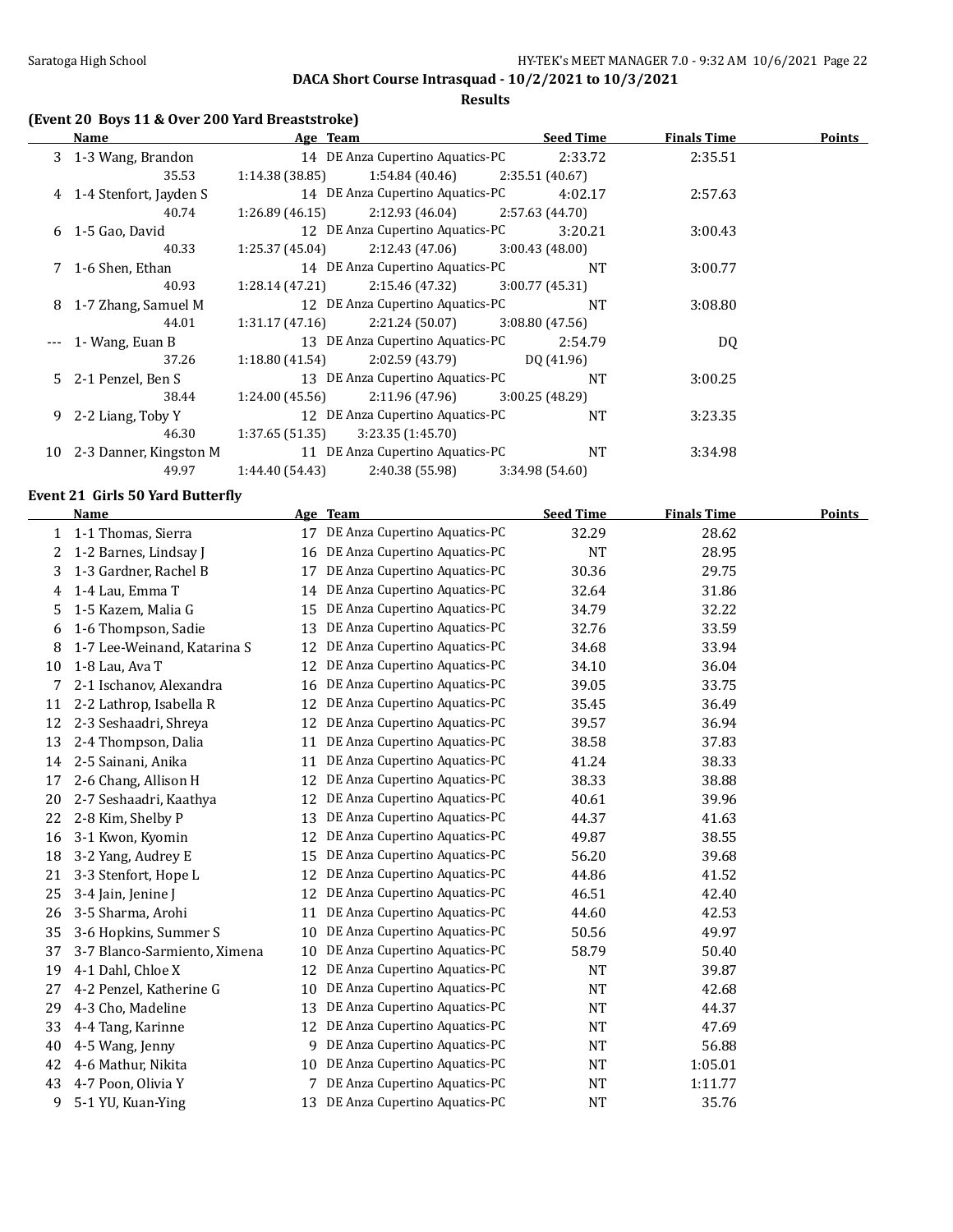### Saratoga High School **Example 23** HY-TEK's MEET MANAGER 7.0 - 9:32 AM 10/6/2021 Page 23

**DACA Short Course Intrasquad - 10/2/2021 to 10/3/2021**

#### **Results**

## **(Event 21 Girls 50 Yard Butterfly)**

|    | Name                     |    | Age Team                         | <b>Seed Time</b> | <b>Finals Time</b> | <b>Points</b> |
|----|--------------------------|----|----------------------------------|------------------|--------------------|---------------|
| 15 | 5-2 Vadrevu, Aadya       |    | 13 DE Anza Cupertino Aquatics-PC | <b>NT</b>        | 38.39              |               |
| 23 | 5-3 WU, Victoria         |    | DE Anza Cupertino Aquatics-PC    | <b>NT</b>        | 41.68              |               |
| 24 | 5-4 Wang, Syuan-Han      |    | DE Anza Cupertino Aquatics-PC    | <b>NT</b>        | 42.23              |               |
| 30 | 5-5 WU, Hannah J         | 13 | DE Anza Cupertino Aquatics-PC    | <b>NT</b>        | 45.14              |               |
| 38 | 5-6 Teo, Kaylee          |    | DE Anza Cupertino Aquatics-PC    | <b>NT</b>        | 51.34              |               |
| 39 | 5-7 Cho, Emily           |    | 10 DE Anza Cupertino Aquatics-PC | <b>NT</b>        | 51.59              |               |
| 28 | 6-1 Chen, Mindy          | 13 | DE Anza Cupertino Aquatics-PC    | <b>NT</b>        | 43.74              |               |
| 31 | 6-2 Lin, Maryssa T       |    | 12 DE Anza Cupertino Aquatics-PC | <b>NT</b>        | 45.61              |               |
| 32 | 6-3 Park, Zoev C         |    | 10 DE Anza Cupertino Aquatics-PC | <b>NT</b>        | 47.43              |               |
| 34 | 6-4 Rizvi. Emi           |    | 10 DE Anza Cupertino Aquatics-PC | <b>NT</b>        | 49.04              |               |
|    | 36 6-5 Chopra, Meghna    | 13 | DE Anza Cupertino Aquatics-PC    | <b>NT</b>        | 49.99              |               |
|    | 41 6-6 Alldrin, Sydney L |    | 12 DE Anza Cupertino Aquatics-PC | <b>NT</b>        | 59.11              |               |

### **Event 22 Boys 50 Yard Butterfly**

|       | Name                       |    | Age Team                         | <b>Seed Time</b> | <b>Finals Time</b> | <b>Points</b> |
|-------|----------------------------|----|----------------------------------|------------------|--------------------|---------------|
| 1     | 1-1 Strots, Boris          | 17 | DE Anza Cupertino Aquatics-PC    | 30.31            | 25.02              |               |
| 2     | 1-2 Matsumoto, Leona A     | 15 | DE Anza Cupertino Aquatics-PC    | 28.19            | 25.75              |               |
| 3     | 1-3 Patil, Arnav G         | 16 | DE Anza Cupertino Aquatics-PC    | 29.83            | 26.37              |               |
| 4     | 1-4 Hopkins, Gunner G      | 15 | DE Anza Cupertino Aquatics-PC    | 26.72            | 27.57              |               |
| 5     | 1-5 Stenfort, Jayden S     | 14 | DE Anza Cupertino Aquatics-PC    | 31.78            | 29.96              |               |
| 7     | 1-6 Strots, Alexander      | 11 | DE Anza Cupertino Aquatics-PC    | 32.26            | 31.18              |               |
| 11    | 1-7 Bhatnagar, Kunal       | 13 | DE Anza Cupertino Aquatics-PC    | 32.03            | 32.12              |               |
| 17    | 1-8 Kim, Myles L           | 15 | DE Anza Cupertino Aquatics-PC    | 32.71            | 33.40              |               |
| 10    | 2-1 Yee, Lucas             | 13 | DE Anza Cupertino Aquatics-PC    | 33.97            | 31.34              |               |
| 12    | 2-2 Taysi, Griffin C       | 12 | DE Anza Cupertino Aquatics-PC    | 36.84            | 32.24              |               |
| $*13$ | 2-3 Natarajan, Neebir B    | 14 | DE Anza Cupertino Aquatics-PC    | 36.57            | 32.34              |               |
| $*13$ | 2-3 Chen, Ethan            | 13 | DE Anza Cupertino Aquatics-PC    | 38.19            | 32.34              |               |
| 15    | 2-5 Shen, Christopher      | 16 | DE Anza Cupertino Aquatics-PC    | 33.52            | 32.39              |               |
| 18    | 2-6 YU, Jaylen Z           | 13 | DE Anza Cupertino Aquatics-PC    | 36.71            | 34.71              |               |
| 19    | 2-7 Von Brzeski, Vidan I   | 14 | DE Anza Cupertino Aquatics-PC    | 39.47            | 34.91              |               |
| 20    | 2-8 Partridge, Logan M     | 12 | DE Anza Cupertino Aquatics-PC    | 36.24            | 35.42              |               |
| 22    | 3-1 Gong, Andrew Y         | 12 | DE Anza Cupertino Aquatics-PC    | 40.82            | 36.40              |               |
| 23    | 3-2 Baek, Haniel J         | 10 | DE Anza Cupertino Aquatics-PC    | 43.97            | 40.71              |               |
| 24    | 3-3 Gilbert-Fagen, Isaac L | 13 | DE Anza Cupertino Aquatics-PC    | 46.11            | 42.27              |               |
| 26    | 3-4 Tang, Christopher C    | 12 | DE Anza Cupertino Aquatics-PC    | 49.63            | 43.94              |               |
| 27    | 3-5 Parris, Josiah M       | 10 | DE Anza Cupertino Aquatics-PC    | 56.77            | 44.24              |               |
| 28    | 3-6 Dhanuka, Aariv         | 9  | DE Anza Cupertino Aquatics-PC    | 42.00            | 45.28              |               |
| 30    | 3-7 Zheng, Eric            | 8  | DE Anza Cupertino Aquatics-PC    | 57.20            | 47.32              |               |
| 37    | 3-8 Thompson, Miles        | 8  | DE Anza Cupertino Aquatics-PC    | 56.03            | 58.32              |               |
| 6     | 4-1 Baumert, Sam S         | 14 | DE Anza Cupertino Aquatics-PC    | <b>NT</b>        | 29.99              |               |
| 8     | 4-2 Lim, Jayden M          | 15 | DE Anza Cupertino Aquatics-PC    | <b>NT</b>        | 31.30              |               |
| 9     | 4-3 IM, Daniel             | 16 | DE Anza Cupertino Aquatics-PC    | <b>NT</b>        | 31.33              |               |
| 31    | 4-4 Cheng, Landon B        | 10 | DE Anza Cupertino Aquatics-PC    | <b>NT</b>        | 49.40              |               |
| 33    | 4-5 Wang, Adrian           | 11 | DE Anza Cupertino Aquatics-PC    | <b>NT</b>        | 55.05              |               |
| 34    | 4-6 Danner, Kingston M     | 11 | DE Anza Cupertino Aquatics-PC    | <b>NT</b>        | 55.43              |               |
| 36    | 4-7 Xing, Luke Z           |    | 9 DE Anza Cupertino Aquatics-PC  | <b>NT</b>        | 57.92              |               |
| 38    | 4-8 Borgohain, Shivansh    | 10 | DE Anza Cupertino Aquatics-PC    | <b>NT</b>        | 1:02.83            |               |
| 16    | 5-1 Paine, James J         | 17 | DE Anza Cupertino Aquatics-PC    | <b>NT</b>        | 32.57              |               |
| 21    | 5-2 Lopes DE Avila, Higor  | 14 | DE Anza Cupertino Aquatics-PC    | <b>NT</b>        | 35.99              |               |
| 25    | 5-3 Miller, Maxwell M      |    | 9 DE Anza Cupertino Aquatics-PC  | <b>NT</b>        | 42.84              |               |
| 29    | 5-4 Ischanov, Andrew       | 11 | DE Anza Cupertino Aquatics-PC    | <b>NT</b>        | 46.01              |               |
| 32    | 5-5 Vir, Rithik            |    | 13 DE Anza Cupertino Aquatics-PC | <b>NT</b>        | 50.86              |               |
|       |                            |    |                                  |                  |                    |               |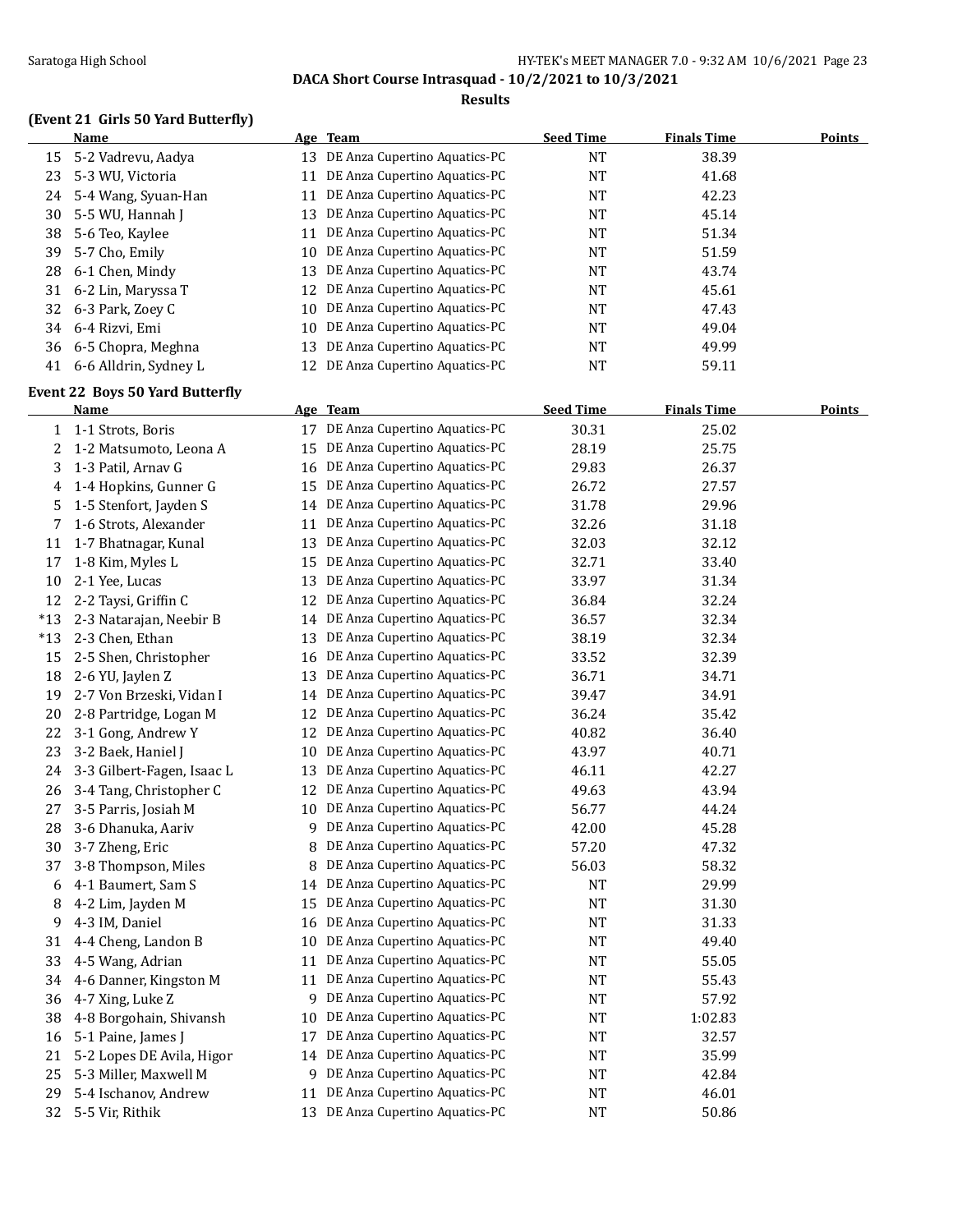**Results**

## **(Event 22 Boys 50 Yard Butterfly)**

|    | <b>Name</b>                                               | Age Team                                                             | <b>Seed Time</b> | <b>Finals Time</b> | <b>Points</b> |
|----|-----------------------------------------------------------|----------------------------------------------------------------------|------------------|--------------------|---------------|
|    | 35 5-6 Krish, Arjun                                       | 13 DE Anza Cupertino Aquatics-PC                                     | <b>NT</b>        | 55.68              |               |
|    | Event 23 Girls 9 & Over 100 Yard Backstroke               |                                                                      |                  |                    |               |
|    | Name                                                      | Age Team                                                             | <b>Seed Time</b> | <b>Finals Time</b> | <b>Points</b> |
|    | 1 1-1 Barnes, Lindsay J<br>30.15                          | 16 DE Anza Cupertino Aquatics-PC<br>59.91 (29.76)                    | 58.66            | 59.91              |               |
|    | 1-2 Thomas, Sierra<br>29.81                               | 17 DE Anza Cupertino Aquatics-PC<br>1:00.54 (30.73)                  | 57.85            | 1:00.54            |               |
| 3  | 1-3 WU, Allison E<br>32.18                                | 15 DE Anza Cupertino Aquatics-PC<br>1:06.40 (34.22)                  | 1:05.17          | 1:06.40            |               |
| 4  | 1-4 Hsu, Katelyn<br>33.60                                 | 13 DE Anza Cupertino Aquatics-PC<br>1:06.70(33.10)                   | 1:06.25          | 1:06.70            |               |
| 5  | 2-1 Levin, Liliana M<br>32.56                             | 13 DE Anza Cupertino Aquatics-PC                                     | 1:08.43          | 1:06.80            |               |
| 6  | 2-2 Charton, Thalea                                       | 1:06.80 (34.24)<br>13 DE Anza Cupertino Aquatics-PC                  | 1:07.85          | 1:08.51            |               |
| 7  | 33.55<br>2-3 Lee, Michelle                                | 1:08.51 (34.96)<br>12 DE Anza Cupertino Aquatics-PC                  | 1:16.27          | 1:09.15            |               |
| 9  | 33.25<br>2-4 LI, Katelyn A                                | 1:09.15 (35.90)<br>13 DE Anza Cupertino Aquatics-PC                  | 1:13.03          | 1:10.98            |               |
| 10 | 34.77<br>2-5 Kurotori, Annika M                           | 1:10.98 (36.21)<br>14 DE Anza Cupertino Aquatics-PC                  | 1:10.27          | 1:11.70            |               |
| 11 | 35.17<br>2-6 Blanco-Sarmiento, Romina                     | 1:11.70 (36.53)<br>14 DE Anza Cupertino Aquatics-PC                  | 1:10.81          | 1:13.22            |               |
| 12 | 35.90<br>2-7 Ischanov, Alexandra                          | 1:13.22 (37.32)<br>16 DE Anza Cupertino Aquatics-PC                  | 1:20.26          | 1:15.04            |               |
| 14 | 36.53<br>3-1 Zhang, Tina X                                | 1:15.04 (38.51)<br>11 DE Anza Cupertino Aquatics-PC                  | 1:23.10          | 1:24.45            |               |
| 15 | 40.71<br>3-2 Estala Steclaru, Stefania                    | 1:24.45 (43.74)<br>12 DE Anza Cupertino Aquatics-PC                  | 1:31.87          | 1:26.30            |               |
| 16 | 42.13<br>3-3 Parris, Maleia K                             | 1:26.30 (44.17)<br>12 DE Anza Cupertino Aquatics-PC                  | 1:33.50          | 1:26.50            |               |
| 17 | 41.90<br>3-4 Lashier, Peyton X                            | 1:26.50 (44.60)<br>12 DE Anza Cupertino Aquatics-PC                  | <b>NT</b>        | 1:29.62            |               |
| 19 | 43.14<br>3-5 Thompson, Dalia                              | 1:29.62 (46.48)<br>11 DE Anza Cupertino Aquatics-PC                  | 1:39.17          | 1:33.23            |               |
| 20 | 44.25<br>3-6 Vander Kooi, Kaitlin J                       | 1:33.23 (48.98)<br>12 DE Anza Cupertino Aquatics-PC                  | 1:44.82          | 1:33.74            |               |
|    | 44.25<br>3- Hunyady, Jacqueline N                         | 1:33.74 (49.49)<br>10 DE Anza Cupertino Aquatics-PC                  | 1:28.85          | DQ                 |               |
|    | 38.48<br>3- Penaskovic, Shelby C                          | DQ (40.49)<br>11 DE Anza Cupertino Aquatics-PC                       | 1:33.22          | DQ                 |               |
|    | 41.28                                                     | DQ (44.47)<br>16 DE Anza Cupertino Aquatics-PC                       |                  |                    |               |
| 8  | 4-1 Sullivan, Francesca R<br>34.27                        | 1:10.69 (36.42)                                                      | NT               | 1:10.69            |               |
| 13 | 4-2 Seshaadri, Kaathya<br>42.04                           | 12 DE Anza Cupertino Aquatics-PC<br>1:21.59 (39.55)                  | NT               | 1:21.59            |               |
| 18 | 4-3 Lee-Shen, Amanda M                                    | 11 DE Anza Cupertino Aquatics-PC                                     | NT               | 1:30.90            |               |
|    | Event 24 Boys 9 & Over 100 Yard Backstroke<br><u>Name</u> | Age Team                                                             | <b>Seed Time</b> | <b>Finals Time</b> | <b>Points</b> |
|    | 1 1-1 Roedling, Liam A<br>28.55                           | 15 DE Anza Cupertino Aquatics-PC                                     | 58.68            | 58.56              |               |
| 2  | 1-2 Naim, Joshua A<br>29.50                               | 58.56 (30.01)<br>15 DE Anza Cupertino Aquatics-PC<br>1:00.37 (30.87) | 59.59            | 1:00.37            |               |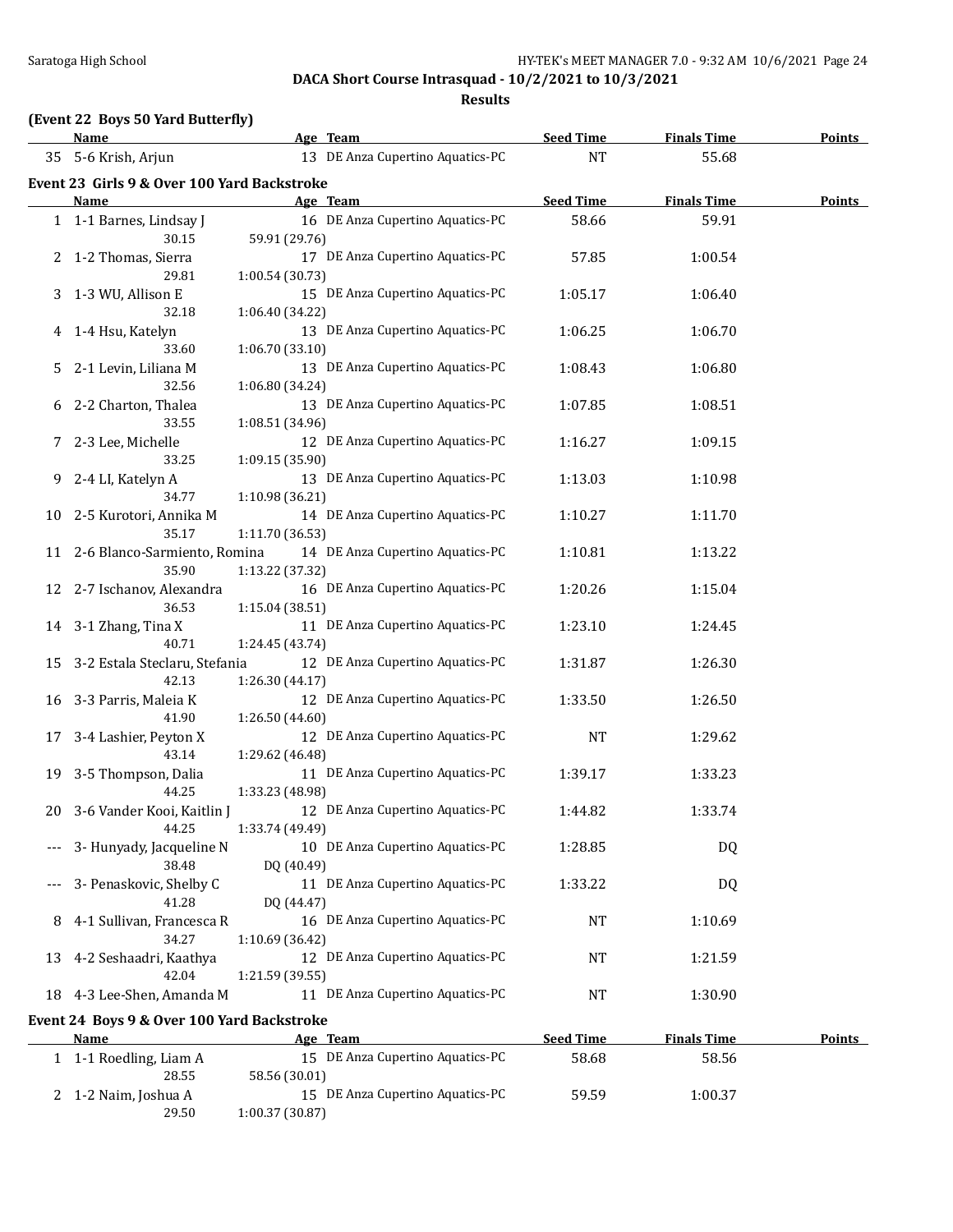**Results**

| (Event 24 Boys 9 & Over 100 Yard Backstroke) |  |  |  |
|----------------------------------------------|--|--|--|
|                                              |  |  |  |

|    | <b>Name</b>                   | Age Team                         | <b>Seed Time</b> | <b>Finals Time</b> | <b>Points</b> |
|----|-------------------------------|----------------------------------|------------------|--------------------|---------------|
|    | 3 1-3 Bouali, Yassin I        | 14 DE Anza Cupertino Aquatics-PC | 1:01.64          | 1:00.92            |               |
|    | 30.09                         | 1:00.92 (30.83)                  |                  |                    |               |
| 6  | 1-4 Qian, Ethan               | 14 DE Anza Cupertino Aquatics-PC | 1:08.51          | 1:07.70            |               |
|    | 33.39                         | 1:07.70 (34.31)                  |                  |                    |               |
|    | 1- Lee-Weinand, Christopher H | 14 DE Anza Cupertino Aquatics-PC | 1:04.49          | <b>DQ</b>          |               |
|    | 31.03                         | DQ (33.20)                       |                  |                    |               |
| 4  | 2-1 Roman, Oliver             | 14 DE Anza Cupertino Aquatics-PC | 1:12.11          | 1:06.54            |               |
|    | 33.11                         | 1:06.54 (33.43)                  |                  |                    |               |
|    | 2-2 Wang, Brandon             | 14 DE Anza Cupertino Aquatics-PC | 1:09.70          | 1:08.47            |               |
|    | 33.86                         | 1:08.47 (34.61)                  |                  |                    |               |
| 8  | 2-3 Yee, Lucas                | 13 DE Anza Cupertino Aquatics-PC | 1:14.57          | 1:11.17            |               |
|    | 35.15                         | 1:11.17 (36.02)                  |                  |                    |               |
| 9. | 2-4 Lien, Mason D             | 12 DE Anza Cupertino Aquatics-PC | 1:13.20          | 1:12.46            |               |
|    | 35.59                         | 1:12.46 (36.87)                  |                  |                    |               |
| 10 | 2-5 Zhang, Samuel M           | 12 DE Anza Cupertino Aquatics-PC | 1:13.04          | 1:13.11            |               |
|    | 35.29                         | 1:13.11 (37.82)                  |                  |                    |               |
| 11 | 2-6 Wang, Euan B              | 13 DE Anza Cupertino Aquatics-PC | 1:12.57          | 1:13.46            |               |
|    | 36.48                         | 1:13.46 (36.98)                  |                  |                    |               |
|    | 14 2-7 Bhatnagar, Kunal       | 13 DE Anza Cupertino Aquatics-PC | 1:17.68          | 1:17.27            |               |
|    | 37.65                         | 1:17.27 (39.62)                  |                  |                    |               |
| 16 | 2-8 Gong, Andrew Y            | 12 DE Anza Cupertino Aquatics-PC | 1:22.21          | 1:25.11            |               |
|    | 40.50                         | 1:25.11 (44.61)                  |                  |                    |               |
| 5  | 3-1 Yuan, Richard             | 14 DE Anza Cupertino Aquatics-PC | 1:23.54          | 1:07.36            |               |
|    | 32.22                         | 1:07.36 (35.14)                  |                  |                    |               |
| 12 | 3-2 Chen, Ethan               | 13 DE Anza Cupertino Aquatics-PC | 1:22.38          | 1:13.91            |               |
|    | 35.04                         | 1:13.91 (38.87)                  |                  |                    |               |
| 13 | 3-3 Dodge, Cannon A           | 12 DE Anza Cupertino Aquatics-PC | 1:32.34          | 1:15.02            |               |
|    | 36.44                         | 1:15.02 (38.58)                  |                  |                    |               |
| 15 | 3-4 Bissell, Chase            | 11 DE Anza Cupertino Aquatics-PC | 1:27.15          | 1:25.10            |               |
|    | 41.11                         | 1:25.10 (43.99)                  |                  |                    |               |
| 18 | 3-5 Liang, Toby Y             | 12 DE Anza Cupertino Aquatics-PC | 1:48.25          | 1:34.98            |               |
|    | 3- Taysi, Griffin C           | 12 DE Anza Cupertino Aquatics-PC | 1:28.22          | DQ                 |               |
|    | 36.61                         | DQ (40.91)                       |                  |                    |               |
| 17 | 4-1 Miller, Maxwell M         | 9 DE Anza Cupertino Aquatics-PC  | <b>NT</b>        | 1:30.12            |               |
|    | 43.21                         | 1:30.12 (46.91)                  |                  |                    |               |
| 19 | 4-2 Liu, Derek E              | 11 DE Anza Cupertino Aquatics-PC | <b>NT</b>        | 1:48.93            |               |
|    | 52.57                         | 1:48.93 (56.36)                  |                  |                    |               |
|    | 4- Gellately, Fredrik M       | 10 DE Anza Cupertino Aquatics-PC | <b>NT</b>        | DQ                 |               |
|    | 48.73                         | DQ (53.07)                       |                  |                    |               |

#### **Event 25 Girls 50 Yard Breaststroke**

|    | <b>Name</b>                       |    | Age Team                         | <b>Seed Time</b> | <b>Finals Time</b> | Points |
|----|-----------------------------------|----|----------------------------------|------------------|--------------------|--------|
|    | 1 1-1 Gardner, Rachel B           |    | DE Anza Cupertino Aquatics-PC    | 32.06            | 33.06              |        |
|    | 2 1-2 Levin, Stacia J             |    | 14 DE Anza Cupertino Aquatics-PC | 35.28            | 36.32              |        |
|    | 3 1-3 Lee, Michelle               |    | 12 DE Anza Cupertino Aquatics-PC | 39.08            | 36.66              |        |
|    | 4 1-4 Pham, Lan-Anh               |    | 12 DE Anza Cupertino Aquatics-PC | 37.94            | 38.09              |        |
|    | 5 1-5 Fong, Joanne L              | 11 | DE Anza Cupertino Aquatics-PC    | 39.46            | 39.02              |        |
|    | 7 1-6 Zhang, Tina X               | 11 | DE Anza Cupertino Aquatics-PC    | 40.95            | 41.57              |        |
| 9  | 1-7 Stenfort, Hope L              |    | 12 DE Anza Cupertino Aquatics-PC | 41.20            | 42.58              |        |
|    | 6 2-1 Villegas-Kirchman, Isabel J | 13 | DE Anza Cupertino Aquatics-PC    | 41.60            | 40.88              |        |
| 8  | 2-2 Lee-Weinand, Katarina S       |    | 12 DE Anza Cupertino Aquatics-PC | 41.92            | 41.61              |        |
| 10 | 2-3 Seshaadri, Aarya              |    | 12 DE Anza Cupertino Aquatics-PC | 44.32            | 42.91              |        |
| 11 | 2-4 Chang, Allison H              |    | 12 DE Anza Cupertino Aquatics-PC | 42.70            | 43.54              |        |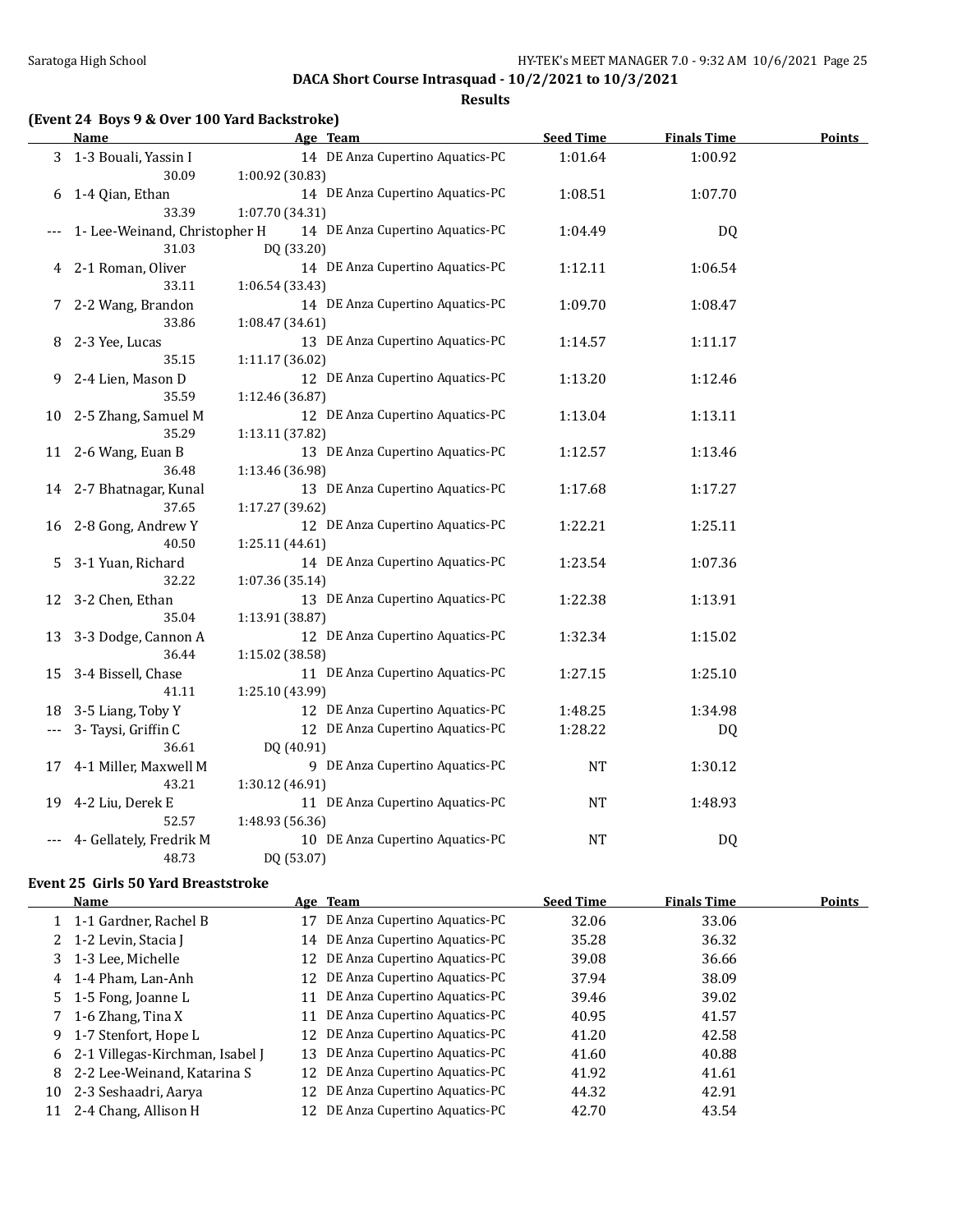### Saratoga High School Saratoga High School Saratoga High School HY-TEK's MEET MANAGER 7.0 - 9:32 AM 10/6/2021 Page 26

**DACA Short Course Intrasquad - 10/2/2021 to 10/3/2021**

#### **Results**

## **(Event 25 Girls 50 Yard Breaststroke)**

|       | <b>Name</b>                  |    | Age Team                      | <b>Seed Time</b> | <b>Finals Time</b> | <b>Points</b> |
|-------|------------------------------|----|-------------------------------|------------------|--------------------|---------------|
| 16    | 2-5 Sharma, Arohi            | 11 | DE Anza Cupertino Aquatics-PC | 47.97            | 45.37              |               |
| 18    | 2-6 Lashier, Peyton X        | 12 | DE Anza Cupertino Aquatics-PC | 46.12            | 45.89              |               |
| 20    | 2-7 Seshaadri, Shreya        | 12 | DE Anza Cupertino Aquatics-PC | 45.30            | 46.58              |               |
| $---$ | 2- Hou, Claire               | 11 | DE Anza Cupertino Aquatics-PC | 43.94            | DQ                 |               |
| 13    | 3-1 WU, Hannah J             | 13 | DE Anza Cupertino Aquatics-PC | 52.23            | 44.64              |               |
| 19    | 3-2 Fam, Adeline D           | 11 | DE Anza Cupertino Aquatics-PC | 49.16            | 46.22              |               |
| 22    | 3-3 Hopkins, Summer S        | 10 | DE Anza Cupertino Aquatics-PC | 52.09            | 46.78              |               |
| 23    | 3-4 Vander Kooi, Kaitlin J   | 12 | DE Anza Cupertino Aquatics-PC | 50.97            | 47.06              |               |
| 24    | 3-5 Cho, Madeline            | 13 | DE Anza Cupertino Aquatics-PC | 50.65            | 47.22              |               |
| 26    | 3-6 Seshaadri, Kaathya       | 12 | DE Anza Cupertino Aquatics-PC | 48.53            | 48.12              |               |
| 37    | 3-7 Blanco-Sarmiento, Ximena | 10 | DE Anza Cupertino Aquatics-PC | 51.97            | 54.96              |               |
| 17    | 4-1 Hunyady, Jacqueline N    | 10 | DE Anza Cupertino Aquatics-PC | 54.59            | 45.43              |               |
| 21    | 4-2 Kwon, Kyomin             | 12 | DE Anza Cupertino Aquatics-PC | 56.95            | 46.63              |               |
| 25    | 4-3 Luu, Elspeth T           | 13 | DE Anza Cupertino Aquatics-PC | <b>NT</b>        | 47.65              |               |
| 27    | 4-4 Kapoor, Aanika           | 12 | DE Anza Cupertino Aquatics-PC | 52.31            | 48.15              |               |
| 30    | 4-5 Jain, Jenine J           | 12 | DE Anza Cupertino Aquatics-PC | 53.28            | 49.53              |               |
| 31    | 4-6 Lee-Shen, Amanda M       | 11 | DE Anza Cupertino Aquatics-PC | <b>NT</b>        | 49.81              |               |
| 45    | 4-7 Mathur, Nikita           | 10 | DE Anza Cupertino Aquatics-PC | <b>NT</b>        | 1:10.25            |               |
| 15    | 5-1 Penzel, Katherine G      | 10 | DE Anza Cupertino Aquatics-PC | <b>NT</b>        | 45.19              |               |
| 28    | 5-2 Wang, Syuan-Han          | 11 | DE Anza Cupertino Aquatics-PC | <b>NT</b>        | 48.55              |               |
| 29    | 5-3 WU, Victoria             | 11 | DE Anza Cupertino Aquatics-PC | <b>NT</b>        | 49.30              |               |
| 34    | 5-4 Chopra, Meghna           | 13 | DE Anza Cupertino Aquatics-PC | <b>NT</b>        | 53.04              |               |
| 38    | 5-5 Wang, Jenny              | 9  | DE Anza Cupertino Aquatics-PC | <b>NT</b>        | 57.09              |               |
| 40    | 5-6 Wang, Catherine          | 8  | DE Anza Cupertino Aquatics-PC | <b>NT</b>        | 59.66              |               |
| 44    | 5-7 Rizvi, Violet            | 8  | DE Anza Cupertino Aquatics-PC | <b>NT</b>        | 1:06.40            |               |
| 12    | 6-1 Malthankar, Aanya R      | 11 | DE Anza Cupertino Aquatics-PC | <b>NT</b>        | 44.53              |               |
| 14    | 6-2 Partridge, Lily G        | 12 | DE Anza Cupertino Aquatics-PC | <b>NT</b>        | 44.91              |               |
| 33    | 6-3 Ramachandran, Anika      | 13 | DE Anza Cupertino Aquatics-PC | <b>NT</b>        | 51.67              |               |
| 39    | 6-4 Pham, Van-Anh            | 8  | DE Anza Cupertino Aquatics-PC | <b>NT</b>        | 57.87              |               |
| 41    | 6-5 Ryoo, Katrin             | 10 | DE Anza Cupertino Aquatics-PC | <b>NT</b>        | 59.70              |               |
| 42    | 6-6 Lin, Alexandra T         | 12 | DE Anza Cupertino Aquatics-PC | <b>NT</b>        | 1:01.20            |               |
| 43    | 6-7 Han, Jane                | 10 | DE Anza Cupertino Aquatics-PC | <b>NT</b>        | 1:02.56            |               |
| 32    | 7-1 Park, Zoey C             | 10 | DE Anza Cupertino Aquatics-PC | <b>NT</b>        | 51.25              |               |
| 35    | 7-2 Tang, Karinne            | 12 | DE Anza Cupertino Aquatics-PC | <b>NT</b>        | 53.09              |               |
| 36    | 7-3 Cho, Emily               | 10 | DE Anza Cupertino Aquatics-PC | <b>NT</b>        | 53.74              |               |
| 46    | 7-4 Poon, Olivia Y           | 7  | DE Anza Cupertino Aquatics-PC | <b>NT</b>        | 1:18.66            |               |

### **Event 26 Boys 50 Yard Breaststroke**

|    | Name                     |    | Age Team                         | <b>Seed Time</b> | <b>Finals Time</b> | Points |
|----|--------------------------|----|----------------------------------|------------------|--------------------|--------|
|    | 1-1 Moraes, Arthur G     | 19 | DE Anza Cupertino Aquatics-PC    | NT               | 29.15              |        |
|    | 1-2 Hopkins, Gunner G    | 15 | DE Anza Cupertino Aquatics-PC    | 28.78            | 30.58              |        |
| 3  | 1-3 Strots, Boris        | 17 | DE Anza Cupertino Aquatics-PC    | 35.47            | 30.92              |        |
| 4  | 1-4 Patil, Arnav G       | 16 | DE Anza Cupertino Aquatics-PC    | 34.79            | 31.15              |        |
| 6  | 1-5 Shen, Christopher    | 16 | DE Anza Cupertino Aquatics-PC    | 39.33            | 36.70              |        |
| 12 | 1-6 Kougiouris, Petros   |    | 14 DE Anza Cupertino Aquatics-PC | 39.85            | 38.96              |        |
| 13 | 1-7 Shen. Ethan          | 14 | DE Anza Cupertino Aquatics-PC    | 40.31            | 39.64              |        |
| 8  | 2-1 Von Brzeski, Vidan I |    | 14 DE Anza Cupertino Aquatics-PC | 41.48            | 37.75              |        |
| 10 | 2-2 Gao, David           | 12 | DE Anza Cupertino Aquatics-PC    | 40.98            | 38.87              |        |
| 14 | 2-3 Lien. Mason D        | 12 | DE Anza Cupertino Aquatics-PC    | 42.81            | 40.43              |        |
| 15 | 2-4 Partridge, Logan M   | 12 | DE Anza Cupertino Aquatics-PC    | 41.00            | 40.55              |        |
| 16 | 2-5 Hsueh, Stefan G      | 12 | DE Anza Cupertino Aquatics-PC    | 42.75            | 41.30              |        |
|    | 2-6 Strots, Alexander    | 11 | DE Anza Cupertino Aquatics-PC    | 42.25            | 41.46              |        |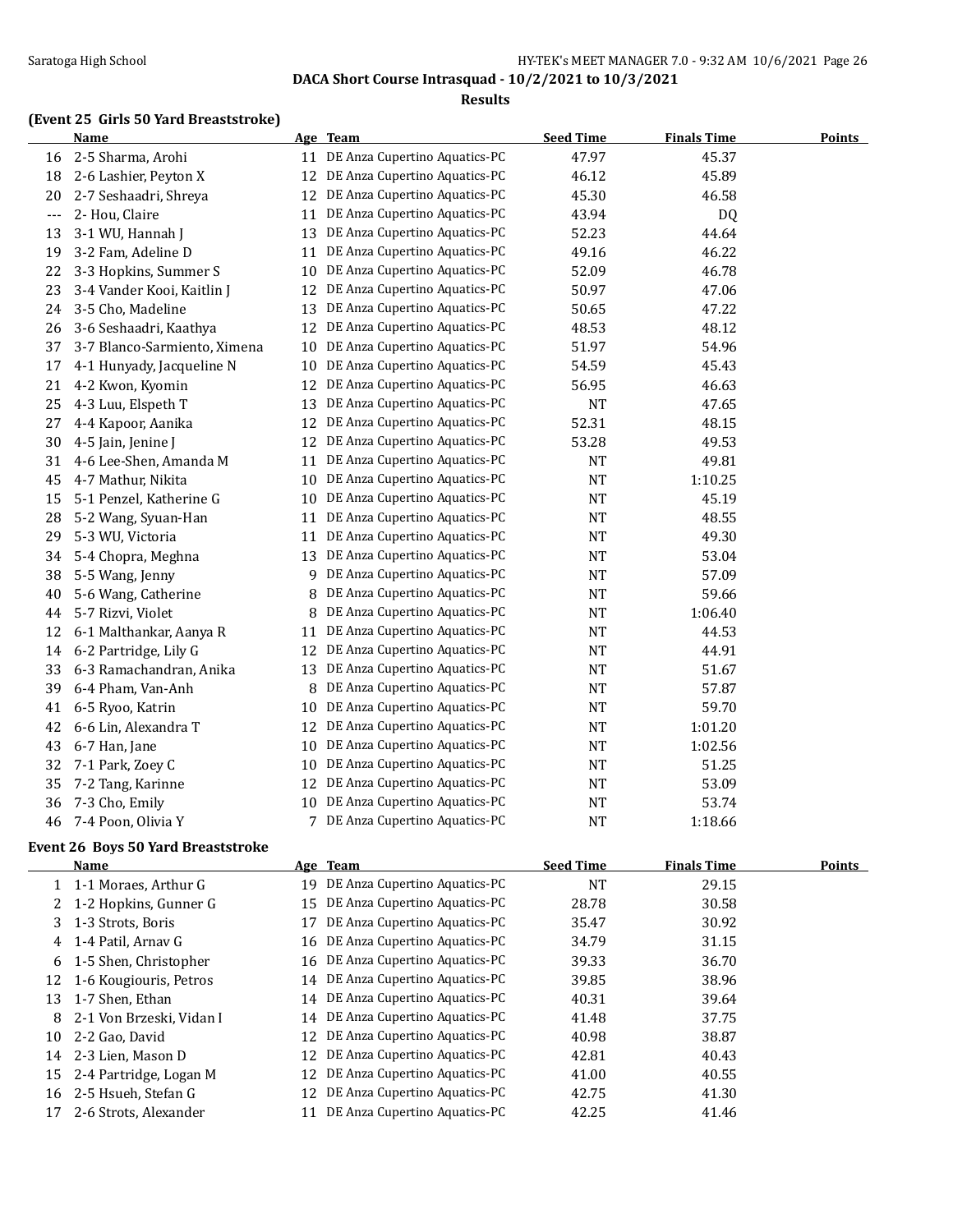### Saratoga High School HY-TEK's MEET MANAGER 7.0 - 9:32 AM 10/6/2021 Page 27

**DACA Short Course Intrasquad - 10/2/2021 to 10/3/2021**

#### **Results**

### **(Event 26 Boys 50 Yard Breaststroke)**

|       | Name                       |    | Age Team                      | <b>Seed Time</b> | <b>Finals Time</b> | <b>Points</b> |
|-------|----------------------------|----|-------------------------------|------------------|--------------------|---------------|
| 22    | 2-7 Gilbert-Fagen, Isaac L | 13 | DE Anza Cupertino Aquatics-PC | 45.77            | 44.50              |               |
| $---$ | 2- Gong, Andrew Y          | 12 | DE Anza Cupertino Aquatics-PC | 44.01            | DQ                 |               |
| 18    | 3-1 Estala Steclaru, Matei | 10 | DE Anza Cupertino Aquatics-PC | 46.38            | 43.00              |               |
| 19    | 3-2 Liang, Toby Y          | 12 | DE Anza Cupertino Aquatics-PC | 46.28            | 43.11              |               |
| 21    | 3-3 Baek, Haniel J         | 10 | DE Anza Cupertino Aquatics-PC | 46.10            | 44.19              |               |
| 23    | 3-4 Cheng, Landon B        | 10 | DE Anza Cupertino Aquatics-PC | 49.92            | 45.49              |               |
| 25    | 3-5 Ischanov, Andrew       | 11 | DE Anza Cupertino Aquatics-PC | 47.24            | 46.90              |               |
| 27    | 3-6 Vir, Rithik            | 13 | DE Anza Cupertino Aquatics-PC | 48.88            | 47.81              |               |
| 30    | 3-7 Zheng, Eric            | 8  | DE Anza Cupertino Aquatics-PC | 53.46            | 50.04              |               |
| ---   | 3- Dhanuka, Aariv          | 9  | DE Anza Cupertino Aquatics-PC | 51.00            | DQ                 |               |
| 9     | 4-1 Penzel, Ben S          | 13 | DE Anza Cupertino Aquatics-PC | <b>NT</b>        | 37.84              |               |
| 20    | 4-2 Pal, Shyamak           | 14 | DE Anza Cupertino Aquatics-PC | 55.08            | 43.76              |               |
| 31    | 4-3 Parris, Josiah M       | 10 | DE Anza Cupertino Aquatics-PC | 57.11            | 50.53              |               |
| 32    | 4-4 Mishra, Ishaan         | 12 | DE Anza Cupertino Aquatics-PC | 57.97            | 50.94              |               |
| 33    | 4-5 Tang, Christopher C    | 12 | DE Anza Cupertino Aquatics-PC | 53.59            | 51.85              |               |
| 35    | 4-6 Wang, Adrian           | 11 | DE Anza Cupertino Aquatics-PC | <b>NT</b>        | 1:01.33            |               |
| 36    | 4-7 Thompson, Miles        | 8  | DE Anza Cupertino Aquatics-PC | 1:05.97          | 1:05.10            |               |
| ---   | 4- Borgohain, Shivansh     | 10 | DE Anza Cupertino Aquatics-PC | <b>NT</b>        | <b>DQ</b>          |               |
| 5     | 5-1 IM, Daniel             | 16 | DE Anza Cupertino Aquatics-PC | <b>NT</b>        | 35.60              |               |
| 7     | 5-2 Lopes DE Avila, Higor  | 14 | DE Anza Cupertino Aquatics-PC | <b>NT</b>        | 37.70              |               |
| 24    | 5-3 Lin, Matthew T         | 12 | DE Anza Cupertino Aquatics-PC | <b>NT</b>        | 45.96              |               |
| 26    | 5-4 Lindh, Stellan         | 12 | DE Anza Cupertino Aquatics-PC | <b>NT</b>        | 46.96              |               |
| 29    | 5-5 Sharma, Rishaun        | 13 | DE Anza Cupertino Aquatics-PC | NT               | 48.73              |               |
| 34    | 5-6 Liu, Derek E           | 11 | DE Anza Cupertino Aquatics-PC | <b>NT</b>        | 56.02              |               |
| 11    | 6-1 Yeom, Yeom             | 13 | DE Anza Cupertino Aquatics-PC | NT               | 38.95              |               |
| 28    | 6-2 Krish, Arjun           | 13 | DE Anza Cupertino Aquatics-PC | NT               | 47.97              |               |
| ---   | 6- Mao, Alexander          | 12 | DE Anza Cupertino Aquatics-PC | <b>NT</b>        | D <sub>Q</sub>     |               |

### **Event 27 Girls 11 & Over 200 Yard Butterfly**

| Name                | Age Team       |                                  | <b>Seed Time</b> | <b>Finals Time</b> | Points |
|---------------------|----------------|----------------------------------|------------------|--------------------|--------|
| 1-1 Charton. Amaris |                | 15 DE Anza Cupertino Aquatics-PC | 2:21.83          | 2:28.44            |        |
| 32.95               | 1:10.60(37.65) | 1:48.93 (38.33)                  | 2:28.44 (39.51)  |                    |        |

### **Event 28 Boys 11 & Over 200 Yard Butterfly**

| Name                                                              | Age Team       |                                  | <b>Seed Time</b>  | <b>Finals Time</b> | <b>Points</b> |
|-------------------------------------------------------------------|----------------|----------------------------------|-------------------|--------------------|---------------|
| 1 1-1 Lee-Weinand, Christopher H 14 DE Anza Cupertino Aquatics-PC |                |                                  | 2:10.39           | 2:07.00            |               |
| 28.55                                                             | 1:00.20(31.65) | 1:33.41 (33.21)                  | 2:07.00 (33.59)   |                    |               |
| 2 1-2 Kundu, Nilay                                                |                | 17 DE Anza Cupertino Aquatics-PC | 2:06.38           | 2:08.92            |               |
| 27.71                                                             | 59.71 (32.00)  | 1:33.84 (34.13)                  | 2:08.92 (35.08)   |                    |               |
| 3 1-3 Gonur, Sachit                                               |                | 13 DE Anza Cupertino Aquatics-PC | NT                | 3:38.52            |               |
| 44.58                                                             | 1:37.88(53.30) | 2:37.88 (1:00.00)                | 3:38.52 (1:00.64) |                    |               |

#### **Event 29 Girls 9 & Over 200 Yard IM**

 $\overline{a}$ 

| <b>Name</b>                                                     | Age Team        |                                   |                 | <b>Seed Time</b> | <b>Finals Time</b> | Points |
|-----------------------------------------------------------------|-----------------|-----------------------------------|-----------------|------------------|--------------------|--------|
| 1 1-1 WU, Allison E                                             |                 | 15 DE Anza Cupertino Aquatics-PC  |                 | 2:23.06          | 2:23.99            |        |
| 30.39                                                           | 1:07.11(36.72)  | $1:50.04(42.93)$ $2:23.99(33.95)$ |                 |                  |                    |        |
| 2 1-2 Hsu, Katelyn                                              |                 | 13 DE Anza Cupertino Aquatics-PC  |                 | 2:31.35          | 2:26.42            |        |
| 30.69                                                           | 1:08.23(37.54)  | $1:52.98(44.75)$ 2:26.42 (33.44)  |                 |                  |                    |        |
| 3 1-3 Levin, Stacia J                                           |                 | 14 DE Anza Cupertino Aquatics-PC  |                 | 2:29.78          | 2:26.76            |        |
| 32.66                                                           | 1:09.38 (36.72) | $1:53.56(44.18)$ $2:26.76(33.20)$ |                 |                  |                    |        |
| 4 1-4 Blanco-Sarmiento, Romina 14 DE Anza Cupertino Aquatics-PC |                 |                                   |                 | 2:31.13          | 2:29.41            |        |
| 33.76                                                           | 1:12.16(38.40)  | 1:56.35 (44.19)                   | 2:29.41 (33.06) |                  |                    |        |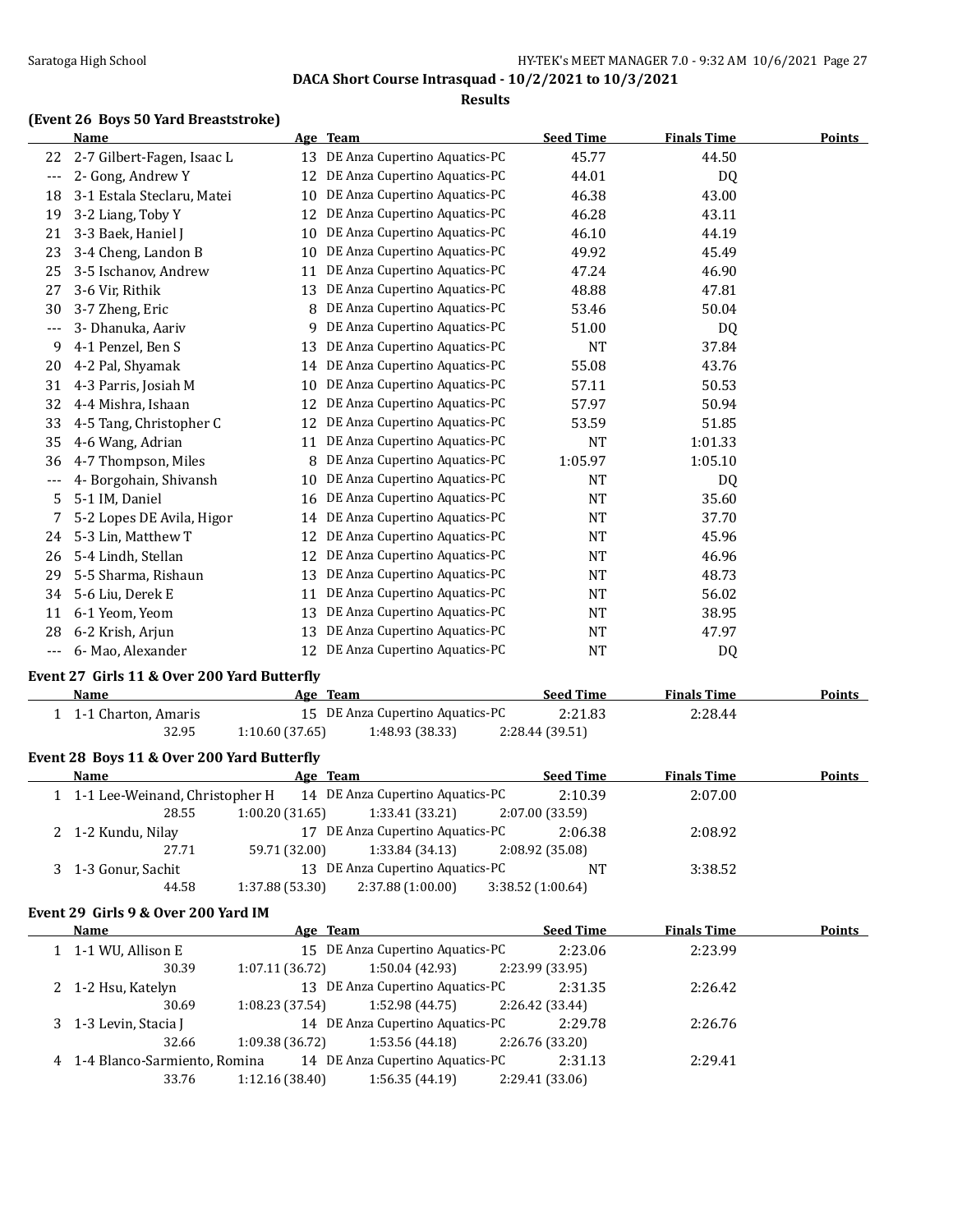#### **Results**

## **(Event 29 Girls 9 & Over 200 Yard IM)**

| <b>Name</b>                      | Age Team                                            | <b>Seed Time</b> | <b>Finals Time</b> | <b>Points</b> |
|----------------------------------|-----------------------------------------------------|------------------|--------------------|---------------|
| 8 1-5 Sullivan, Francesca R      | 16 DE Anza Cupertino Aquatics-PC                    | 2:28.00          | 2:33.07            |               |
| 33.11                            | $1:10.86(37.75)$ $1:57.25(46.39)$                   | 2:33.07 (35.82)  |                    |               |
| 5 2-1 Charton, Thalea            | 13 DE Anza Cupertino Aquatics-PC                    | 2:35.37          | 2:30.31            |               |
| 32.62                            | $1:10.56(37.94)$ $1:55.83(45.27)$                   | 2:30.31 (34.48)  |                    |               |
| 6 2-2 Lee, Michelle              | 12 DE Anza Cupertino Aquatics-PC                    | 2:40.58          | 2:31.99            |               |
| 33.74                            | $1:12.00(38.26)$ $1:57.11(45.11)$ $2:31.99(34.88)$  |                  |                    |               |
| 7 2-3 Roohipour, Ava             | 15 DE Anza Cupertino Aquatics-PC                    | 2:31.80          | 2:33.05            |               |
| 32.56                            | $1:13.11(40.55)$ $1:58.55(45.44)$ $2:33.05(34.50)$  |                  |                    |               |
| 9 2-4 Tan, Cayden                | 16 DE Anza Cupertino Aquatics-PC                    | 2:41.19          | 2:36.67            |               |
| 36.18                            | $1:15.47(39.29)$ $2:03.43(47.96)$ $2:36.67(33.24)$  |                  |                    |               |
| 10 2-5 Lau, Emma T               | 14 DE Anza Cupertino Aquatics-PC                    | 2:46.10          | 2:38.50            |               |
| 31.96                            | $2:03.07(50.13)$ $2:38.50(35.43)$<br>1:12.94(40.98) |                  |                    |               |
| 11 2-6 LI, Katelyn A             | 13 DE Anza Cupertino Aquatics-PC                    | 2:45.70          | 2:40.10            |               |
| 34.33                            | 2:03.85 (49.31)<br>1:14.54(40.21)                   | 2:40.10 (36.25)  |                    |               |
| 12 2-7 Pham, Lan-Anh             | 12 DE Anza Cupertino Aquatics-PC                    | 2:47.36          | 2:43.80            |               |
| 32.87                            | 1:12.47(39.60)<br>2:02.70 (50.23)                   | 2:43.80(41.10)   |                    |               |
| 14 3-1 Yang, Kelsey E            | 13 DE Anza Cupertino Aquatics-PC                    | <b>NT</b>        | 2:51.75            |               |
| 37.91                            | 1:21.97 (44.06)<br>2:11.17 (49.20)                  | 2:51.75 (40.58)  |                    |               |
| 15 3-2 Estala Steclaru, Stefania | 12 DE Anza Cupertino Aquatics-PC                    | 2:58.27          | 2:57.11            |               |
|                                  | 2:18.72 (51.45)<br>1:27.27()                        | 2:57.11 (38.39)  |                    |               |
| 16 3-3 Penaskovic, Shelby C      | 11 DE Anza Cupertino Aquatics-PC                    | <b>NT</b>        | 3:01.40            |               |
| 42.91                            | 2:21.72 (51.76)<br>1:29.96 (47.05)                  | 3:01.40(39.68)   |                    |               |
| 19 3-4 Seshaadri, Aarya          | 12 DE Anza Cupertino Aquatics-PC                    | <b>NT</b>        | 3:13.48            |               |
| 41.34                            | 2:29.73 (57.01)<br>1:32.72 (51.38)                  | 3:13.48(43.75)   |                    |               |
| 20 3-5 Yang, Audrey E            | 15 DE Anza Cupertino Aquatics-PC                    | 3:22.42          | 3:21.52            |               |
| 44.90                            | $1:36.60(51.70)$ $2:37.97(1:01.37)$                 | 3:21.52 (43.55)  |                    |               |
| 21 3-6 Rajan, Ameyaa             | 11 DE Anza Cupertino Aquatics-PC                    | <b>NT</b>        | 3:40.41            |               |
| 47.97                            | $1:44.14(56.17)$ $2:51.51(1:07.37)$                 | 3:40.41 (48.90)  |                    |               |
| --- 3- Luu, Elspeth T            | 13 DE Anza Cupertino Aquatics-PC                    | NT               | DQ                 |               |
| 46.41                            | $1:40.22(53.81)$ $2:39.09(58.87)$                   | DQ (58.66)       |                    |               |
| 13 4-1 YU, Kuan-Ying             | 13 DE Anza Cupertino Aquatics-PC                    | <b>NT</b>        | 2:47.47            |               |
| 36.64                            | $1:17.99(41.35)$ $2:09.78(51.79)$                   | 2:47.47 (37.69)  |                    |               |
| 17 4-2 Sainani, Anika            | 11 DE Anza Cupertino Aquatics-PC                    | $\rm{NT}$        | 3:02.38            |               |
| 39.87                            | 1:26.85 (46.98) 2:25.59 (58.74)                     | 3:02.38 (36.79)  |                    |               |
| 18 4-3 Kim, Shelby P             | 13 DE Anza Cupertino Aquatics-PC                    | <b>NT</b>        | 3:02.72            |               |
| 42.47                            | 1:27.32 (44.85)<br>2:21.35 (54.03)                  | 3:02.72 (41.37)  |                    |               |

### **Event 30 Boys 9 & Over 200 Yard IM**

| Name |                         | Age Team        |                                  | <b>Seed Time</b> | <b>Finals Time</b> | <b>Points</b> |  |
|------|-------------------------|-----------------|----------------------------------|------------------|--------------------|---------------|--|
|      | 1 1-1 Hopkins, Gunner G |                 | 15 DE Anza Cupertino Aquatics-PC |                  | 1:55.67            | 2:05.07       |  |
|      | 28.00                   | 1:01.89 (33.89) | 1:34.85 (32.96)                  |                  | 2:05.07(30.22)     |               |  |
|      | 2 1-2 Sayson, Elijah P  |                 | 16 DE Anza Cupertino Aquatics-PC |                  | 2:12.92            | 2:07.55       |  |
|      | 26.14                   | 1:00.73(34.59)  | 1:37.30 (36.57)                  |                  | 2:07.55 (30.25)    |               |  |
|      | 3 1-3 Roedling, Liam A  |                 | 15 DE Anza Cupertino Aquatics-PC |                  | 2:08.52            | 2:09.29       |  |
|      | 29.58                   | 1:00.52(30.94)  | 1:40.54 (40.02)                  |                  | 2:09.29 (28.75)    |               |  |
|      | 4 1-4 Bouali, Yassin I  |                 | 14 DE Anza Cupertino Aquatics-PC |                  | 2:15.12            | 2:09.31       |  |
|      | 28.69                   | 1:00.24(31.55)  | 1:40.76 (40.52)                  |                  | 2:09.31 (28.55)    |               |  |
|      | 5 1-5 Roman, Oliver     |                 | 14 DE Anza Cupertino Aquatics-PC |                  | 2:22.44            | 2:19.98       |  |
|      | 30.42                   | 1:07.16(36.74)  | 1:48.75 (41.59)                  |                  | 2:19.98 (31.23)    |               |  |
|      | 1-6 Wang, Brandon       |                 | 14 DE Anza Cupertino Aquatics-PC |                  | 2:22.48            | 2:21.50       |  |
|      | 29.79                   | 1:08.50(38.71)  | 1:48.88 (40.38)                  |                  | 2:21.50 (32.62)    |               |  |
| 6    | 2-1 Tokuz. Yusuf I      |                 | 14 DE Anza Cupertino Aquatics-PC |                  | 2:27.52            | 2:20.87       |  |
|      | 31.24                   | 1:08.37(37.13)  | 1:49.80(41.43)                   |                  | 2:20.87 (31.07)    |               |  |
|      |                         |                 |                                  |                  |                    |               |  |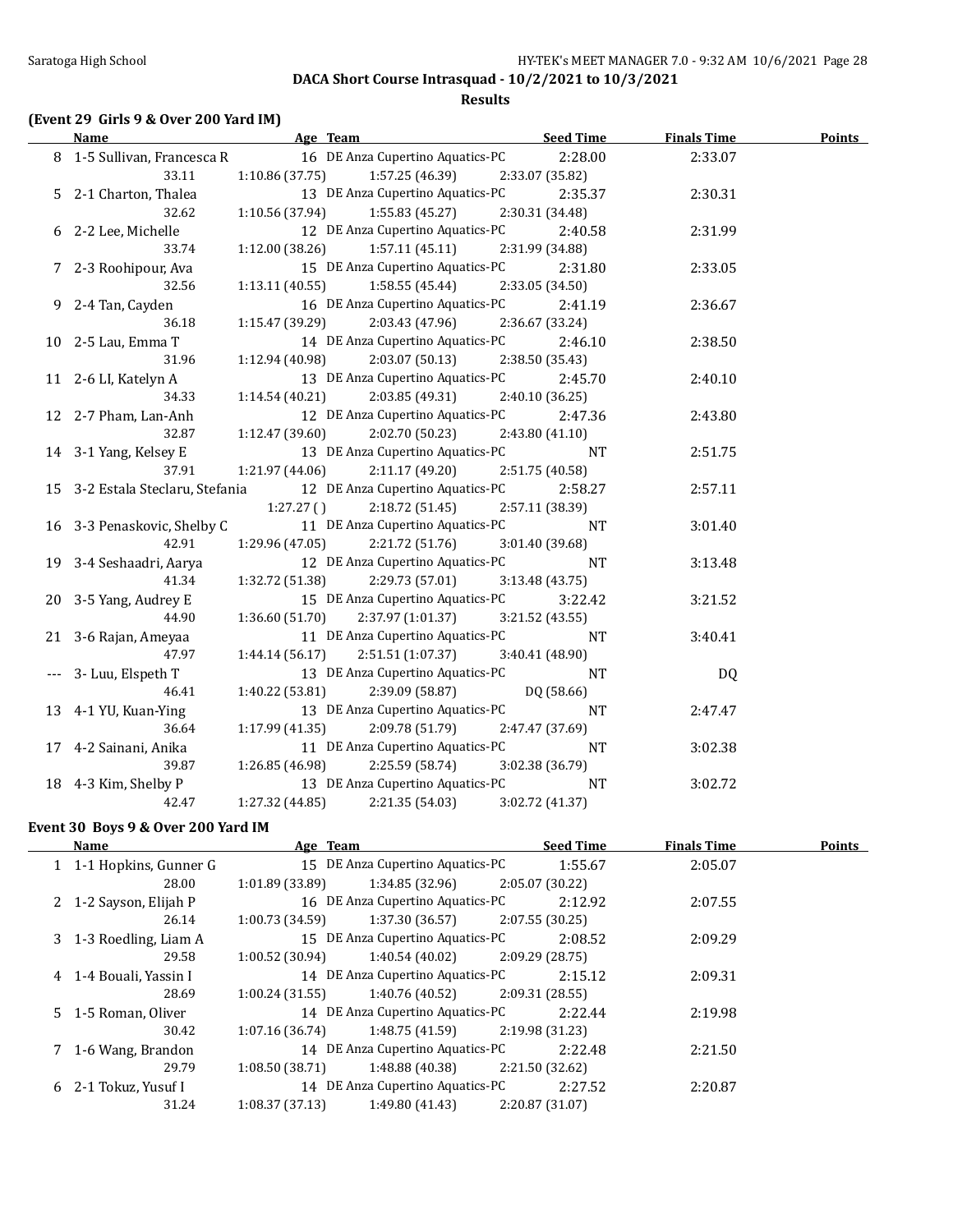### **Results**

## **(Event 30 Boys 9 & Over 200 Yard IM)**

| Name |                           | Age Team                           | <b>Seed Time</b> | <b>Finals Time</b> | Points |
|------|---------------------------|------------------------------------|------------------|--------------------|--------|
|      | 8 2-2 Yuan, Richard       | 14 DE Anza Cupertino Aquatics-PC   | 3:05.43          | 2:22.42            |        |
|      | 28.62                     | 1:05.20(36.58)<br>1:49.16 (43.96)  | 2:22.42 (33.26)  |                    |        |
|      | 9 2-3 Yim, Taewon T       | 13 DE Anza Cupertino Aquatics-PC   | 2:24.12          | 2:25.17            |        |
|      | 30.59                     | 1:07.95(37.36)<br>1:52.63 (44.68)  | 2:25.17(32.54)   |                    |        |
| 10   | 2-4 Wang, Euan B          | 13 DE Anza Cupertino Aquatics-PC   | 2:36.39          | 2:32.58            |        |
|      | 34.86                     | 1:58.10 (43.08)<br>1:15.02(40.16)  | 2:32.58 (34.48)  |                    |        |
|      | 11 2-5 Qian, Ethan        | 14 DE Anza Cupertino Aquatics-PC   | <b>NT</b>        | 2:35.04            |        |
|      | 35.52                     | 2:00.52 (47.20)<br>1:13.32 (37.80) | 2:35.04 (34.52)  |                    |        |
|      | 13 $2-6$ YU, Jaylen Z     | 13 DE Anza Cupertino Aquatics-PC   | 3:23.90          | 2:49.81            |        |
|      | 36.14                     | 2:12.83 (52.87)<br>1:19.96 (43.82) | 2:49.81 (36.98)  |                    |        |
|      | 14 2-7 Kim, Myles L       | 15 DE Anza Cupertino Aquatics-PC   | 2:54.86          | 2:54.89            |        |
|      | 34.82                     | 1:21.35 (46.53)<br>2:11.81 (50.46) | 2:54.89 (43.08)  |                    |        |
|      | 12 3-1 Strots, Alexander  | 11 DE Anza Cupertino Aquatics-PC   | <b>NT</b>        | 2:39.38            |        |
|      | 33.53                     | 2:04.83 (47.37)<br>1:17.46 (43.93) | 2:39.38 (34.55)  |                    |        |
| 15   | 3-2 Gonur, Sachit         | 13 DE Anza Cupertino Aquatics-PC   | <b>NT</b>        | 3:11.74            |        |
|      | 41.89                     | 2:26.04 (57.46)<br>1:28.58 (46.69) | 3:11.74(45.70)   |                    |        |
|      | 3- Estala Steclaru, Matei | 10 DE Anza Cupertino Aquatics-PC   | <b>NT</b>        | DQ                 |        |
|      | 40.63                     | 1:27.82 (47.19)<br>2:18.83(51.01)  | DQ (43.00)       |                    |        |

### **Event 31 Girls 11 & Over 500 Yard Freestyle**

| <b>Name</b> |                        | <u>Age Team</u> |                                  | <b>Seed Time</b> | <b>Finals Time</b> | <b>Points</b> |
|-------------|------------------------|-----------------|----------------------------------|------------------|--------------------|---------------|
|             | 1 1-1 Levin, Liliana M |                 | 13 DE Anza Cupertino Aquatics-PC | 5:56.49          | 5:51.25            |               |
|             | 31.60                  | 1:06.81(35.21)  | 1:42.76 (35.95)                  | 2:18.52 (35.76)  |                    |               |
|             | 2:54.08 (35.56)        | 3:29.76 (35.68) | 4:05.35(35.59)                   | 4:41.57 (36.22)  |                    |               |
|             | 5:17.05 (35.48)        | 5:51.25 (34.20) |                                  |                  |                    |               |
| 2           | 1-2 Roohipour, Ava     |                 | 15 DE Anza Cupertino Aquatics-PC | 5:50.11          | 5:58.10            |               |
|             | 31.81                  | 1:06.55(34.74)  | 1:42.27 (35.72)                  | 2:18.61 (36.34)  |                    |               |
|             | 2:55.18 (36.57)        | 3:31.58 (36.40) | 4:08.20 (36.62)                  | 4:44.83 (36.63)  |                    |               |
|             | 5:22.13 (37.30)        | 5:58.10 (35.97) |                                  |                  |                    |               |
| 3           | 1-3 Tan, Cayden        |                 | 16 DE Anza Cupertino Aquatics-PC | 6:11.32          | 5:58.76            |               |
|             | 33.64                  | 1:09.67(36.03)  | 1:45.66 (35.99)                  | 2:21.98 (36.32)  |                    |               |
|             | 2:58.13(36.15)         | 3:34.41 (36.28) | 4:11.18(36.77)                   | 4:48.01 (36.83)  |                    |               |
|             | 5:24.45 (36.44)        | 5:58.76 (34.31) |                                  |                  |                    |               |
| 4           | 1-4 Kazem, Malia G     |                 | 15 DE Anza Cupertino Aquatics-PC | 6:25.38          | 6:22.71            |               |
|             | 33.28                  | 1:10.31 (37.03) | 1:49.53 (39.22)                  | 2:28.95 (39.42)  |                    |               |
|             | 3:09.21 (40.26)        | 3:48.44 (39.23) | 4:28.54(40.10)                   | 5:08.13 (39.59)  |                    |               |
|             | 5:46.98 (38.85)        | 6:22.71 (35.73) |                                  |                  |                    |               |
| 5.          | 2-1 Thompson, Sadie    |                 | 13 DE Anza Cupertino Aquatics-PC | <b>NT</b>        | 6:30.36            |               |
|             | 33.65                  | 1:13.35(39.70)  | 1:54.07(40.72)                   | 2:34.28 (40.21)  |                    |               |
|             | 3:14.96 (40.68)        | 3:55.21(40.25)  | 4:35.59 (40.38)                  | 5:14.69 (39.10)  |                    |               |
|             | 5:55.25(40.56)         | 6:30.36(35.11)  |                                  |                  |                    |               |
| 6           | 2-2 Parris, Maleia K   |                 | 12 DE Anza Cupertino Aquatics-PC | <b>NT</b>        | 7:07.98            |               |
|             | 36.85                  | 1:19.74(42.89)  | 2:04.21(44.47)                   | 2:48.42 (44.21)  |                    |               |
|             | 3:32.04 (43.62)        | 4:16.74 (44.70) | 5:01.50(44.76)                   | 5:44.86 (43.36)  |                    |               |
|             | 6:28.44(43.58)         | 7:07.98 (39.54) |                                  |                  |                    |               |
| 7           | 2-3 Fong, Joanne L     |                 | 11 DE Anza Cupertino Aquatics-PC | 7:42.42          | 7:09.11            |               |
|             | 35.26                  | 1:18.22 (42.96) | 2:03.72(45.50)                   | 2:49.04 (45.32)  |                    |               |
|             | 3:32.43 (43.39)        | 4:18.12 (45.69) | 5:01.74 (43.62)                  | 5:46.07 (44.33)  |                    |               |
|             | 6:30.35(44.28)         | 7:09.11 (38.76) |                                  |                  |                    |               |